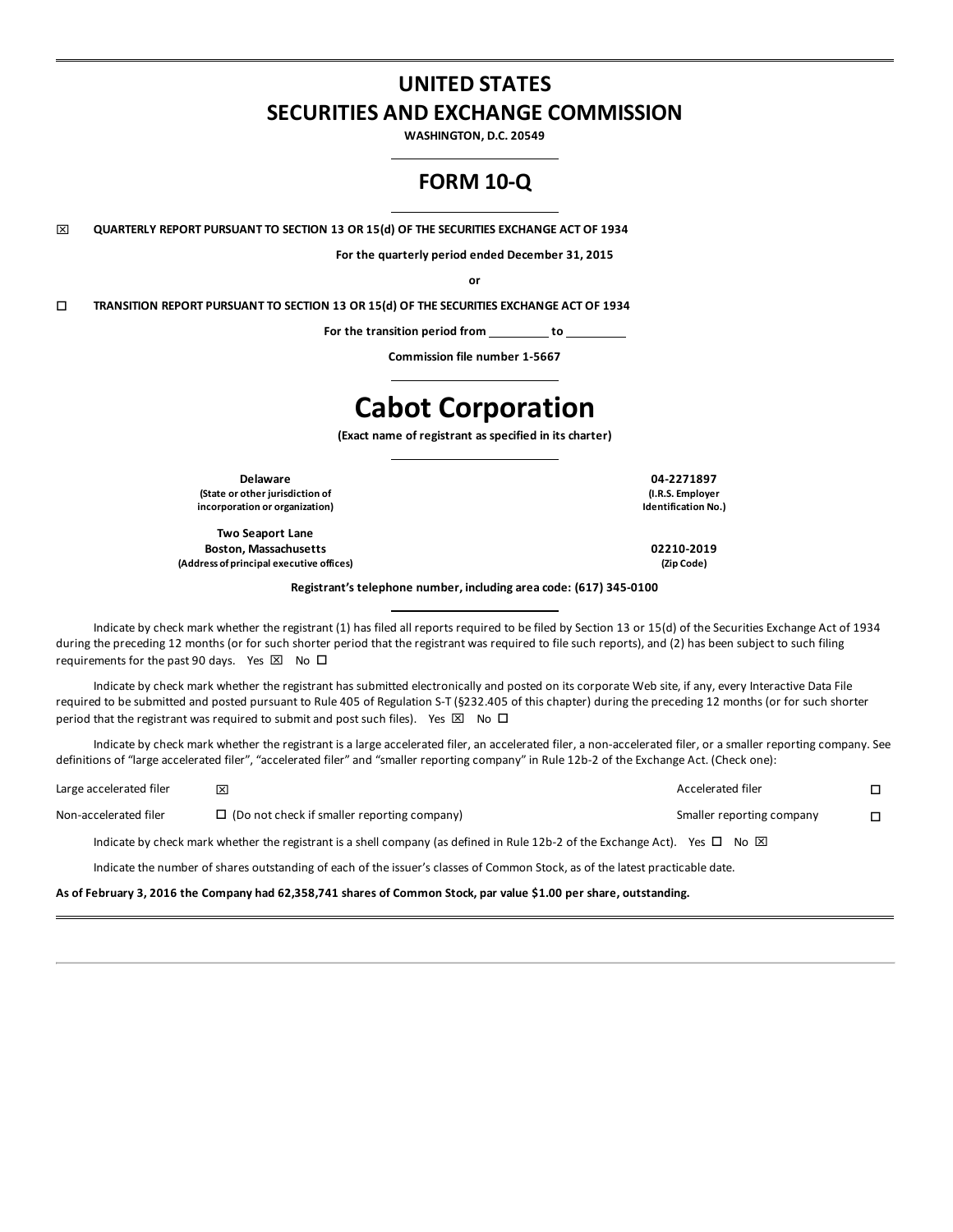### **CABOT CORPORATION**

### **INDEX**

### Part I. Financial [Information](#page-2-0)

Part II.

| Item 1.           | <b>Financial Statements (unaudited)</b>                                                                      |    |
|-------------------|--------------------------------------------------------------------------------------------------------------|----|
|                   | Consolidated Statements of Operations for the Three Months Ended December 31, 2015 and 2014                  | 3  |
|                   | Consolidated Statements of Comprehensive (Loss) Income for the Three Months Ended December 31, 2015 and 2014 | 4  |
|                   | Consolidated Balance Sheets as of December 31, 2015 and September 30, 2015                                   | 5  |
|                   | Consolidated Statements of Cash Flows for the Three Months Ended December 31, 2015 and 2014                  | 7  |
|                   | <b>Notes to Consolidated Financial Statements</b>                                                            | 8  |
| Item 2.           | Management's Discussion and Analysis of Financial Condition and Results of Operations                        | 27 |
| Item 3.           | <b>Quantitative and Qualitative Disclosures About Market Risk</b>                                            | 40 |
| Item 4.           | <b>Controls and Procedures</b>                                                                               | 40 |
| Other Information |                                                                                                              |    |
| Item 1.           | Legal Proceedings                                                                                            | 40 |
| Item 2.           | Unregistered Sales of Equity Securities and Use of Proceeds                                                  | 41 |
| Item 6.           | <b>Exhibits</b>                                                                                              | 41 |
|                   |                                                                                                              |    |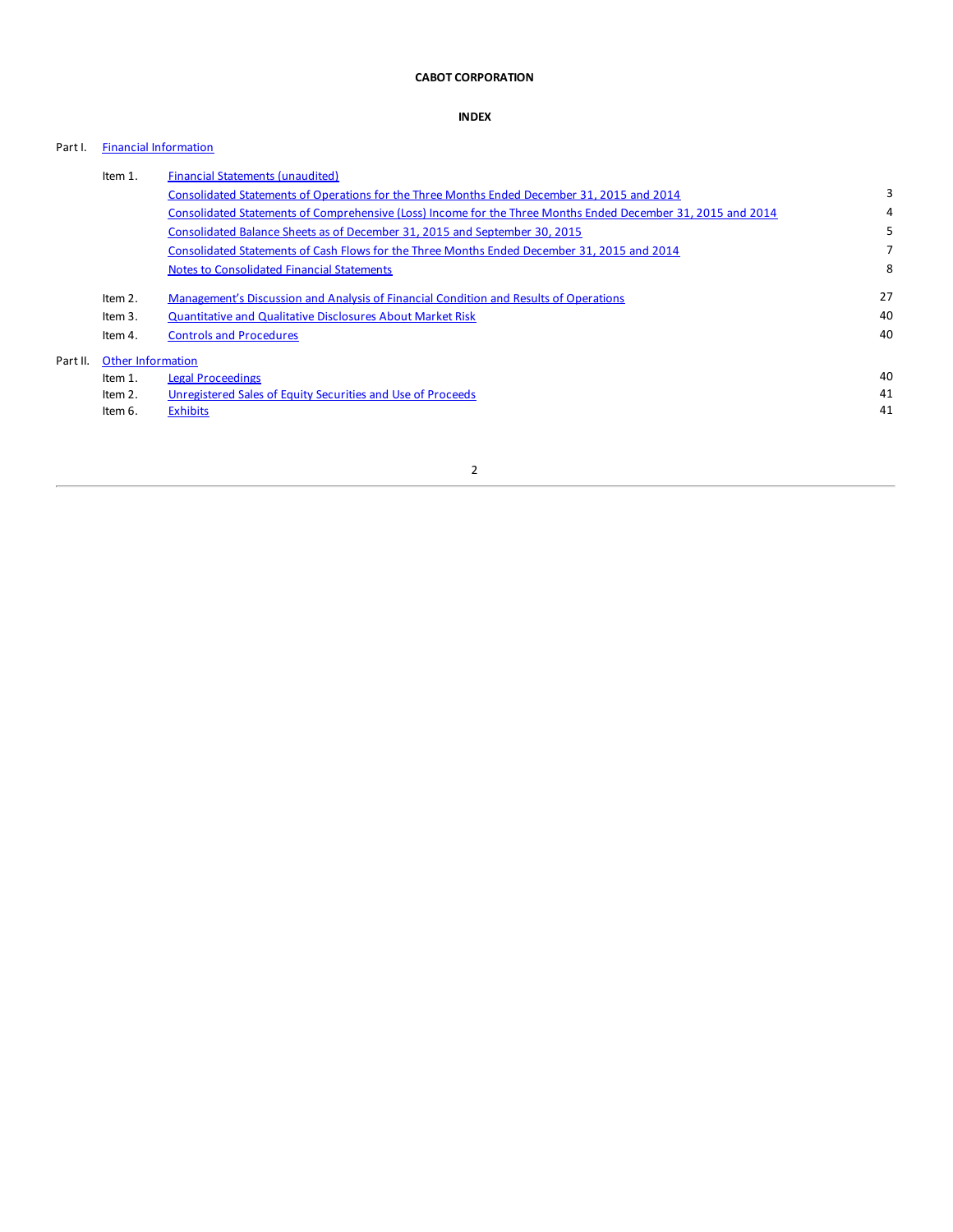<span id="page-2-0"></span>*Item 1. Financial Statements*

### **CABOT CORPORATION CONSOLIDATED STATEMENTS OF OPERATIONS UNAUDITED**

|                                                                    |    | Three Months Ended December 31,                   |              |  |  |  |
|--------------------------------------------------------------------|----|---------------------------------------------------|--------------|--|--|--|
|                                                                    |    | 2015                                              |              |  |  |  |
|                                                                    |    | (In millions, except share and per share amounts) |              |  |  |  |
| Net sales and other operating revenues                             | \$ | 603<br>Ś.                                         | 812          |  |  |  |
| Cost of sales                                                      |    | 504                                               | 655          |  |  |  |
| Gross profit                                                       |    | 99                                                | 157          |  |  |  |
| Selling and administrative expenses                                |    | 71                                                | 78           |  |  |  |
| Research and technical expenses                                    |    | 16                                                | 15           |  |  |  |
| Income from operations                                             |    | 12                                                | 64           |  |  |  |
| Interest and dividend income                                       |    | $\mathbf{1}$                                      | $\mathbf{1}$ |  |  |  |
| Interest expense                                                   |    | (13)                                              | (13)         |  |  |  |
| Other expense                                                      |    | (8)                                               | (1)          |  |  |  |
| (Loss) income from continuing operations                           |    | (8)                                               | 51           |  |  |  |
| Benefit (provision) for income taxes                               |    | 5                                                 | (3)          |  |  |  |
| Equity in earnings of affiliated companies, net of tax             |    |                                                   | 1            |  |  |  |
| Net (loss) income                                                  |    | (3)                                               | 49           |  |  |  |
| Net income attributable to noncontrolling interests,<br>net of tax |    | 4                                                 | 4            |  |  |  |
| Net (loss) income attributable to Cabot Corporation                |    | (7)                                               | 45           |  |  |  |
| Weighted-average common shares outstanding, in millions:           |    |                                                   |              |  |  |  |
| <b>Basic</b>                                                       |    | 62.5                                              | 64.1         |  |  |  |
| Diluted                                                            |    | 62.5                                              | 64.6         |  |  |  |
| Income per common share:                                           |    |                                                   |              |  |  |  |
| Basic:                                                             |    |                                                   |              |  |  |  |
| Net (loss) income attributable to Cabot Corporation                | Ś. | \$<br>(0.11)                                      | 0.70         |  |  |  |
| Diluted:                                                           |    |                                                   |              |  |  |  |
| Net (loss) income attributable to Cabot Corporation                |    | \$<br>(0.11)                                      | 0.69         |  |  |  |
| Dividends per common share                                         |    | 0.22                                              | 0.22         |  |  |  |

The accompanying notes are an integral part of these consolidated financial statements.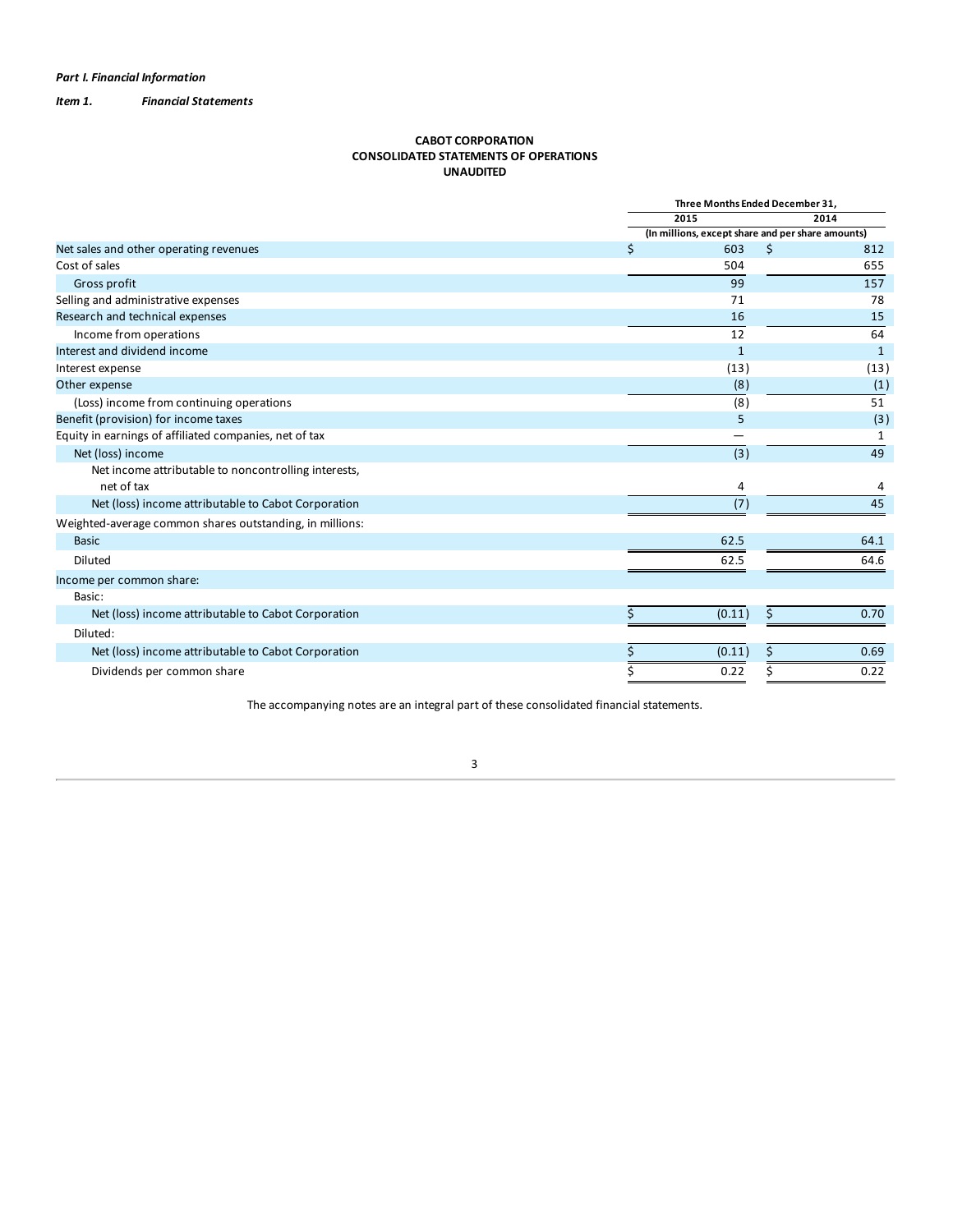### **CABOT CORPORATION CONSOLIDATED STATEMENTS OF COMPREHENSIVE (LOSS) INCOME UNAUDITED**

<span id="page-3-0"></span>

|                                                                                         | Three Months Ended December 31, |               |   |       |  |
|-----------------------------------------------------------------------------------------|---------------------------------|---------------|---|-------|--|
|                                                                                         |                                 | 2015          |   | 2014  |  |
|                                                                                         |                                 | (In millions) |   |       |  |
| Net (loss) income                                                                       |                                 | (3)           | S | 49    |  |
| Other comprehensive loss, net of tax                                                    |                                 |               |   |       |  |
| Foreign currency translation adjustment (net of tax benefit of $\zeta$ - and $\zeta$ 1) |                                 | (47)          |   | (103) |  |
| Pension and other postretirement benefit liability adjustments                          |                                 |               |   |       |  |
| Pension and other postretirement benefit liability adjustments arising during the       |                                 |               |   |       |  |
| period (net of tax provision of \$- and \$6)                                            |                                 | (1)           |   | 21    |  |
| Other comprehensive loss                                                                |                                 | (48)          |   | (82)  |  |
| Comprehensive loss                                                                      |                                 | (51)          |   | (33)  |  |
| Net income attributable to noncontrolling interests                                     |                                 | 4             |   | 4     |  |
| Noncontrolling interests foreign currency translation adjustment, net of tax            |                                 | (3)           |   | (2)   |  |
| Comprehensive income attributable to noncontrolling interests, net of tax               |                                 |               |   |       |  |
| Comprehensive loss attributable to Cabot Corporation                                    |                                 | (52)          |   | (35)  |  |

The accompanying notes are an integral part of these consolidated financial statements.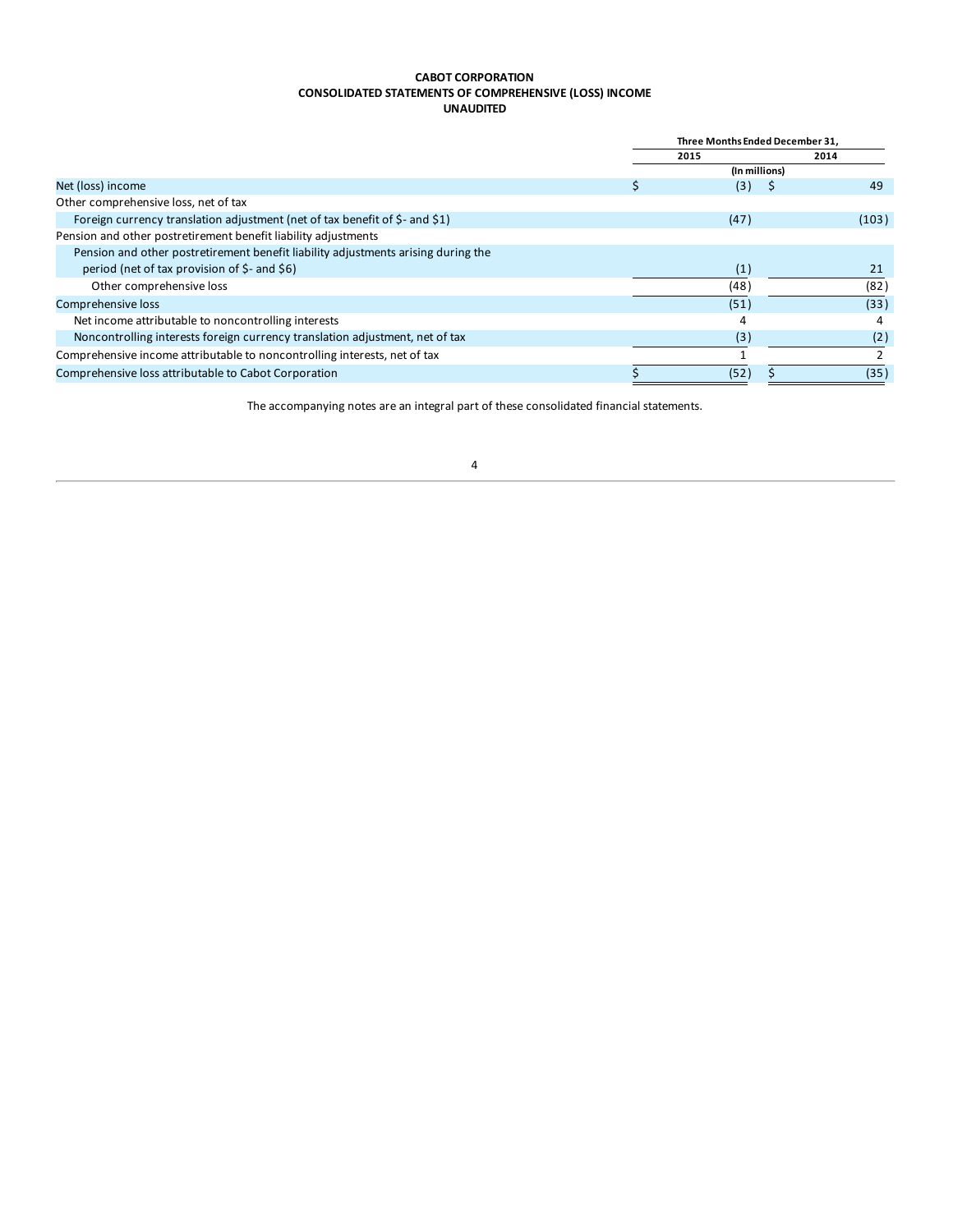### **CABOT CORPORATION CONSOLIDATED BALANCE SHEETS ASSETS UNAUDITED**

<span id="page-4-0"></span>

|                                                                                    | December 31,<br>2015 | September 30,<br>2015 |
|------------------------------------------------------------------------------------|----------------------|-----------------------|
|                                                                                    |                      | (In millions)         |
| Current assets:                                                                    |                      |                       |
| Cash and cash equivalents                                                          | \$<br>84             | \$<br>77              |
| Accounts and notes receivable, net of reserve for doubtful accounts of \$8 and \$7 | 437                  | 477                   |
| Inventories:                                                                       |                      |                       |
| Raw materials                                                                      | 65                   | 69                    |
| Work in process                                                                    | 4                    | 1                     |
| Finished goods                                                                     | 261                  | 287                   |
| Other                                                                              | 39                   | 40                    |
| <b>Total inventories</b>                                                           | 369                  | 397                   |
| Prepaid expenses and other current assets                                          | 66                   | 54                    |
| Deferred income taxes                                                              | 43                   | 43                    |
| Total current assets                                                               | 999                  | 1,048                 |
|                                                                                    |                      |                       |
| Property, plant and equipment, net                                                 | 1,315                | 1,383                 |
| Goodwill                                                                           | 153                  | 154                   |
| <b>Equity affiliates</b>                                                           | 54                   | 57                    |
| Intangible assets, net                                                             | 149                  | 153                   |
| Assets held for rent                                                               | 90                   | 86                    |
| Deferred income taxes                                                              | 153                  | 152                   |
| Other assets                                                                       | 42                   | 42                    |
| Total assets                                                                       | 2,955                | Ś<br>3,075            |

The accompanying notes are an integral part of these consolidated financial statements.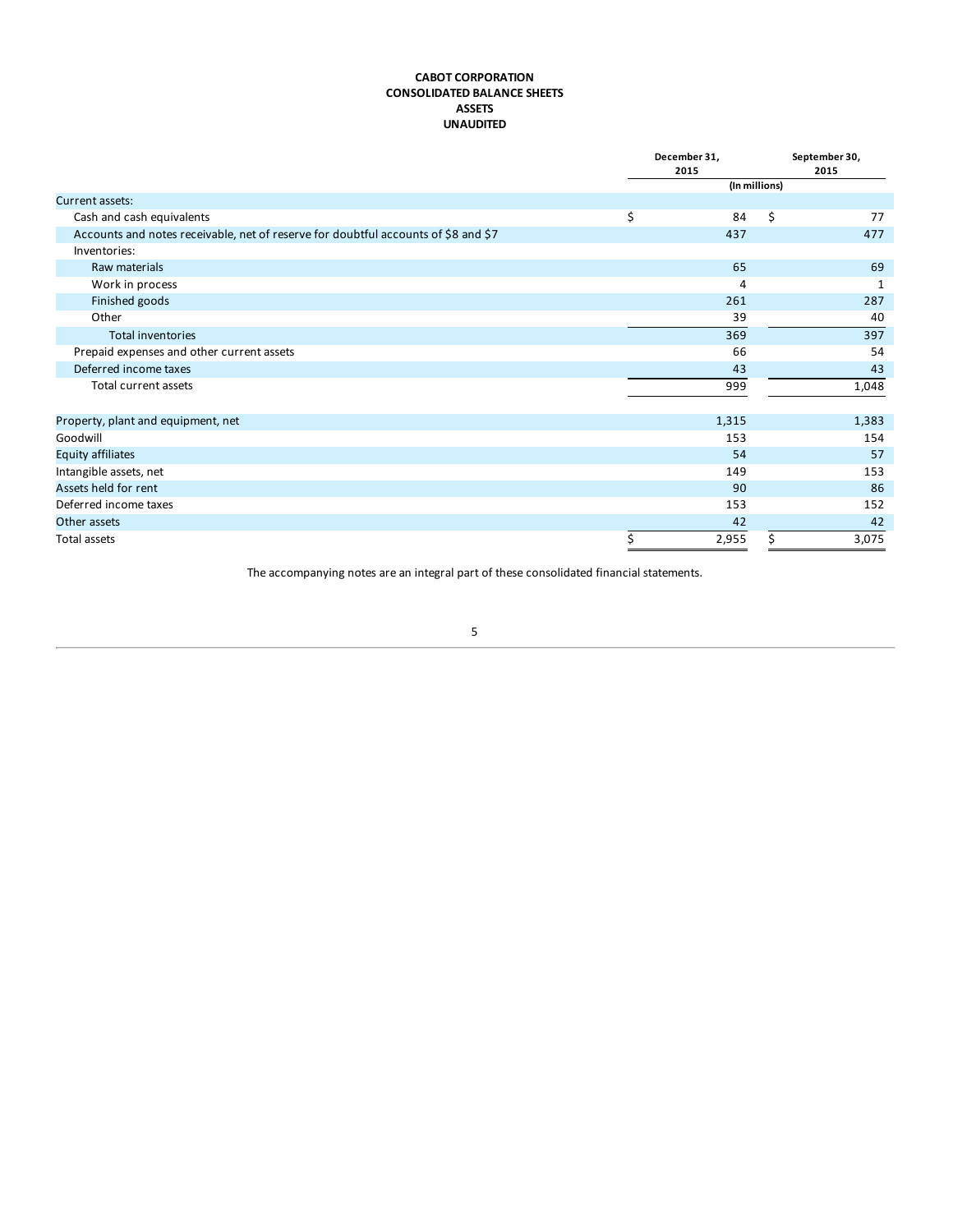### **CABOT CORPORATION CONSOLIDATED BALANCE SHEETS LIABILITIES AND STOCKHOLDERS' EQUITY UNAUDITED**

|                                                                  | December 31,<br>2015                                 | September 30,<br>2015 |
|------------------------------------------------------------------|------------------------------------------------------|-----------------------|
|                                                                  | (In millions, except share<br>and per share amounts) |                       |
| <b>Current liabilities:</b>                                      |                                                      |                       |
| Notes payable                                                    | \$<br>\$<br>$\overline{7}$                           | 22                    |
| Accounts payable and accrued liabilities                         | 376                                                  | 389                   |
| Income taxes payable                                             | 24                                                   | 28                    |
| Deferred income taxes                                            | $\mathbf{1}$                                         | $\mathbf{1}$          |
| Current portion of long-term debt                                | 301                                                  | 1                     |
| <b>Total current liabilities</b>                                 | 709                                                  | 441                   |
| Long-term debt                                                   | 670                                                  | 970                   |
| Deferred income taxes                                            | 59                                                   | 59                    |
| Other liabilities                                                | 235                                                  | 240                   |
| Redeemable preferred stock                                       | 27                                                   | 27                    |
| Commitments and contingencies (Note G)                           |                                                      |                       |
| Stockholders' equity:                                            |                                                      |                       |
| Preferred stock:                                                 |                                                      |                       |
| Authorized: 2,000,000 shares of \$1 par value                    |                                                      |                       |
| Issued and Outstanding: None and none                            |                                                      |                       |
| Common stock:                                                    |                                                      |                       |
| Authorized: 200,000,000 shares of \$1 par value                  |                                                      |                       |
| Issued: 62,596,786 and 62,704,966 shares                         |                                                      |                       |
| Outstanding: 62,350,493 and 62,458,396 shares                    | 63                                                   | 63                    |
| Less cost of 246,293 and 246,570 shares of common treasury stock | (8)                                                  | (8)                   |
| Additional paid-in capital                                       |                                                      |                       |
| <b>Retained earnings</b>                                         | 1,448                                                | 1,478                 |
| Accumulated other comprehensive loss                             | (344)                                                | (299)                 |
| Total Cabot Corporation stockholders' equity                     | 1,159                                                | 1,234                 |
| Noncontrolling interests                                         | 96                                                   | 104                   |
| Total stockholders' equity                                       | 1,255                                                | 1,338                 |
| Total liabilities and stockholders' equity                       | \$<br>2,955<br>\$                                    | 3,075                 |

The accompanying notes are an integral part of these consolidated financial statements.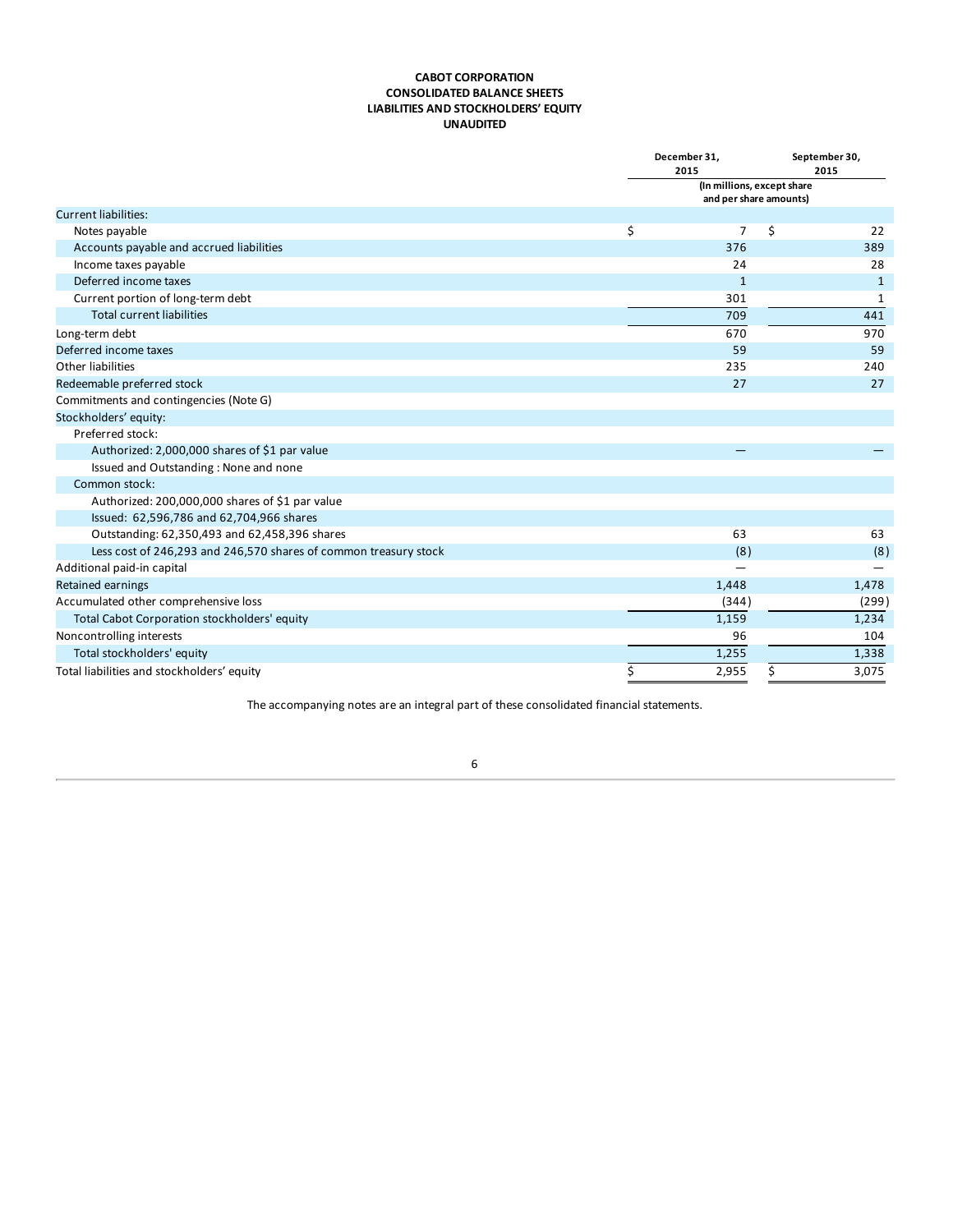### **CABOT CORPORATION CONSOLIDATED STATEMENTS OF CASH FLOWS UNAUDITED**

<span id="page-6-0"></span>

|                                                                                      | <b>Three Months Ended</b><br>December 31, |                   |  |  |  |  |  |  |
|--------------------------------------------------------------------------------------|-------------------------------------------|-------------------|--|--|--|--|--|--|
|                                                                                      | 2015                                      | 2014              |  |  |  |  |  |  |
| <b>Cash Flows from Operating Activities:</b>                                         |                                           |                   |  |  |  |  |  |  |
| Net (loss) income                                                                    | \$<br>(3)<br>\$                           | 49                |  |  |  |  |  |  |
| Adjustments to reconcile net (loss) income to cash provided by operating activities: |                                           |                   |  |  |  |  |  |  |
| Depreciation and amortization                                                        | 41                                        | 45                |  |  |  |  |  |  |
| Long-lived asset impairment charge (Note J)                                          | 23                                        | $\qquad \qquad -$ |  |  |  |  |  |  |
| Deferred tax benefit                                                                 |                                           | (7)               |  |  |  |  |  |  |
| Employee benefit plan settlement                                                     | —                                         | 18                |  |  |  |  |  |  |
| Equity in net income of affiliated companies                                         | $\overline{\phantom{0}}$                  | (1)               |  |  |  |  |  |  |
| Non-cash compensation                                                                | $\overline{3}$                            | $\overline{4}$    |  |  |  |  |  |  |
| Other non-cash (income) expense                                                      | 8                                         |                   |  |  |  |  |  |  |
| Changes in assets and liabilities:                                                   |                                           |                   |  |  |  |  |  |  |
| Accounts and notes receivable                                                        | 30                                        | 23                |  |  |  |  |  |  |
| Inventories                                                                          | 16                                        | $7\overline{ }$   |  |  |  |  |  |  |
| Prepaid expenses and other current assets                                            | (13)                                      | (2)               |  |  |  |  |  |  |
| Accounts payable and accrued liabilities                                             | (6)                                       | (73)              |  |  |  |  |  |  |
| Income taxes payable                                                                 | (6)                                       | (2)               |  |  |  |  |  |  |
| Other liabilities                                                                    | (13)                                      | (14)              |  |  |  |  |  |  |
| Cash dividends received from equity affiliates                                       | 3                                         | 3                 |  |  |  |  |  |  |
| Other                                                                                |                                           | $6\phantom{1}6$   |  |  |  |  |  |  |
| Cash provided by operating activities                                                | 83                                        | 56                |  |  |  |  |  |  |
| <b>Cash Flows from Investing Activities:</b>                                         |                                           |                   |  |  |  |  |  |  |
| Additions to property, plant and equipment                                           | (24)                                      | (41)              |  |  |  |  |  |  |
| Proceeds from the sale of land                                                       | 7                                         |                   |  |  |  |  |  |  |
| Change in assets held for rent                                                       | (1)                                       | (3)               |  |  |  |  |  |  |
| Cash used in investing activities                                                    | (18)                                      | (44)              |  |  |  |  |  |  |
| <b>Cash Flows from Financing Activities:</b>                                         |                                           |                   |  |  |  |  |  |  |
| Repayments under financing arrangements                                              | (3)                                       | (3)               |  |  |  |  |  |  |
| Increase (decrease) in notes payable, net                                            |                                           | 1                 |  |  |  |  |  |  |
| (Repayments of) proceeds from issuance of commercial paper, net                      | (11)                                      | 117               |  |  |  |  |  |  |
| Repayments of long-term debt                                                         |                                           | (32)              |  |  |  |  |  |  |
| Purchases of common stock                                                            | (14)                                      | (47)              |  |  |  |  |  |  |
| Proceeds from sales of common stock                                                  | 1                                         | 2                 |  |  |  |  |  |  |
| Cash dividends paid to common stockholders                                           | (14)                                      | (14)              |  |  |  |  |  |  |
| Cash (used in) provided by financing activities                                      | (41)                                      | 24                |  |  |  |  |  |  |
| Effects of exchange rate changes on cash                                             | (17)                                      | (15)              |  |  |  |  |  |  |
| Increase in cash and cash equivalents                                                | $\overline{7}$                            | 21                |  |  |  |  |  |  |
| Cash and cash equivalents at beginning of period                                     | 77                                        | 67                |  |  |  |  |  |  |
| Cash and cash equivalents at end of period                                           | \$<br>84<br>\$                            | 88                |  |  |  |  |  |  |

The accompanying notes are an integral part of these consolidated financial statements.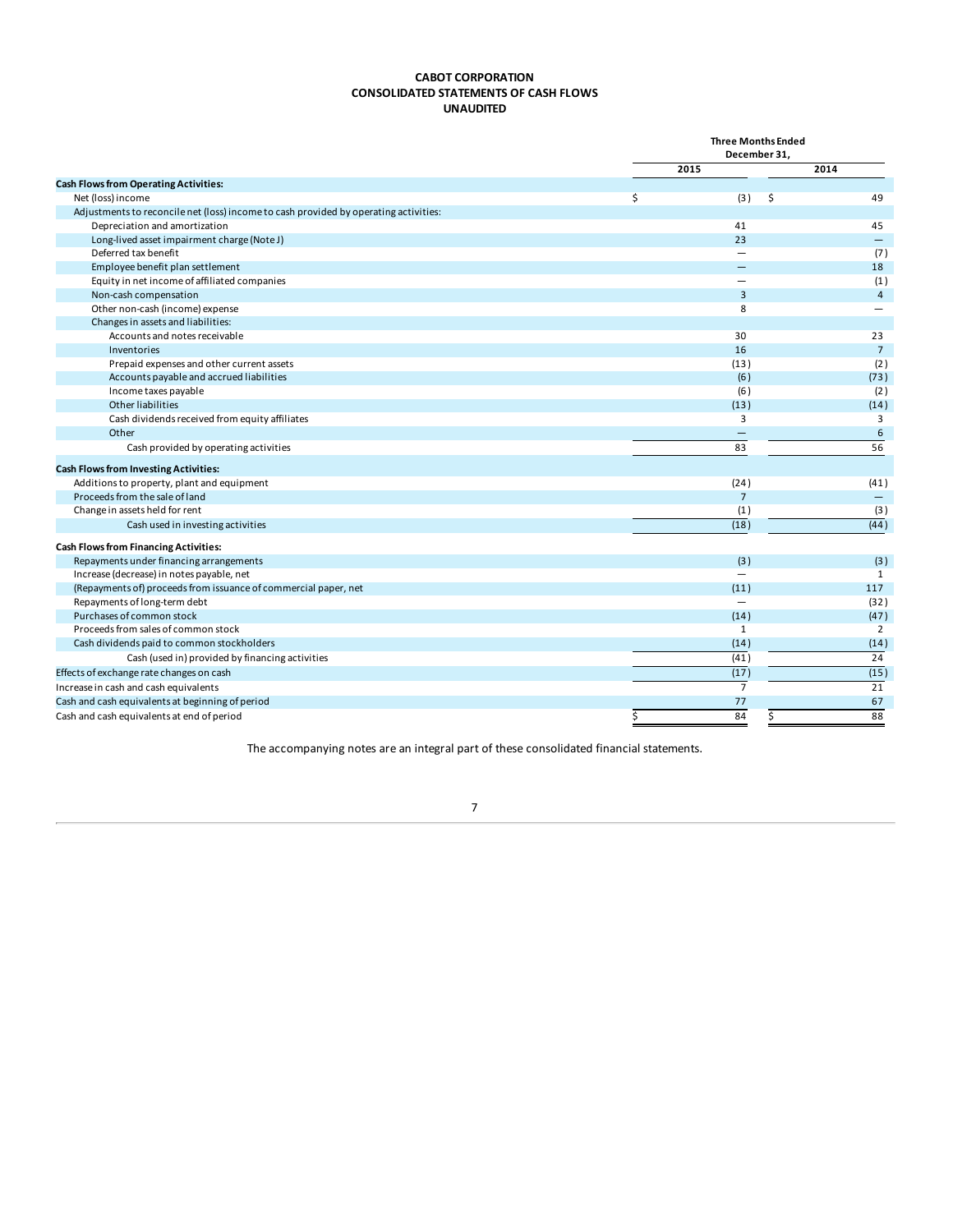#### **CABOT CORPORATION NOTES TO CONSOLIDATED FINANCIAL STATEMENTS December 31, 2015 UNAUDITED**

#### <span id="page-7-0"></span>**A. Basis of Presentation**

The consolidated financial statements include the accounts of Cabot Corporation ("Cabot" or the "Company") and its wholly owned subsidiaries and majority-owned and controlled U.S. and non-U.S. subsidiaries. Additionally, Cabot considers consolidation of entities over which control is achieved through means other than voting rights. Intercompany transactions have been eliminated in consolidation.

The unaudited consolidated financial statements have been prepared in accordance with the requirements of Form 10-Q and consequently do not include all disclosures required by Form 10-K. Additional information may be obtained by referring to Cabot's Annual Report on Form 10-K for the fiscal year ended September 30, 2015 ("2015 10-K").

The financial information submitted herewith is unaudited and reflects all adjustments which are, in the opinion of management, necessary to provide a fair statement of the results for the interim periods ended December 31, 2015 and 2014. All such adjustments are of a normal recurring nature. The results for interim periods are not necessarily indicative of the results to be expected for the fiscal year.

#### **B. Significant Accounting Policies**

#### *Revenue Recognition and Accounts Receivable*

Cabot recognizes revenue when persuasive evidence of an arrangement exists, delivery has occurred or services have been rendered, the price is fixed or determinable and collectability is reasonably assured. Cabot generally is able to ensure that products meet customer specifications prior to shipment. If the Company is unable to determine that the product has met the specified objective criteria prior to shipment or if title has not transferred because of sales terms, the revenue is considered "unearned" and is deferred until the revenue recognition criteria are met.

Shipping and handling charges related to sales transactions are recorded as sales revenue when billed to customers or included in the sales price. Taxes collected on sales to customers are excluded from revenues.

The following table shows the relative size of the revenue recognized in each of the Company's reportable segments.

|                                | <b>Three Months Ended</b> |      |
|--------------------------------|---------------------------|------|
|                                | December 31,              |      |
|                                | 2015                      | 2014 |
| <b>Reinforcement Materials</b> | 51%                       | 59%  |
| Performance Chemicals          | 36%                       | 29%  |
| <b>Purification Solutions</b>  | 12%                       | 10%  |
| <b>Specialty Fluids</b>        | 1%                        | 2%   |

Cabot derives the substantial majority of its revenues from the sale of products in Reinforcement Materials and Performance Chemicals. Revenue from these products is typically recognized when the product is shipped and title and risk of loss have passed to the customer. The Company offers certain of its customers cash discounts and volume rebates as sales incentives. The discounts and volume rebates are recorded as a reduction in sales at the time revenue is recognized and are estimated based on historical experience and contractual obligations. Cabot periodically reviews the assumptions underlying its estimates of discounts and volume rebates and adjusts its revenues accordingly.

Revenue in Purification Solutions is typically recognized when the product is shipped and title and risk of loss have passed to the customer. For major activated carbon injection systems projects, revenue is recognized using the percentage-of-completion method.

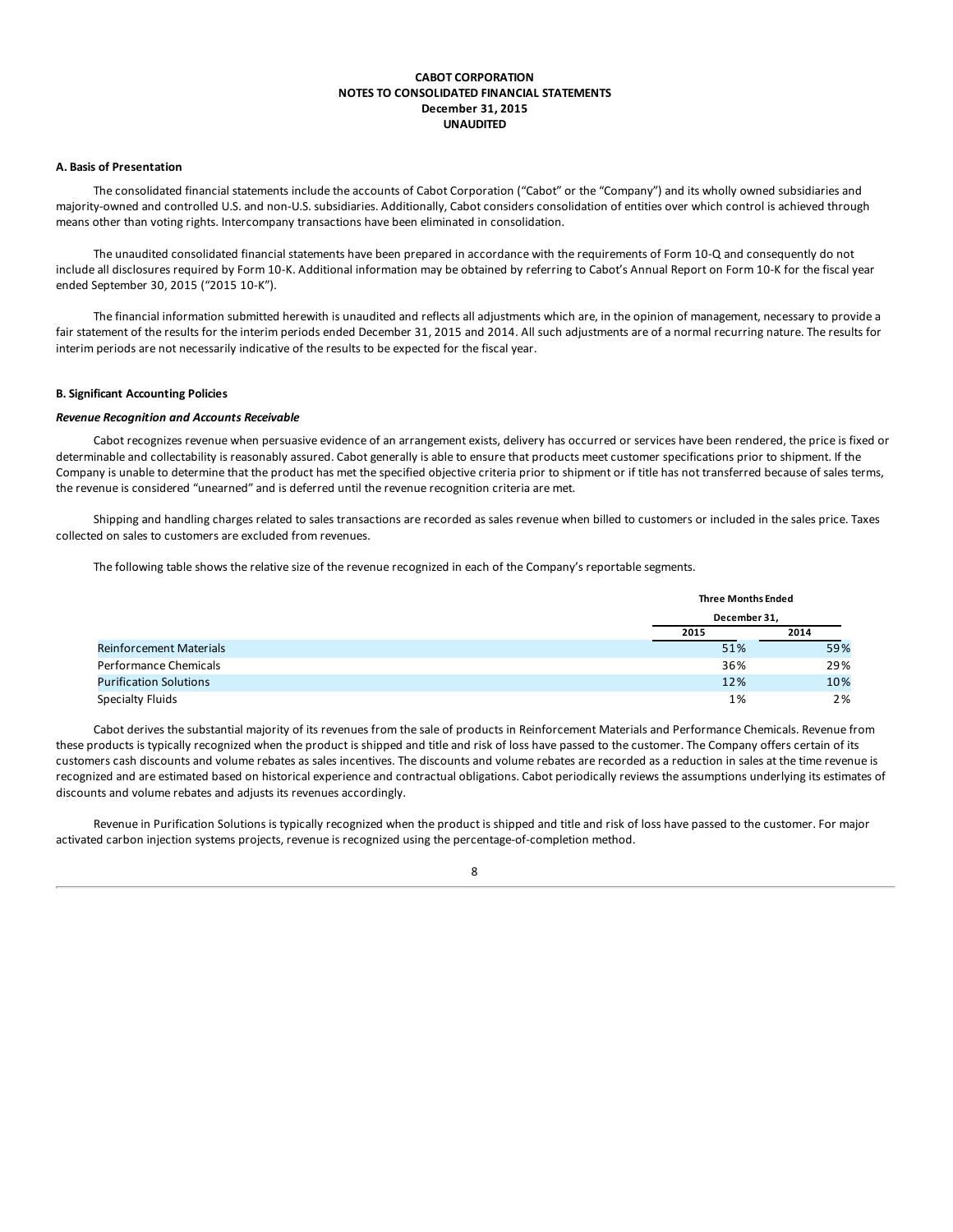Revenue in Specialty Fluids arises primarily from the rental of cesium formate. This revenue is recognized throughout the rental period based on the contracted rental terms. Customers are also billed and revenue is recognized, typically at the end of the job, for cesium formate product that is not returned. The Company also generates revenues from cesium formate sold outside of a rental process and revenue is recognized upon delivery of the fluid.

Cabot maintains allowances for doubtful accounts based on an assessment of the collectability of specific customer accounts, the aging of accounts receivable and other economic information on both a historical and prospective basis. Customer account balances are charged against the allowance when it is probable the receivable will not be recovered. There were no material changes in the allowance for any of the years presented. There is no material off-balance sheet credit exposure related to customer receivable balances.

#### *Intangible Assets and Goodwill Impairment*

The Company records tangible and intangible assets acquired and liabilities assumed in business combinations under the acquisition method of accounting. Amounts paid for an acquisition are allocated to the assets acquired and liabilities assumed based on their fair values at the date of acquisition. Goodwill is comprised of the purchase price of business acquisitions in excess of the fair value assigned to the net tangible and identifiable intangible assets acquired. Goodwill is not amortized, but is reviewed for impairment annually as of May 31, or when events or changes in the business environment indicate that the carrying value of the reporting unit may exceed its fair value. A reporting unit, for the purpose of the impairment test, is at or below the operating segment level, and constitutes a business for which discrete financial information is available and regularly reviewed by segment management. The reporting units with goodwill balances are Reinforcement Materials, Purification Solutions, and Fumed Metal Oxides. The separate businesses included within Performance Chemicals are considered separate reporting units. As such, the goodwill balance relative to Performance Chemicals is recorded in the Fumed Metal Oxides reporting unit.

For the purpose of the goodwill impairment test, the Company first assesses qualitative factors to determine whether it is more likely than not that the fair value of a reporting unit is less than its carrying amount. If an initial qualitative assessment identifies that it is more likely than not that the carrying value of a reporting unit exceeds its estimated fair value, an additional quantitative evaluation is performed under the two-step impairment test. Alternatively, the Company may elect to proceed directly to the quantitative goodwill impairment test. If based on the quantitative evaluation the fair value of the reporting unit is less than its carrying amount, the Company performs an analysis of the fair value of all assets and liabilities of the reporting unit. If the implied fair value of the reporting unit's goodwill is determined to be less than its carrying amount, an impairment is recognized for the difference. The fair value of a reporting unit is based on discounted estimated future cash flows. The fair value is also benchmarked against a market approach using the guideline public companies method. The assumptions used to estimate fair value include management's best estimates of future growth rates, operating cash flows, capital expenditures and discount rates over an estimate of the remaining operating period at the reporting unit level. Should the fair value of any of the Company's reporting units decline below its carrying amount because of reduced operating performance, market declines, changes in the discount rate, or other conditions, charges for impairment may be necessary. Based on the Company's most recent annual goodwill impairment test performed as of May 31, 2015, the fair values of the Reinforcement Materials and Fumed Metal Oxides reporting units were substantially in excess of their carrying values. The fair value of the Purification Solutions reporting unit was less than its carrying amount and an impairment was recorded in the third fiscal quarter of 2015. Due to the impairment recorded as of June 30, 2015, the fair value of the Purification Solutions reporting unit was insignificantly higher than its carrying value as of the last impairment date. No events occurred subsequent to the last impairment evaluation that would suggest that it is more likely than not that the carrying values of any of our reporting units exceeded their fair value.

Nonetheless, the future growth in the Purification Solutions segment is highly dependent on achieving the expected volumes and margins in the activated carbon based mercury removal business. These volumes and margins are highly dependent on demand for mercury removal products and the Company's successful realization of its anticipated share of volumes in this business. The expected demand for mercury removal products significantly depends on: (1) the implementation and enforcement of environmental laws and regulations, particularly those that would require U.S. based coal-fired electric utilities to reduce the quantity of air pollutants they release, including mercury, to comply with the Mercury and Air Toxics Standards ("MATS") issued by the U.S. Environmental Protection Agency ("EPA") and (2) other factors such as the anticipated usage of activated carbon in the coal-fired energy units. The MATS regulation has been subject to legal challenge and, in June 2015, the U.S. Supreme Court held that the EPA unreasonably failed to consider costs in determining whether it is necessary and appropriate to regulate hazardous air pollutants, including mercury, emitted by coal-fired utilities, and remanded the case back to the United States Court of Appeals for the District of Columbia Circuit Court for further proceedings. On December 15, 2015, the D.C. Circuit Court ruled to keep the MATS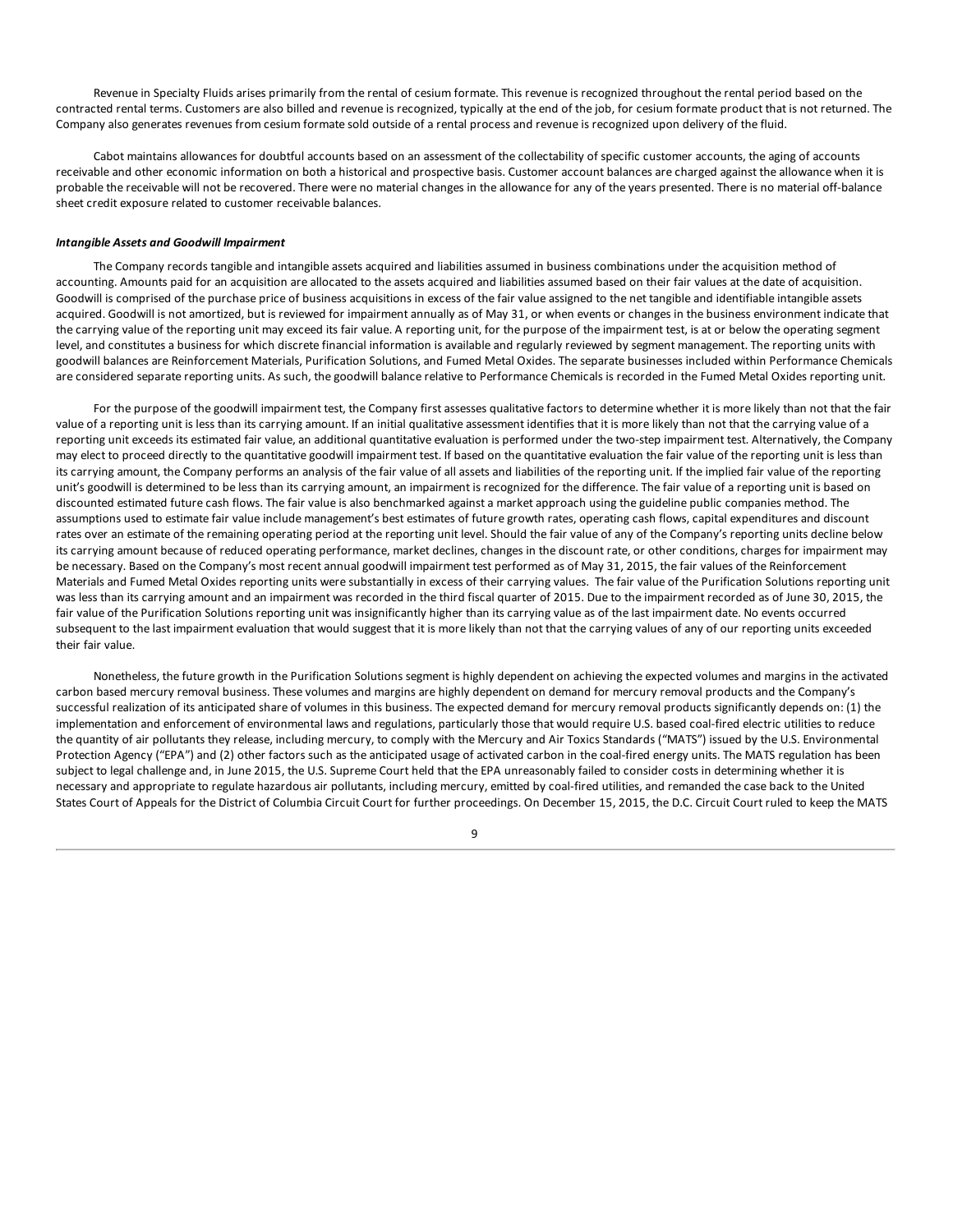regulation in place while the EPA works to address the cost analysis required by the U.S. Supreme Court's decision. EPA has indicated that it will complete this work by April 2016.

The Company uses assumptions and estimates in determining the fair value of assets acquired and liabilities assumed in a business combination. The determination of the fair value of intangible assets requires the use of significant judgment with regard to assumptions used in the valuation model. The Company estimates the fair value of identifiable acquisition-related intangible assets principally based on projections of cash flows that will arise from these assets. The projected cash flows are discounted to determine the fair value of the assets at the dates of acquisition.

Definite-lived intangible assets, which are comprised of trademarks, customer relationships and developed technologies, are amortized over their estimated useful lives and are reviewed for impairment when indication of potential impairment exists, such as a significant reduction in cash flows associated with the assets. The Company recognized an impairment on intangible assets associated with the Purification Solutions business in the third fiscal quarter of 2015 and no events have been subsequently identified that would require an additional impairment evaluation.

#### *Long-lived Assets Impairment*

The Company's long-lived assets primarily include property, plant and equipment, intangible assets, long-term investments and assets held for rent. The carrying values of long-lived assets are reviewed for impairment whenever events or changes in business circumstances indicate that the carrying amount of an asset may not be recoverable.

To test for impairment of assets, the Company generally uses a probability-weighted estimate of the future undiscounted net cash flows of the assets over their remaining lives to determine if the value of the asset is recoverable. Long-lived assets are grouped with other assets and liabilities at the lowest level for which independent identifiable cash flows are determinable.

An asset impairment is recognized when the carrying value of the asset is not recoverable based on the analysis described above, in which case the asset is written down to its fair value. If the asset does not have a readily determinable market value, a discounted cash flow model may be used to determine the fair value of the asset. In circumstances when an asset does not have separate identifiable cash flows, an impairment charge is recorded when the Company no longer intends to use the asset.

#### *Property, Plant and Equipment*

Property, plant and equipment are recorded at cost. Depreciation of property, plant and equipment is calculated using the straight-line method over the estimated useful lives. The depreciable lives for buildings, machinery and equipment, and other fixed assets are twenty to twenty-five years, ten to twenty-five years, and three to twenty-five years, respectively. The cost and accumulated depreciation for property, plant and equipment sold, retired, or otherwise disposed of are removed from the Consolidated Balance Sheets and resulting gains or losses are included in earnings in the Consolidated Statements of Operations. Expenditures for repairs and maintenance are charged to expenses as incurred. Expenditures for major renewals and betterments, which significantly extend the useful lives of existing plant and equipment, are capitalized and depreciated.

#### *Income Tax in Interim Periods*

The Company records its tax provision or benefit on an interim basis using an estimated annual effective tax rate. This rate is applied to the current period ordinary income or loss to determine the income tax provision or benefit allocated to the interim period. Losses from jurisdictions for which no benefit can be recognized and the income tax effects of unusual or infrequent items are excluded from the estimated annual effective tax rate and are recognized in the impacted interim period.

Valuation allowances are provided against the future tax benefits that arise from the deferred tax assets in jurisdictions for which no benefit can be recognized. The estimated annual effective tax rate may be significantly impacted by nondeductible expenses and the Company's projected earnings mix by tax jurisdiction. Adjustments to the estimated annual effective income tax rate are recognized in the period when such estimates are revised.

#### *Inventory Valuation*

Inventories are stated at the lower of cost or market. The cost of all carbon black inventories in the U.S. is determined using the last-in, first-out ("LIFO") method. Had the Company used the first-in, first-out ("FIFO") method instead of the LIFO method for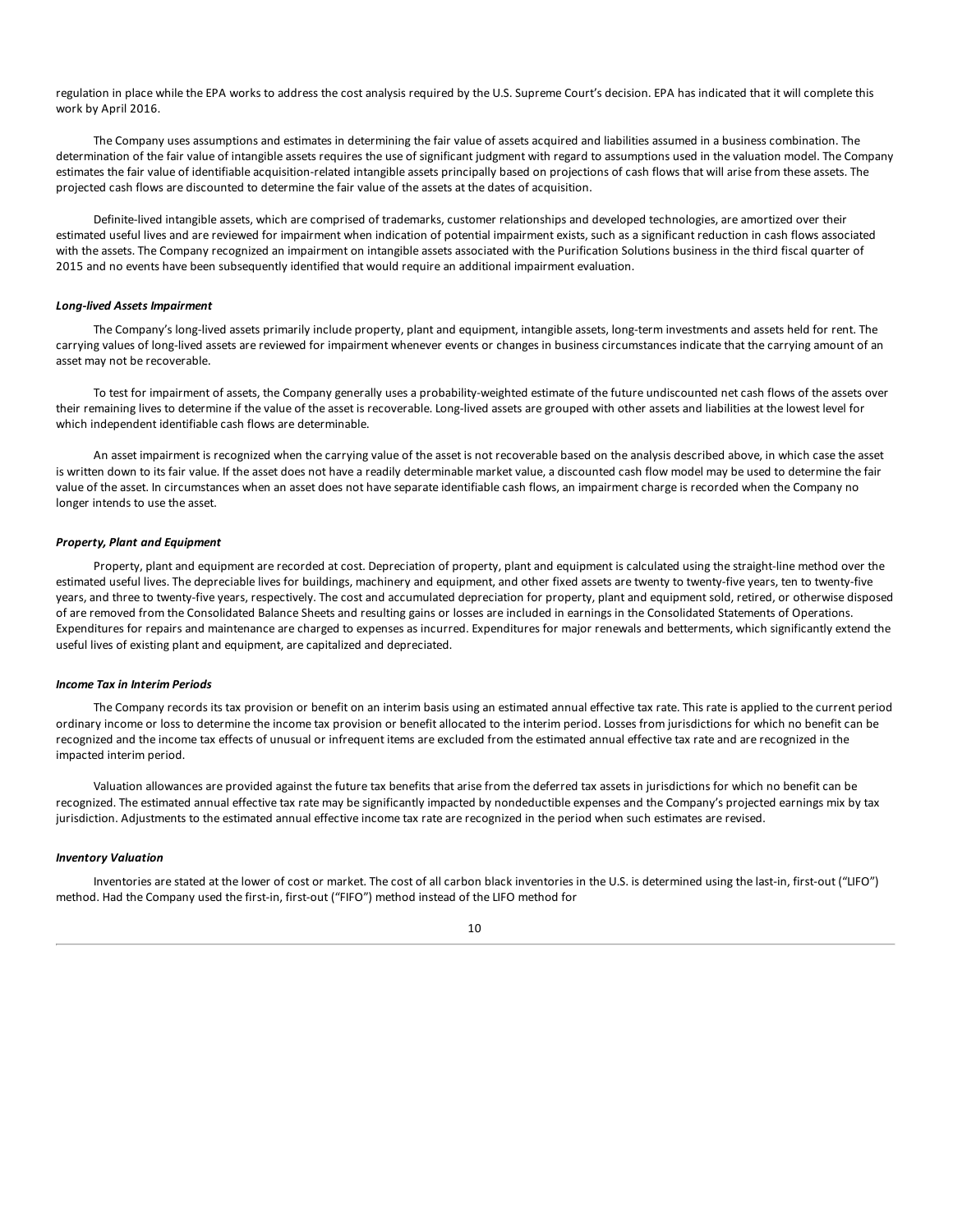such inventories, the value of those inventories would have been \$28 million and \$30 million higher as of December 31, 2015 and September 30, 2015, respectively. The cost of Specialty Fluids inventories, which are classified as assets held for rent, is determined using the average cost method. The cost of other U.S. and non-U.S. inventories is determined using the first-in, first-out ("FIFO") method.

Cabot reviews inventory for both potential obsolescence and potential declines in anticipated selling prices. In this review, the Company makes assumptions about the future demand for and market value of the inventory, and based on these assumptions estimates the amount of any obsolete, unmarketable, slow moving, or overvalued inventory. Cabot writes down the value of these inventories by an amount equal to the difference between the cost of the inventory and its estimated net realizable value.

#### *Pensions and Other Postretirement Benefits*

The Company recognizes the funded status of defined benefit pension and other postretirement benefit plans as an asset or liability. This amount is defined as the difference between the fair value of plan assets and the benefit obligation. The Company is required to recognize as a component of other comprehensive income, net of tax, the actuarial gains/losses and prior service costs/credits that arise but were not previously required to be recognized as components of net periodic benefit cost. Other comprehensive income is adjusted as these amounts are later recognized in income as components of net periodic benefit cost.

#### *Accumulated Other Comprehensive (Loss) Income*

Accumulated other comprehensive (loss) income, which is included as a component of stockholders' equity, includes unrealized gains or losses on available-for-sale marketable securities and derivative instruments, currency translation adjustments in foreign subsidiaries, translation adjustments on foreign equity securities and minimum pension liability adjustments.

#### *Recent Accounting Pronouncements*

In May 2014, the FASB issued a new standard related to the "Revenue from Contracts with Customers" which amends the existing accounting standards for revenue recognition. The standard requires entities to recognize revenue when they transfer promised goods or services to customers in an amount that reflects the consideration the entity expects to be entitled to in exchange for those goods or services. This standard is applicable for fiscal years beginning after December 15, 2017 and for interim periods within those years and early adoption is permitted for the fiscal years beginning after December 15, 2016. The Company expects to adopt this standard on October 1, 2018. The Company is currently evaluating the impact the adoption of this standard may have on its consolidated financial statements.

In April 2015, the FASB issued a new standard simplifying the presentation of debt issuance costs by requiring debt issuance costs to be presented as a reduction of the corresponding debt liability. This will make the presentation of debt issuance costs consistent with the presentation of debt discounts or premiums. This standard is applicable for fiscal years beginning after December 15, 2015 and for interim periods within those years and early adoption is permitted. The Company expects to adopt this standard on October 1, 2016. The adoption of this standard is not expected to materially impact the Company's consolidated financial statements.

In November 2015, the FASB issued a new standard that amends the existing accounting standard for Income Taxes and simplifies the presentation of deferred income taxes. This will require that deferred income tax assets and liabilities be classified as noncurrent on the balance sheet. This standard is applicable for fiscal years beginning after December 15, 2016 and for interim periods within those years and early adoption is permitted. The Company is evaluating this standard and the timing of its adoption. The adoption of this standard is not expected to materially impact the Company's consolidated financial statements.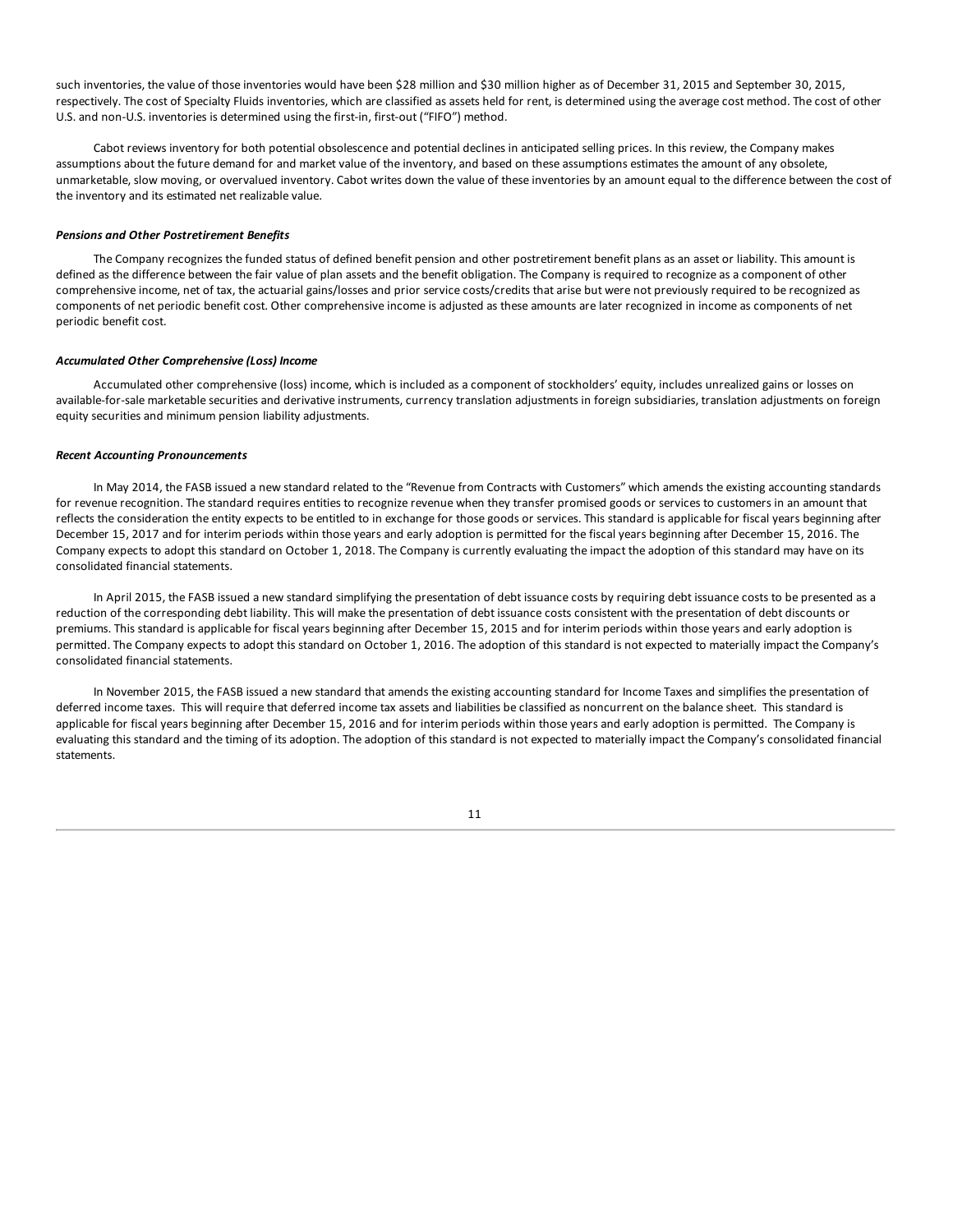#### **C. Employee Benefit Plans**

Net periodic defined benefit pension and other postretirement benefit costs include the following:

|                                          |             |      |                         |   |             |      | Three Months Ended December 31. |                                |      |         |   |             |     |         |  |  |  |
|------------------------------------------|-------------|------|-------------------------|---|-------------|------|---------------------------------|--------------------------------|------|---------|---|-------------|-----|---------|--|--|--|
|                                          |             | 2015 |                         |   |             | 2014 |                                 |                                | 2015 |         |   | 2014        |     |         |  |  |  |
|                                          |             |      | <b>Pension Benefits</b> |   |             |      |                                 | <b>Postretirement Benefits</b> |      |         |   |             |     |         |  |  |  |
|                                          | <b>U.S.</b> |      | Foreign                 |   | <b>U.S.</b> |      | Foreign                         | <b>U.S.</b>                    |      | Foreign |   | <b>U.S.</b> |     | Foreign |  |  |  |
|                                          |             |      |                         |   |             |      | (Dollars in millions)           |                                |      |         |   |             |     |         |  |  |  |
| Service cost                             | —           |      | 2                       | S |             |      | $2^{\circ}$                     |                                |      |         |   |             |     |         |  |  |  |
| Interest cost                            |             |      | h                       |   |             |      | 3                               |                                |      |         |   |             |     |         |  |  |  |
| Expected return on plan assets           | (3)         |      | (3)                     |   | (3)         |      | (4)                             |                                |      |         |   |             |     |         |  |  |  |
| Amortization of prior service credit     |             |      |                         |   |             |      |                                 |                                | (1)  |         |   |             | (1) |         |  |  |  |
| Amortization of actuarial loss           |             |      |                         |   |             |      |                                 |                                |      |         |   |             |     |         |  |  |  |
| Settlement and curtailment cost (credit) |             |      |                         |   |             |      | 18                              |                                | (1)  |         |   |             |     |         |  |  |  |
| Net periodic (credit) benefit cost       | 2           |      |                         |   | (1)         |      | 20                              |                                | (2)  |         | – |             | (1) |         |  |  |  |

#### *Settlement of employee benefit plan*

Effective October 1, 2014, the Company transferred the defined benefit obligations and pension plan assets in one of its foreign defined benefit plans to a multi-employer plan. As a result of the transfer, a pre-tax charge of \$18 million was recorded in the three months ended December 31, 2014 as reflected in Settlement costs in the table above. The pre-tax charge consists of \$27 million released from Accumulated other comprehensive (loss) income ("AOCI") and \$2 million of employer contributions at the time of the settlement, partially offset by an \$11 million release of the pension liability. The settlement charge has been recorded primarily in Cost of sales in the Consolidated Statements of Operations.

### **D. Goodwill and Intangible Assets**

Cabot had goodwill balances of \$153 million and \$154 million at December 31, 2015 and September 30, 2015, respectively. The carrying amount of goodwill attributable to each reportable segment with goodwill balances and the changes in those balances during the three month period ended December 31, 2015 are as follows:

|                               | Reinforcement<br><b>Materials</b> |                   | Performance<br><b>Chemicals</b> | Purification<br><b>Solutions</b> | Total |
|-------------------------------|-----------------------------------|-------------------|---------------------------------|----------------------------------|-------|
|                               |                                   |                   | (Dollars in millions)           |                                  |       |
| Balance at September 30, 2015 |                                   | 55                |                                 | 90                               | 154   |
| Foreign currency impact       |                                   | $\left( 1\right)$ |                                 |                                  | (1)   |
| Balance at December 31, 2015  |                                   | 54                |                                 | 90                               | 153   |

The following table provides information regarding the Company's intangible assets:

|                                     |  |                            |  | December 31, 2015 |  |                       |  | September 30, 2015 |     |     |  |     |  |  |  |                             |  |                             |                            |  |                             |  |  |                             |
|-------------------------------------|--|----------------------------|--|-------------------|--|-----------------------|--|--------------------|-----|-----|--|-----|--|--|--|-----------------------------|--|-----------------------------|----------------------------|--|-----------------------------|--|--|-----------------------------|
|                                     |  | Gross<br>Carrying<br>Value |  |                   |  |                       |  |                    |     |     |  |     |  |  |  | Accumulated<br>Amortization |  | Net<br>Intangible<br>Assets | Gross<br>Carrying<br>Value |  | Accumulated<br>Amortization |  |  | Net<br>Intangible<br>Assets |
|                                     |  |                            |  |                   |  | (Dollars in millions) |  |                    |     |     |  |     |  |  |  |                             |  |                             |                            |  |                             |  |  |                             |
| Intangible assets with finite lives |  |                            |  |                   |  |                       |  |                    |     |     |  |     |  |  |  |                             |  |                             |                            |  |                             |  |  |                             |
| Developed technologies              |  | 48                         |  | $(2)$ \$          |  | 46                    |  | 48                 | - S | (1) |  | 47  |  |  |  |                             |  |                             |                            |  |                             |  |  |                             |
| <b>Trademarks</b>                   |  | 15                         |  | –                 |  | 15                    |  | 16                 |     |     |  | 16  |  |  |  |                             |  |                             |                            |  |                             |  |  |                             |
| Customer relationships              |  | 95                         |  | (7)               |  | 88                    |  | 96                 |     | (6) |  | 90  |  |  |  |                             |  |                             |                            |  |                             |  |  |                             |
| Total intangible assets             |  | 158                        |  | (9)               |  | 149                   |  | 160                |     | (7) |  | 153 |  |  |  |                             |  |                             |                            |  |                             |  |  |                             |

Intangible assets are amortized over their estimated useful lives, which range from fourteen to twenty-five years, with a weighted average amortization period of approximately nineteen years. Amortization expense for the three months ended December 31, 2015 and 2014 was \$2 million and \$4 million, respectively, and is included in Cost of sales and Selling and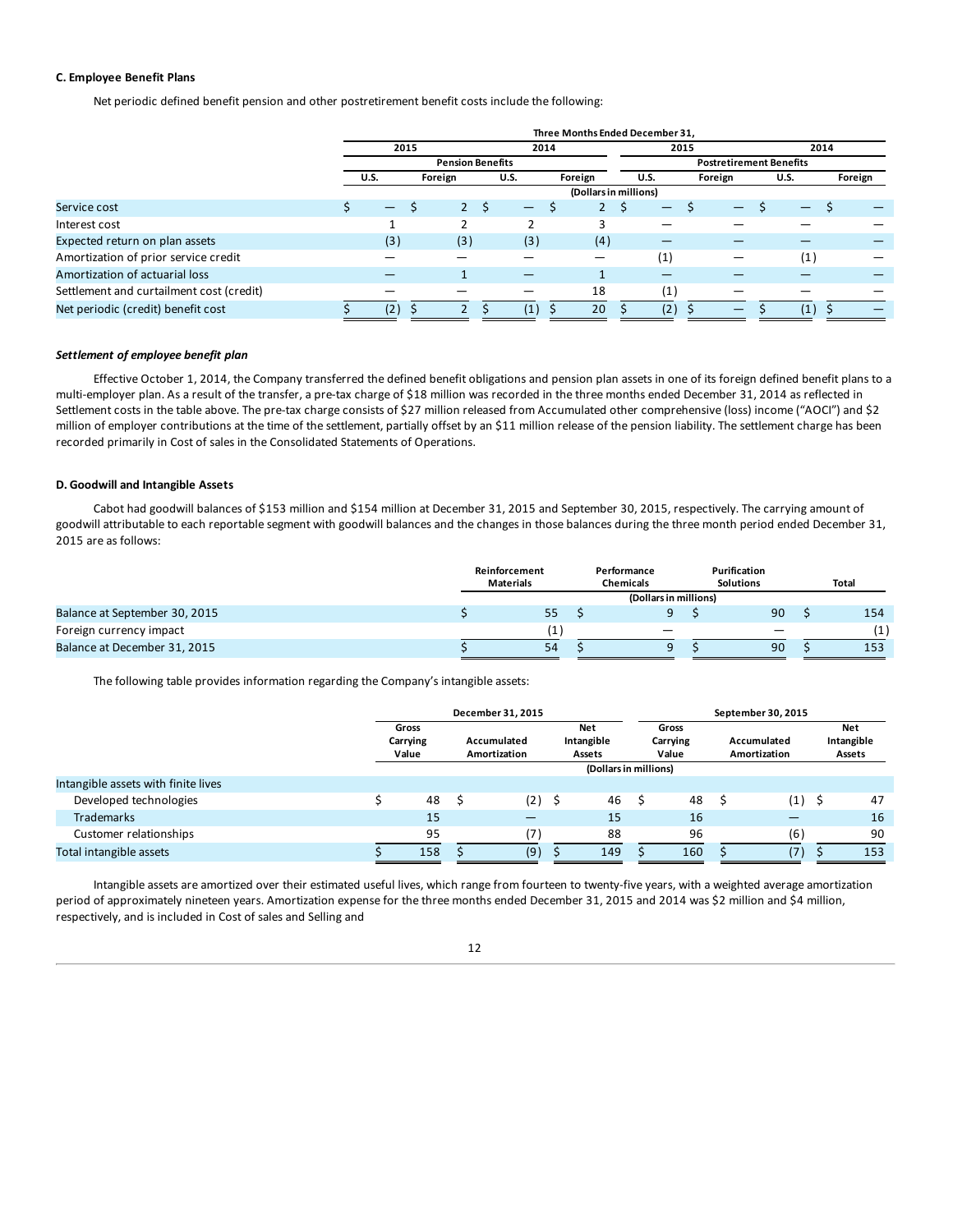administrative expenses in the Consolidated Statements of Operations. Total amortization expense is estimated to be approximately \$9 million each year for the next five fiscal years.

#### **E. Stockholders' Equity**

In fiscal 2007, the Board of Directors authorized Cabot to repurchase up to ten million shares of Cabot's common stock in the open market or in privately negotiated transactions. This authorization did not have a set expiration date. During the first quarter of fiscal 2015, Cabot repurchased 925,700 shares of its common stock under this authorization.

In January 2015, the Board of Directors authorized Cabot to repurchase up to five million shares of its common stock in the open market or in privately negotiated transactions and cancelled the previous authorization. Cabot has repurchased 1,594,300 shares of its common stock under this authorization. As of December 31, 2015, 3,405,700 shares remain available for repurchase under the current authorization. The Company retired the repurchased shares and recorded the excess of the purchase price over par value to additional paid-in capital until such amount was reduced to zero and then charged the remainder against retained earnings.

During the first three months of both fiscal 2016 and 2015, Cabot paid cash dividends of \$0.22 per share of common stock for a total of \$14 million.

#### *Noncontrolling interest*

The following table illustrates the noncontrolling interest activity for the periods presented:

|                                                      | 2015                  | 2014 |
|------------------------------------------------------|-----------------------|------|
|                                                      | (Dollars in millions) |      |
| <b>Balance at September 30</b>                       | 104                   | 122  |
| Net income attributable to noncontrolling interests  | Δ                     | 4    |
| Noncontrolling interest foreign currency translation |                       |      |
| adjustment                                           | (3)                   | (2)  |
| Noncontrolling interest dividends                    | (9)                   |      |
| <b>Balance at December 31</b>                        | 96                    |      |

The dividends declared during the three months ended December 31, 2015 were not paid during the period.

#### **F. Accumulated Other Comprehensive Loss**

Comprehensive income combines net (loss) income and other comprehensive income items, which are reported as components of stockholders' equity in the accompanying Consolidated Balance Sheets.

Changes in each component of AOCI, net of tax, are as follows:

|                                                                    | <b>Unrealized</b><br>Currency<br>Translation<br>Gains on<br>Adjustment<br><b>Investments</b> |            |  |  | <b>Pension and Other</b><br>Postretirement<br><b>Benefit Liability</b><br>Adjustments<br>(Dollars in millions) | Total     |       |  |
|--------------------------------------------------------------------|----------------------------------------------------------------------------------------------|------------|--|--|----------------------------------------------------------------------------------------------------------------|-----------|-------|--|
| Balance at September 30, 2015, attributable to Cabot               |                                                                                              |            |  |  |                                                                                                                |           |       |  |
| Corporation                                                        | \$                                                                                           | $(239)$ \$ |  |  | 2 <sup>5</sup>                                                                                                 | $(62)$ \$ | (299) |  |
| Other comprehensive loss before reclassifications                  |                                                                                              | (47)       |  |  |                                                                                                                |           | (47)  |  |
| Amounts reclassified from accumulated other                        |                                                                                              |            |  |  |                                                                                                                |           |       |  |
| comprehensive (loss) income                                        |                                                                                              |            |  |  |                                                                                                                | (1)       | (1)   |  |
| Net other comprehensive items                                      |                                                                                              | (286)      |  |  |                                                                                                                | (63)      | (347) |  |
| Less: Noncontrolling interest                                      |                                                                                              | (3)        |  |  |                                                                                                                |           | (3)   |  |
| Balance at December 31, 2015, attributable to Cabot<br>Corporation |                                                                                              | (283)      |  |  |                                                                                                                | (63)      | (344) |  |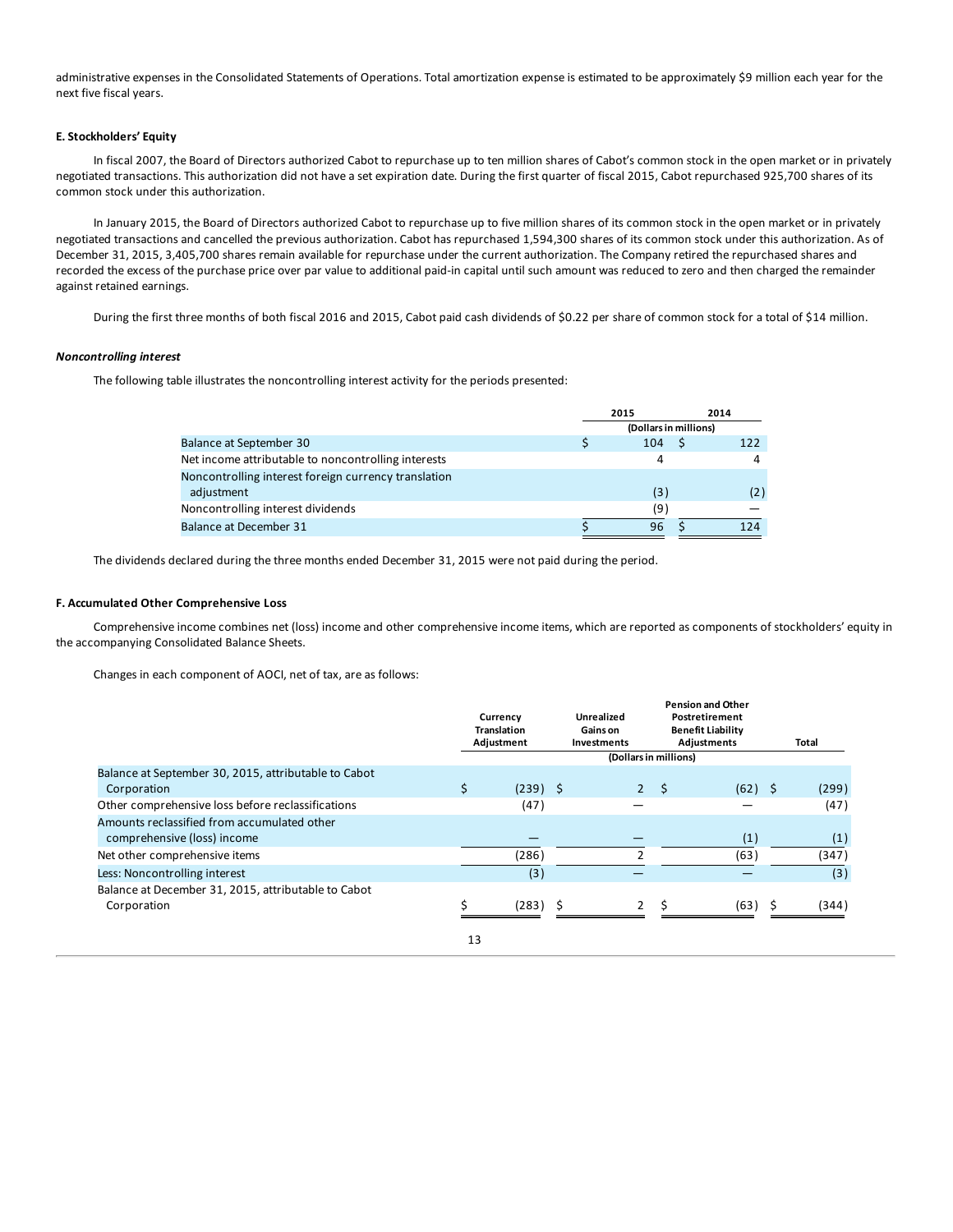The amounts reclassified out of AOCI and into the Consolidated Statements of Operations in the three months ended December 31, 2015 and 2014 are as follows:

|                                          | Affected Line Item in the Consolidated | <b>Three Months Ended</b><br>December 31, |      |  |  |  |  |  |  |
|------------------------------------------|----------------------------------------|-------------------------------------------|------|--|--|--|--|--|--|
|                                          | <b>Statements of Operations</b>        | 2015                                      | 2014 |  |  |  |  |  |  |
|                                          |                                        | (Dollars in millions)                     |      |  |  |  |  |  |  |
| Pension and other postretirement         |                                        |                                           |      |  |  |  |  |  |  |
| benefit liability adjustment             |                                        |                                           |      |  |  |  |  |  |  |
|                                          | Net Periodic Benefit Cost - see        |                                           |      |  |  |  |  |  |  |
| Amortization of actuarial losses         | Note C for details                     | - \$                                      |      |  |  |  |  |  |  |
|                                          | Net Periodic Benefit Cost - see        |                                           |      |  |  |  |  |  |  |
| Amortization of prior service cost       | Note C for details                     | (1)                                       | (1)  |  |  |  |  |  |  |
|                                          | Net Periodic Benefit Cost - see        |                                           |      |  |  |  |  |  |  |
| Settlement and curtailment (credit) cost | Note C for details                     | (1)                                       | 27   |  |  |  |  |  |  |
| Total before tax                         |                                        | (1)                                       | 27   |  |  |  |  |  |  |
| Tax impact                               | Benefit for income taxes               |                                           | (6)  |  |  |  |  |  |  |
| Total after tax                          |                                        | (1)                                       | 21   |  |  |  |  |  |  |

#### **G. Commitments and Contingencies**

#### *Purchase Commitments*

Cabot has entered into long-term purchase agreements primarily for the purchase of raw materials. Under certain of these agreements the quantity of material being purchased is fixed, but the price paid changes as market prices change. For those commitments, the amounts included in the table below are based on market prices at December 31, 2015.

|                                |                                    |      |      | <b>Payments Due by Fiscal Year</b> |      |            |       |
|--------------------------------|------------------------------------|------|------|------------------------------------|------|------------|-------|
|                                | <b>Remainder of</b><br>Fiscal 2016 | 2017 | 2018 | 2019                               | 2020 | Thereafter | Total |
|                                |                                    |      |      | (Dollars in millions)              |      |            |       |
| <b>Reinforcement Materials</b> | 144                                | 136  | 135  | 132                                | 96   | 1.702      | 2,345 |
| Performance Chemicals          | 44                                 | 50   | 37   | 32                                 | 29   | 155        | 347   |
| <b>Purification Solutions</b>  | 10                                 |      |      | _                                  |      |            | 18    |
| Total                          | 198                                | 193  | 173  | 164                                | 125  | 1.857      | 2,710 |

#### *Guarantee Agreements*

Cabot has provided certain indemnities pursuant to which it may be required to make payments to an indemnified party in connection with certain transactions and agreements. In connection with certain acquisitions and divestitures, Cabot has provided routine indemnities with respect to such matters as environmental, tax, insurance, product and employee liabilities. In connection with various other agreements, including service and supply agreements with customers, Cabot has provided indemnities for certain contingencies and routine warranties. Cabot is unable to estimate the maximum potential liability for these types of indemnities as a maximum obligation is not explicitly stated in most cases and the amounts, if any, are dependent upon the outcome of future contingent events, the nature and likelihood of which cannot be reasonably estimated. The duration of the indemnities vary, and in many cases are indefinite. Cabot has not recorded any liability for these indemnities in the consolidated financial statements, except as otherwise disclosed.

#### *Contingencies*

Cabot is a defendant, or potentially responsible party, in various lawsuits and environmental proceedings wherein substantial amounts are claimed or at issue.

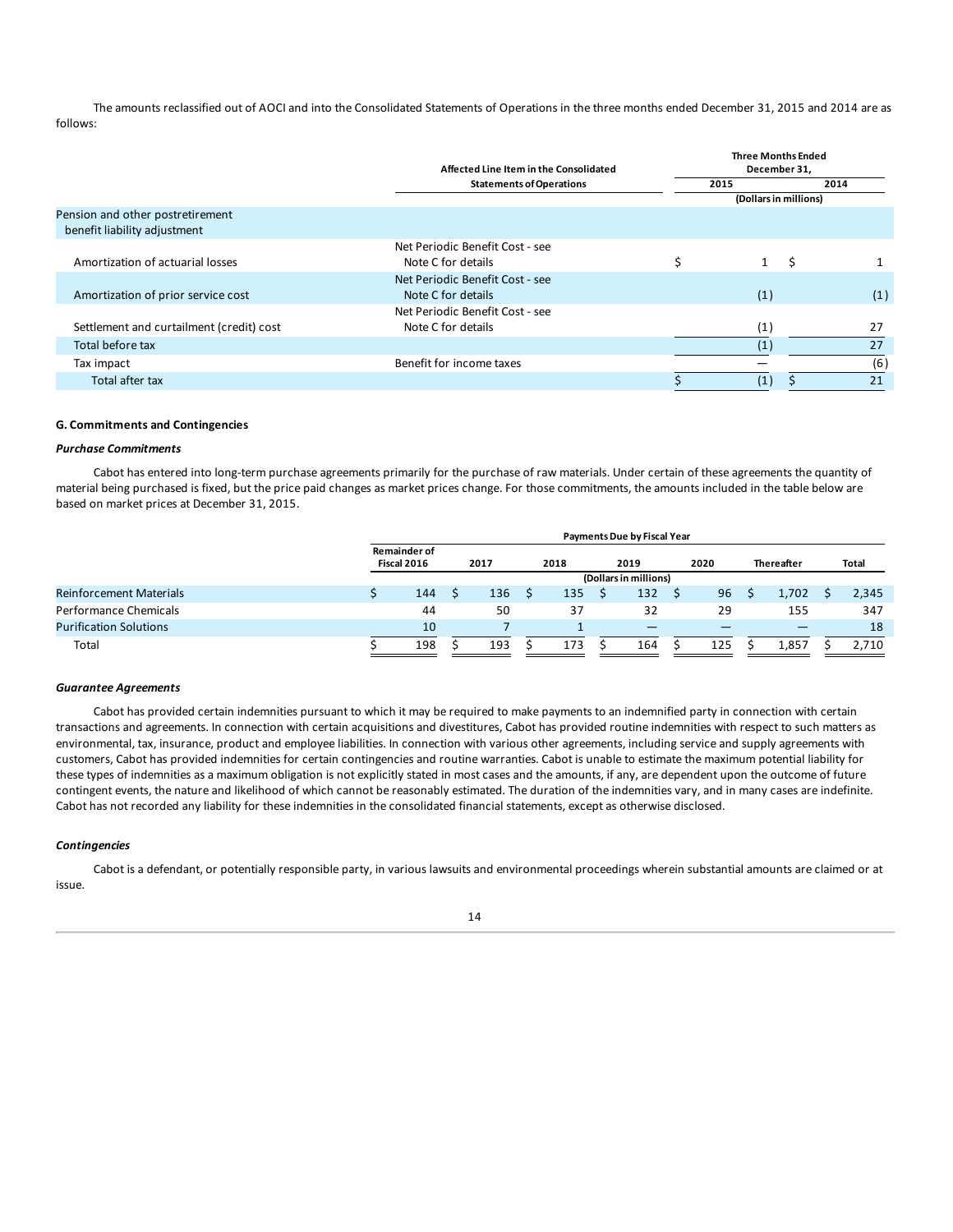#### *Environmental Matters*

As of December 31, 2015 and September 30, 2015, Cabot had \$15 million and \$16 million, respectively, reserved for environmental matters. These environmental matters mainly relate to closed sites. These reserves represent Cabot's best estimates of the probable costs to be incurred at those sites where costs are reasonably estimable based on the Company's analysis of the extent of clean up required, alternative clean-up methods available, abilities of other responsible parties to contribute and its interpretation of laws and regulations applicable to each site. Cash payments related to these environmental matters were less than \$1 million in the first three months of fiscal 2016 and 2015, respectively. Cabot reviews the adequacy of the reserves as circumstances change at individual sites and adjusts the reserves as appropriate. Almost all of Cabot's environmental issues relate to sites that are mature and have been investigated and studied and, in many cases, are subject to agreed upon remediation plans. However, depending on the results of future testing, changes in risk assessment practices, remediation techniques and regulatory requirements, newly discovered conditions, and other factors, it is reasonably possible that the Company could incur additional costs in excess of environmental reserves currently recorded. Management estimates, based on the latest available information, that any such future environmental remediation costs that are reasonably possible to be in excess of amounts already recorded would be immaterial to the Company's consolidated financial statements.

#### *Other Matters*

#### *Respirator Liabilities*

Cabot has exposure in connection with a safety respiratory products business that a subsidiary acquired from American Optical Corporation ("AO") in an April 1990 asset purchase transaction. The subsidiary manufactured respirators under the AO brand and disposed of that business in July 1995. In connection with its acquisition of the business, the subsidiary agreed, in certain circumstances, to assume a portion of AO's liabilities, including costs of legal fees together with amounts paid in settlements and judgments, allocable to AO respiratory products used prior to the 1990 purchase by the Cabot subsidiary. In exchange for the subsidiary's assumption of certain of AO's respirator liabilities, AO agreed to provide to the subsidiary the benefits of: (i) AO's insurance coverage for the period prior to the 1990 acquisition and (ii) a former owner's indemnity of AO holding it harmless from any liability allocable to AO respiratory products used prior to May 1982. As more fully described in the 2015 10-K, the respirator liabilities generally involve claims for personal injury, including asbestosis, silicosis and coal worker's pneumoconiosis, allegedly resulting from the use of respirators that are alleged to have been negligently designed and/or labeled. Neither Cabot, nor its past or present subsidiaries, at any time manufactured asbestos or asbestos-containing products. At no time did this respiratory product line represent a significant portion of the respirator market.

As of December 31, 2015 and September 30, 2015, there were approximately 37,000 and 38,000 claimants, respectively, in pending cases asserting claims against AO in connection with respiratory products. Cabot has a reserve to cover its expected share of liability for existing and future respirator liability claims. At December 31, 2015 and September 30, 2015, the reserve was \$10 million and \$11 million, respectively. Cash payments related to this liability were \$1 million in the first three months of both fiscal 2016 and 2015.

#### *Other*

The Company has various other lawsuits, claims and contingent liabilities arising in the ordinary course of its business and with respect to the Company's divested businesses. In the opinion of the Company, although final disposition of some or all of these other suits and claims may impact the Company's consolidated financial statements in a particular period, they are not expected, in the aggregate, to have a material adverse effect on the Company's consolidated financial statements.

#### **H. Income Tax**

#### *Effective Tax Rate*

|                                      |                       | <b>Three Months Ended</b><br>December 31, |      |    |  |  |  |  |  |
|--------------------------------------|-----------------------|-------------------------------------------|------|----|--|--|--|--|--|
|                                      |                       | 2015                                      | 2014 |    |  |  |  |  |  |
|                                      | (Dollars in millions) |                                           |      |    |  |  |  |  |  |
| (Benefit) Provision for income taxes |                       | (5)                                       |      |    |  |  |  |  |  |
| Effective tax rate                   |                       | 74%                                       |      | 5% |  |  |  |  |  |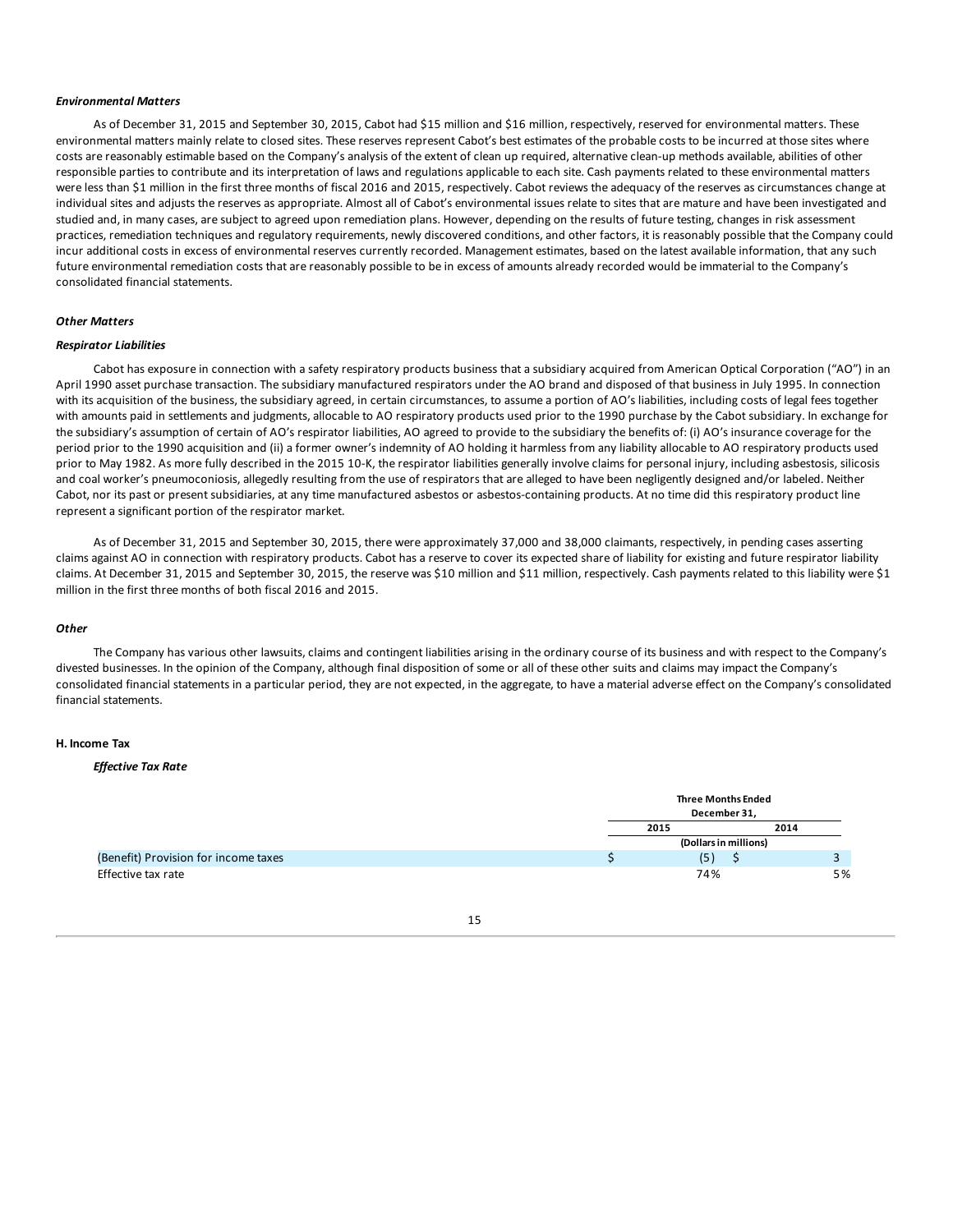During the first quarter of fiscal 2016, the Company recorded a tax benefit of \$5 million, resulting in an effective tax rate of 74%. This amount included net discrete tax benefits of \$6 million, primarily comprised of the net tax benefit from certain foreign exchange gains and losses, the renewal of the U.S. Research and Experimentation credit and releases of reserves for uncertain tax positions. During the first quarter of fiscal 2015, the Company recorded a tax provision of \$3 million, resulting in an effective tax rate of 5%. This amount included net discrete tax benefits of \$13 million, primarily comprised of the tax benefit from the change in accounting for uncertain tax positions, the renewal of the U.S. Research and Experimentation credit, and releases of reserves for uncertain tax positions.

#### *Uncertainties*

Cabot files U.S. federal and state and non-U.S. income tax returns in jurisdictions with varying statutes of limitations. The 2012 through 2015 tax years remain subject to examination by the United States Internal Revenue Service ("IRS") and various tax years from 2005 through 2015 remain subject to examination by the respective state tax authorities. In significant non-U.S. jurisdictions, various tax years from 2004 through 2015 remain subject to examination by their respective tax authorities. Cabot's significant non-U.S. jurisdictions include China, France, Germany, Italy, Japan, and the Netherlands.

Certain Cabot subsidiaries are under audit in jurisdictions outside of the U.S. In addition, certain statutes of limitations are scheduled to expire in the near future. It is reasonably possible that a change in the unrecognized tax benefits may also occur within the next twelve months related to the settlement of one or more of these audits, however, an estimated range of the impact on the unrecognized tax benefits cannot be quantified at this time.

During the three months ended December 31, 2015, Cabot released uncertain tax positions of \$2 million due to the expirations of statutes of limitations in various jurisdictions.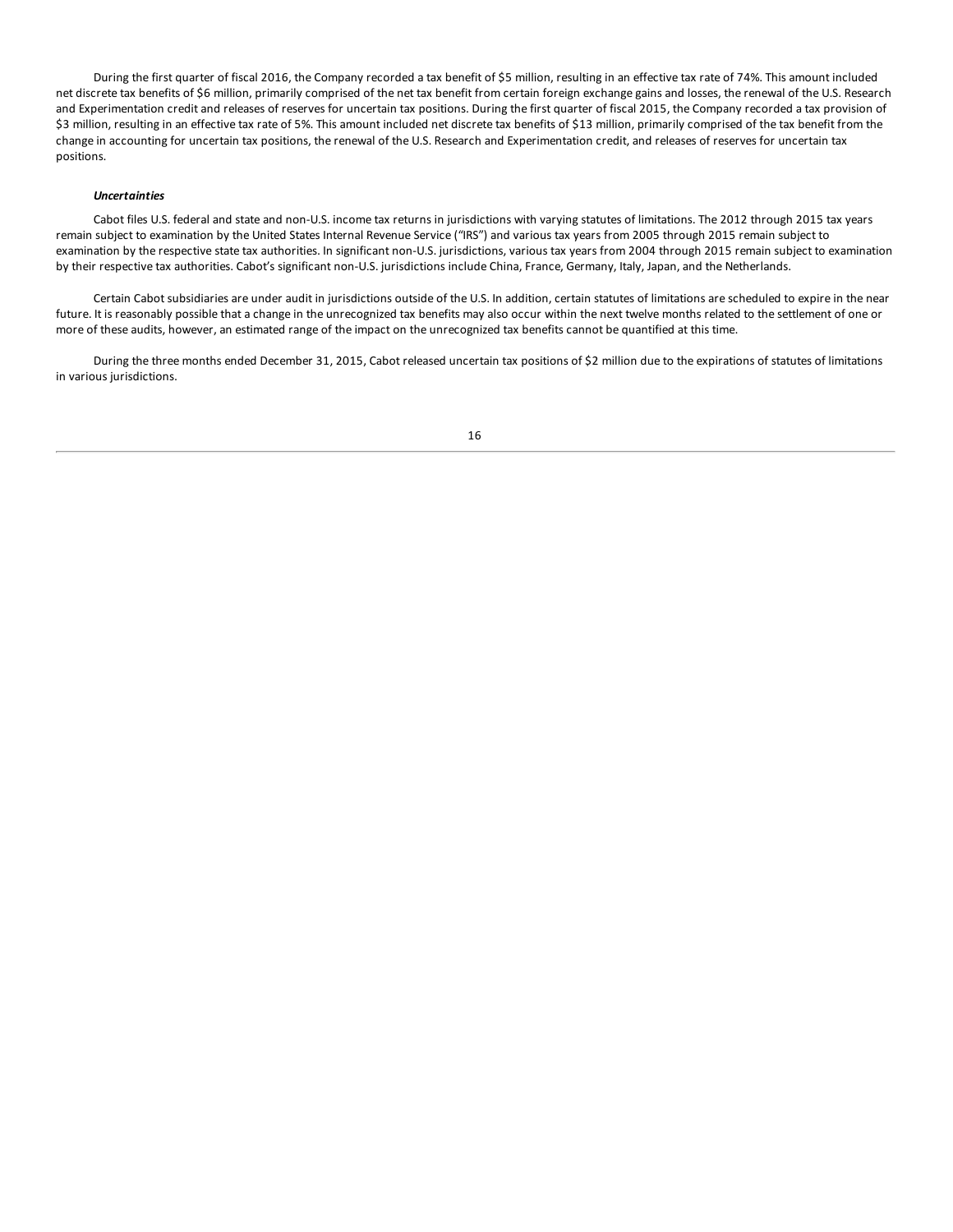### **I. Earnings Per Share**

The following tables summarize the components of the basic and diluted earnings per common share computations:

|                                                                            | <b>Three Months Ended</b><br>December 31, |          |    |                                                   |  |
|----------------------------------------------------------------------------|-------------------------------------------|----------|----|---------------------------------------------------|--|
|                                                                            |                                           | 2015     |    | 2014                                              |  |
|                                                                            |                                           | amounts) |    | (Dollars and shares in millions, except per share |  |
| <b>Basic EPS:</b>                                                          |                                           |          |    |                                                   |  |
| Net (loss) income attributable to Cabot Corporation                        | \$                                        | (7)      | \$ | 45                                                |  |
| Less: Dividends and dividend equivalents to<br>participating securities    |                                           |          |    |                                                   |  |
| Less: Undistributed earnings allocated to<br>participating securities(1)   |                                           |          |    |                                                   |  |
| (Loss) earnings allocated to common<br>shareholders (numerator)            | \$                                        | (7)      | \$ | 45                                                |  |
| Weighted average common shares and<br>participating securities outstanding |                                           | 62.9     |    | 64.6                                              |  |
| Less: Participating securities(1)                                          |                                           | 0.4      |    | 0.5                                               |  |
| Adjusted weighted average common shares<br>(denominator)                   |                                           | 62.5     |    | 64.1                                              |  |
| Amounts per share - basic:                                                 |                                           |          |    |                                                   |  |
| Net (loss) income attributable to Cabot Corporation                        | \$                                        | (0.11)   | \$ | 0.70                                              |  |
| Diluted EPS(2):                                                            |                                           |          |    |                                                   |  |
| (Loss) earnings allocated to common shareholders                           | \$                                        | (7)      | \$ | 45                                                |  |
| Plus: (Loss) earnings allocated to participating securities                |                                           |          |    |                                                   |  |
| Less: Adjusted earnings allocated to participating<br>securities(3)        |                                           |          |    |                                                   |  |
| (Loss) earnings allocated to common<br>shareholders (numerator)            | \$                                        | (7)      | \$ | 45                                                |  |
| Adjusted weighted average common shares<br>outstanding                     |                                           | 62.5     |    | 64.1                                              |  |
| Effect of dilutive securities:                                             |                                           |          |    |                                                   |  |
| Common shares issuable(4)                                                  |                                           |          |    | 0.5                                               |  |
| Adjusted weighted average common shares<br>(denominator)                   |                                           | 62.5     |    | 64.6                                              |  |
| Amounts per share - diluted:                                               |                                           |          |    |                                                   |  |
| Net (loss) income attributable to Cabot Corporation                        | \$                                        | (0.11)   | \$ | 0.69                                              |  |

(1) Participating securities consist of shares of unvested time-based restricted stock units.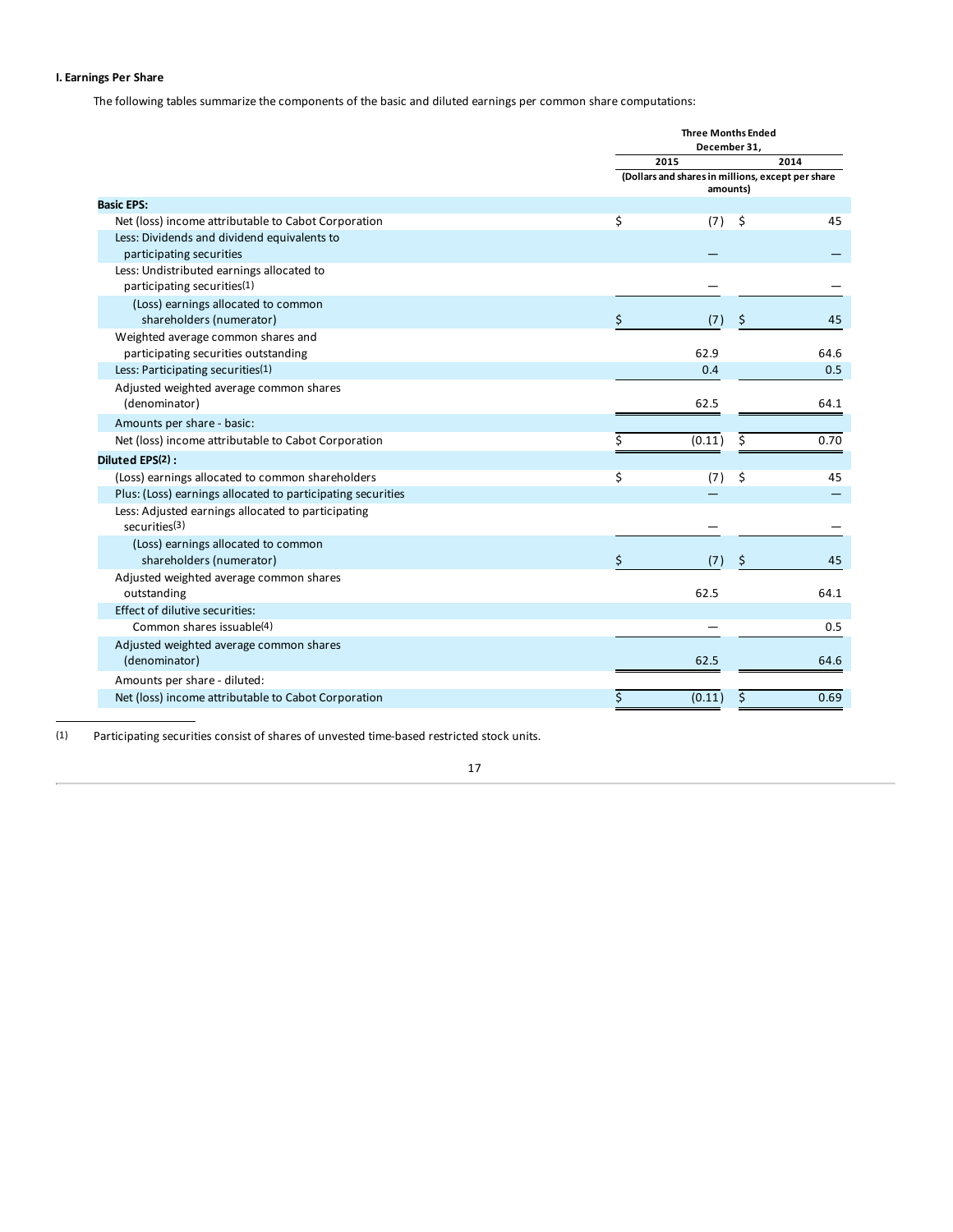Undistributed earnings are the earnings which remain after dividends declared during the period are assumed to be distributed to the common and participating shareholders. Undistributed earnings are allocated to common and participating shareholders on the same basis as dividend distributions. The calculation of undistributed earnings is as follows:

|                                                          |      | <b>Three Months Ended</b> |      |  |  |  |  |  |
|----------------------------------------------------------|------|---------------------------|------|--|--|--|--|--|
|                                                          |      | December 31,              |      |  |  |  |  |  |
|                                                          | 2015 |                           | 2014 |  |  |  |  |  |
|                                                          |      | (Dollars in millions)     |      |  |  |  |  |  |
| <b>Calculation of undistributed earnings:</b>            |      |                           |      |  |  |  |  |  |
| Net (loss) income attributable to Cabot Corporation      | Ś    | (7)<br>S                  | 45   |  |  |  |  |  |
| Less: Dividends declared on common stock                 |      | 14                        | 14   |  |  |  |  |  |
| Less: Dividends declared on participating                |      |                           |      |  |  |  |  |  |
| securities                                               |      |                           |      |  |  |  |  |  |
| Undistributed (loss) earnings                            |      | (21)                      | 31   |  |  |  |  |  |
| Allocation of undistributed (loss) earnings:             |      |                           |      |  |  |  |  |  |
| Undistributed (loss) earnings allocated to common        |      |                           |      |  |  |  |  |  |
| shareholders                                             | \$   | (21)<br>- S               | 31   |  |  |  |  |  |
| Undistributed (loss) earnings allocated to participating |      |                           |      |  |  |  |  |  |
| shareholders                                             |      |                           |      |  |  |  |  |  |
| Undistributed (loss) earnings                            |      | (21                       | 31   |  |  |  |  |  |

(2) Due to the Company's net loss position, dividends on participating securities were not added back to the loss available to common shares for the three months ended December 31, 2015 when calculating diluted EPS.

- (3) Undistributed earnings are adjusted for the assumed distribution of dividends to the dilutive securities, which are described in (4) below, and then reallocated to participating securities.
- (4) Represents incremental shares of common stock from the (i) assumed exercise of stock options issued under Cabot's equity incentive plans; (ii) assumed issuance of shares to employees pursuant to the Company's Deferred Compensation and Supplemental Retirement Plan; and (iii) assumed issuance of shares under outstanding performance-based restricted stock unit awards issued under Cabot's equity incentive plans. The weighted average common shares outstanding for the three months ending December 31, 2015 excludes 1,083,358 shares as those shares would be antidilutive due to the Company's net loss position. For the three months ended December 31, 2014, 325,500 incremental shares of common stock were not included in the calculation of diluted earnings per share because the inclusion of these shares would have been antidilutive.

#### **J. Restructuring**

Cabot's restructuring activities were recorded in the Consolidated Statements of Operations as follows:

|                       | <b>Three Months Ended</b><br>December 31, |      |      |  |  |  |  |
|-----------------------|-------------------------------------------|------|------|--|--|--|--|
|                       |                                           |      |      |  |  |  |  |
| (Dollars in millions) |                                           |      |      |  |  |  |  |
|                       | 37                                        |      |      |  |  |  |  |
|                       |                                           |      |      |  |  |  |  |
|                       |                                           |      |      |  |  |  |  |
|                       | 48                                        |      |      |  |  |  |  |
|                       |                                           | 2015 | 2014 |  |  |  |  |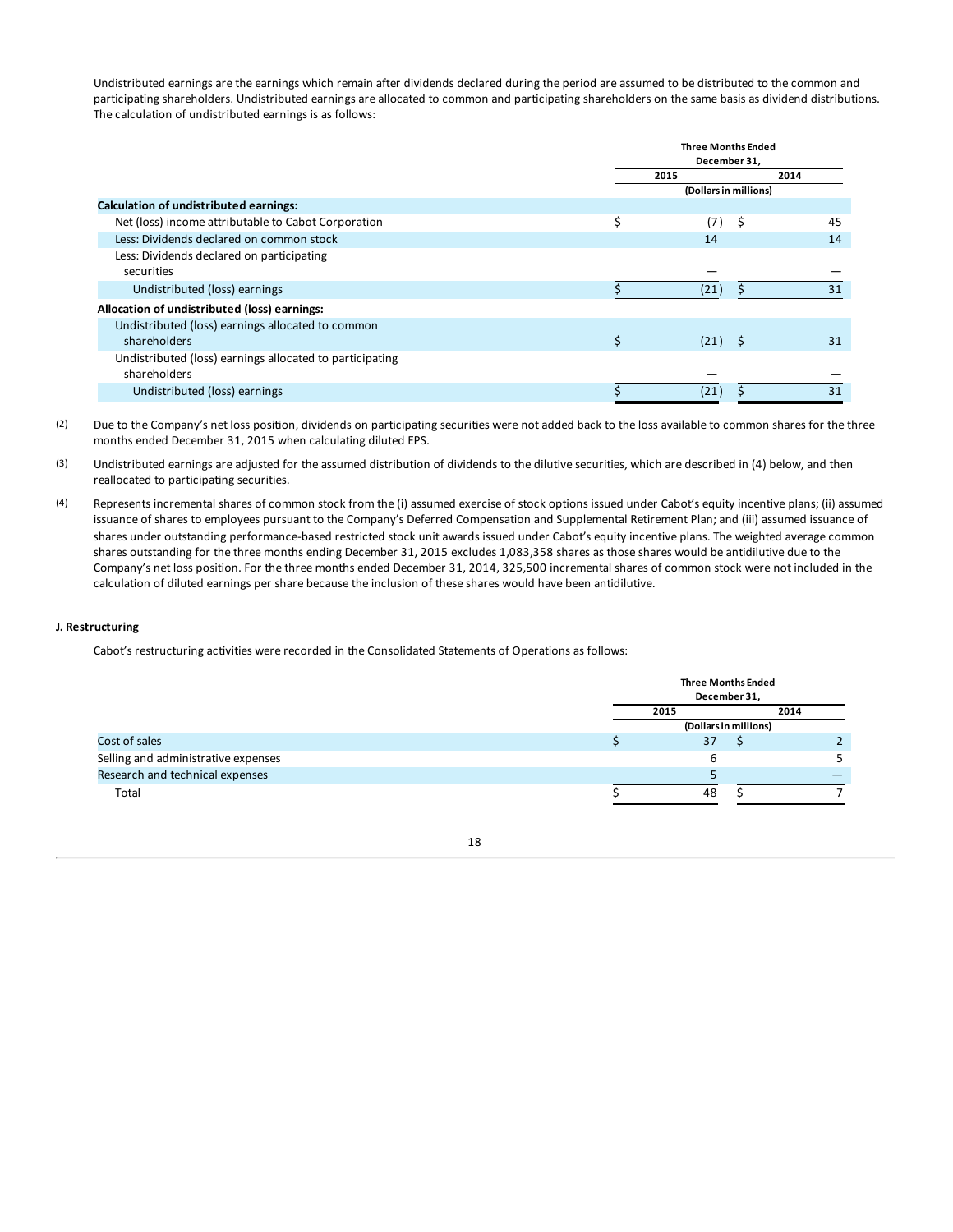#### Details of all restructuring activities and the related reserves during the three months ended December 31, 2015 are as follows:

|                                            | Severance<br>and Employee<br><b>Benefits</b> | Environmental<br>Remediation | Asset<br><b>Sales</b>          | Asset<br>Impairment<br>and<br>Accelerated<br>Depreciation | Other | Total |
|--------------------------------------------|----------------------------------------------|------------------------------|--------------------------------|-----------------------------------------------------------|-------|-------|
|                                            |                                              |                              | (Dollars in millions)          |                                                           |       |       |
| Reserve at September 30, 2015              | 5                                            |                              | $\qquad \qquad \longleftarrow$ | $\qquad \qquad -$                                         |       | 9     |
| Charges (credit)                           | 25                                           |                              | (2)                            | 23                                                        |       | 48    |
| Costs charged against assets / liabilities |                                              |                              | (5)                            | (23)                                                      | —     | (28)  |
| Cash (paid) received                       | (11)                                         |                              |                                |                                                           | (3)   | (7)   |
| Reserve at December 31, 2015               | 19                                           |                              | $\overline{\phantom{0}}$       | $\overline{\phantom{0}}$                                  |       | 22    |

#### *2016 Plan*

On October 20, 2015, in response to challenging macroeconomic conditions, the Company announced its intention to restructure its operations subject to local consultation requirements and processes in certain locations. Cabot's plan has resulted in a reduction of approximately 300 positions across the Company's global locations. These actions are intended to result in a more competitive cost structure.

The Company has recorded pre-tax charges of approximately \$24 million in the first three months of fiscal 2016, and expects to record an additional \$4 million through the rest of fiscal 2016 related to these actions. The charges recorded and anticipated are comprised of severance, employee benefits and other transition costs.

Cumulative net cash outlays related to these actions are expected to be approximately \$28 million, comprised of severance, employee benefits and other transition costs. Through December 31, 2015, the Company has made \$11 million in cash payments related to this plan and expects to make \$15 million in cash payments through the remainder of fiscal 2016 and \$2 million thereafter.

As of December 31, 2015, Cabot has \$14 million of accrued severance costs in the Consolidated Balance Sheet related to this plan.

Additionally, on November 11, 2015, Cabot announced that it had committed to closing its carbon black manufacturing facility in Merak, Indonesia. The decision to close this plant and to consolidate production in Asia using the Company's Cilegon, Indonesia and other Asian and global carbon black production sites to meet regional demand was driven by the financial performance at the Merak facility in the past several years. Manufacturing operations ceased at the end of January 2016 and approximately 50 employees were affected.

The Company has recorded pre-tax charges of approximately \$24 million in the first three months of fiscal 2016 related to this closure, comprised of \$22 million of asset impairments and accelerated depreciation and \$2 million of severance and employee benefits. The asset impairment charges reflect the writedown of the long-lived assets group that is no longer in use to its fair value.

Future anticipated site closure costs for the Merak facility, anticipated to be recorded through the remainder of fiscal 2016, are \$6 million for site remediation and other miscellaneous costs.

Net cash outlays related to this closure are expected to be approximately \$8 million, substantially all of which is expected to be paid through the remainder of fiscal 2016.

As of December 31, 2015, Cabot has \$2 million of accrued severance costs in the Consolidated Balance Sheet related to the Merak facility closure.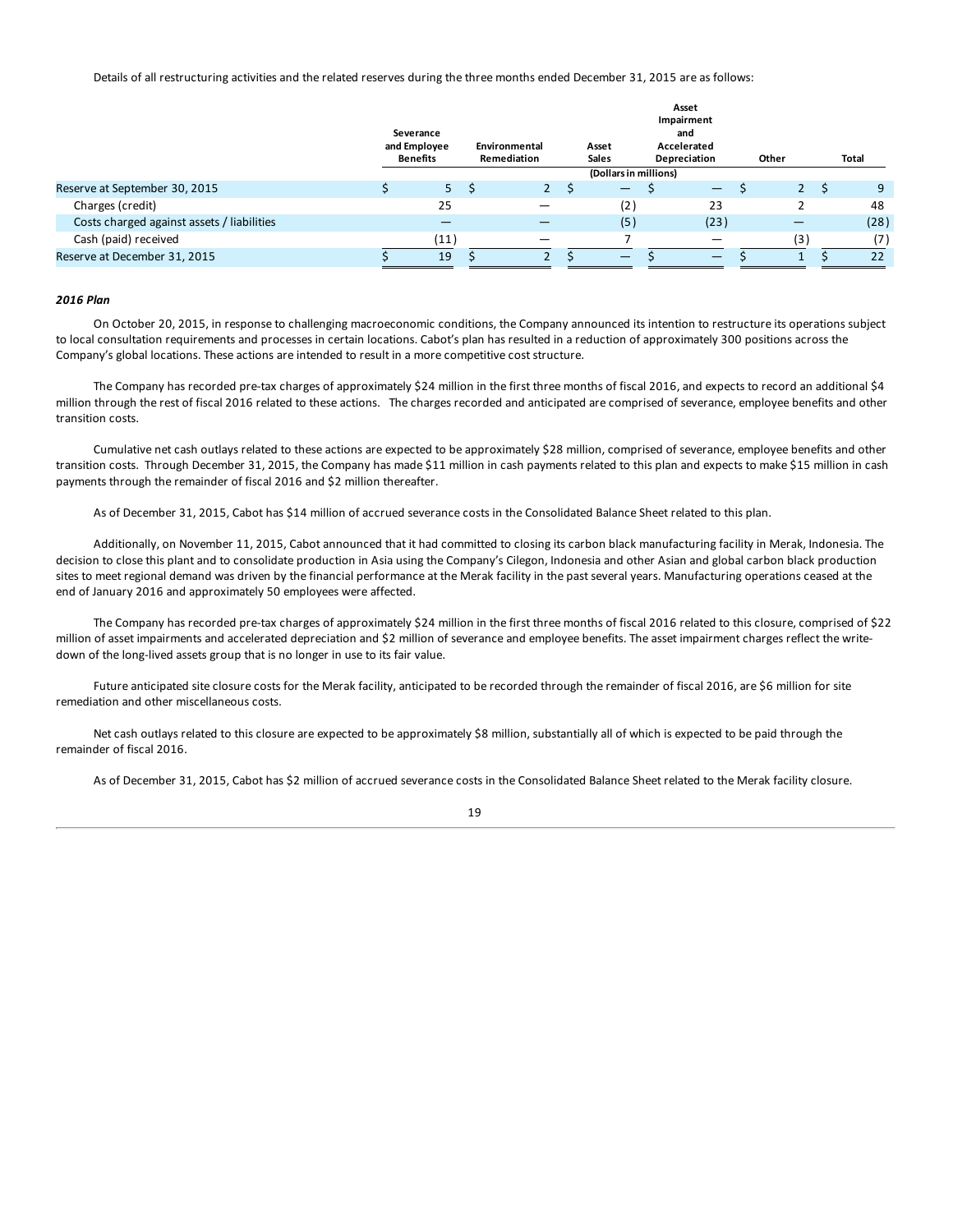Details of the 2016 restructuring activities, including the Merak facility closure, during the three months ended December 31, 2015 are as follows:

|                                            | Severance<br>and Employee<br>Benefits | Asset<br>Impairment<br>and<br>Accelerated<br>Depreciation | Other | <b>Total</b> |
|--------------------------------------------|---------------------------------------|-----------------------------------------------------------|-------|--------------|
|                                            |                                       | (Dollars in millions)                                     |       |              |
| Reserve at September 30, 2015              | $\overline{\phantom{0}}$              | $\qquad \qquad \longleftarrow$                            |       |              |
| Charges                                    | 25                                    | 22                                                        |       | 48           |
| Costs charged against assets / liabilities |                                       | (22)                                                      |       | (21)         |
| Cash paid                                  | (10)                                  |                                                           | (1)   | (11)         |
| Reserve at December 31, 2015               | 16                                    | -                                                         | —     | 16           |

#### *Business Service Center Transition*

In January 2014, the Company announced its intention to open a new Europe, Middle East and Africa ("EMEA") business service center in Riga, Latvia, and to close its Leuven, Belgium site, subject to the Belgian information and consultation process, which was successfully completed in June 2014. These actions were developed following an extensive evaluation of the Company's business service capabilities in the EMEA region and a determination that the future EMEA business service center will enable the Company to provide the highest quality of service at the most competitive cost.

The actions related to the transition of the business service center have been completed and have resulted in total charges of approximately \$24 million, comprised of \$16 million of severance charges and \$8 million of other transition costs including training costs and redundant salaries. There were no charges related to this plan recorded in the first fiscal quarter of 2016 and \$4 million was recorded related to this plan in the first fiscal quarter of 2015.

Through December 31, 2015, the Company has made \$20 million in cash payments related to this plan, comprised of \$13 million of severance payments and \$7 million of other transition related costs, and expects to make cash payments of approximately \$1 million, comprised mainly of severance, in the remainder of fiscal 2016. The difference between the initial accrual and subsequent cash payments was due to changes in foreign exchange rates.

As of December 31, 2015, Cabot has \$1 million of accrued restructuring costs in the Consolidated Balance Sheet related to this closure, which is mainly comprised of accrued severance charges.

#### *Closure of Port Dickson, Malaysia Manufacturing Facility*

On April 26, 2013, the Company announced that the Board of its carbon black joint venture, Cabot Malaysia Sdn. Bhd. ("CMSB"), decided to cease production at its Port Dickson, Malaysia facility. The facility ceased production in June 2013. The Company holds a 50.1 percent equity share in CMSB. The decision, which affected approximately 90 carbon black employees, was driven by the facility's manufacturing inefficiencies and raw materials costs.

Through December 31, 2015, the Company recorded cumulative net pre-tax restructuring charges related to this plan of \$19 million, comprised mainly of accelerated depreciation and asset write-offs of \$16 million, severance charges of \$2 million, site demolition, clearing and environmental remediation charges of \$2 million, and other closure related charges of \$1 million, partially offset by the gain from the sale of land of \$2 million in fiscal 2016. CMSB's net income or loss is attributable to Cabot Corporation and to the noncontrolling interest in the joint venture.

The Company has recorded a net pre-tax gain of \$1 million, and a net pre-tax charge of less than \$1 million in the three months ended December 31, 2015 and 2014, respectively. The portion of the charges that are allocable to the noncontrolling interest in CMSB (49.9%) are recorded within Net income attributable to noncontrolling interests, net of tax, in the Consolidated Statements of Operations. The majority of actions related to closure of the plant were completed in fiscal 2014.

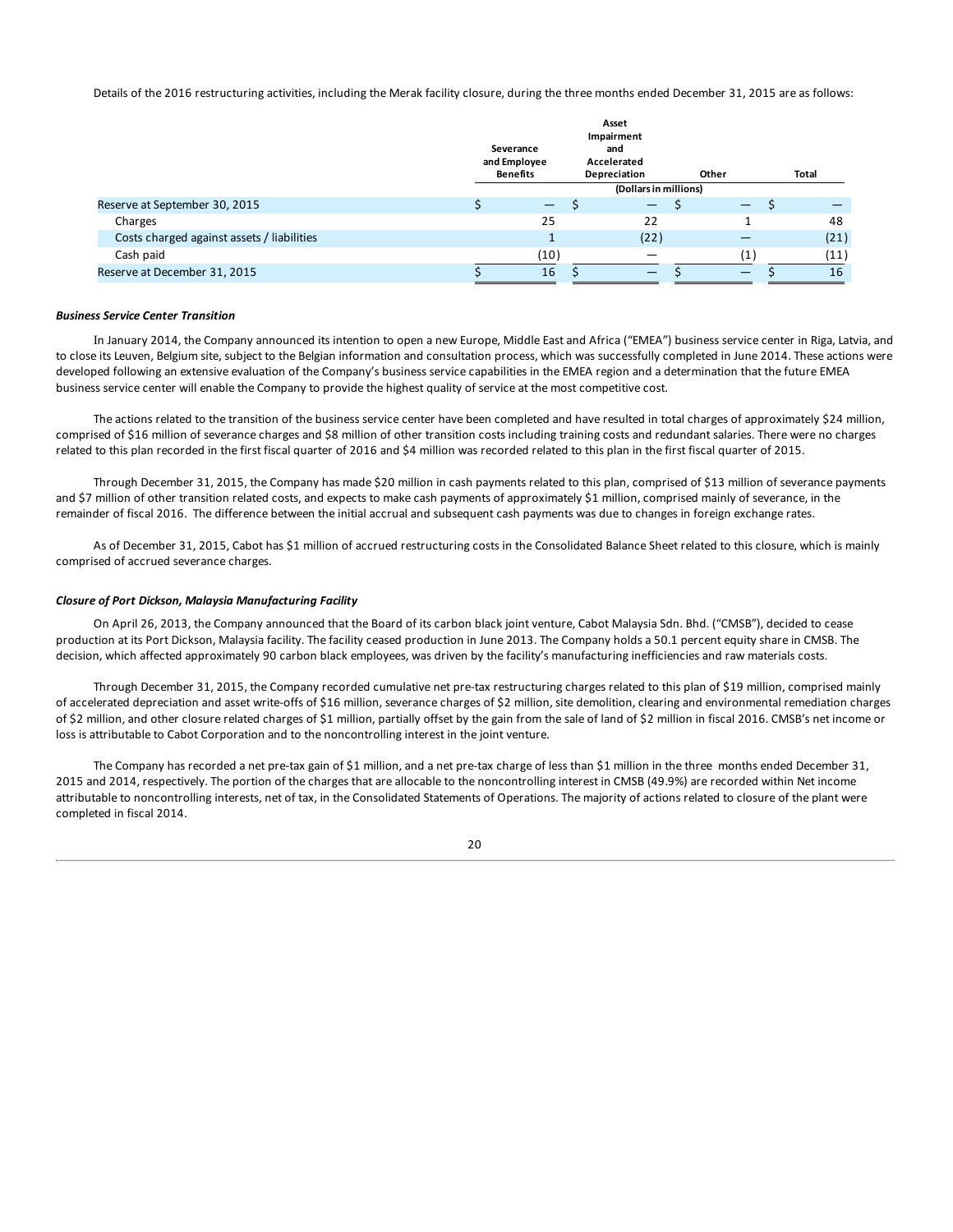Cumulative net cash received related to this plan is \$3 million, comprised of \$7 million received from the sale of land, partially offset by approximately \$2 million for severance, \$1 million for site demolition, clearing and environmental remediation, and \$1 million for other closure related charges.

CMSB expects to make cash payments of less than \$1 million during the remainder of fiscal 2016 mainly for site demolition, clearing and environmental remediation costs.

As of December 31, 2015, Cabot has less than \$1 million of accrued restructuring costs in the Consolidated Balance Sheets related to this closure, which is mainly for accrued environmental and other charges.

#### *Other Activities*

The Company has recorded other pre-tax restructuring charges of approximately \$1 million during each of the first quarters of fiscal 2016 and 2015. Fiscal 2016 charges are comprised mainly of accelerated depreciation and severance costs whereas fiscal 2015 charges are comprised of severance costs. Future charges related to these actions are anticipated to be less than \$1 million in the remainder of fiscal 2016 and thereafter.

As of December 31, 2015, Cabot has \$3 million of accrued severance and other closure related costs in the Consolidated Balance Sheets related to these activities which is expected to be paid through early fiscal 2017.

#### *Previous Actions and Sites Pending Sale*

Beginning in fiscal 2009, the Company entered into several different restructuring plans which have been substantially completed, pending the sale of former manufacturing sites in Thane, India and Hong Kong. The Company has incurred total cumulative pre-tax charges of approximately \$165 million related to these plans through December 31, 2015, comprised of \$67 million for severance charges, \$66 million for accelerated depreciation and asset impairments, \$10 million for environmental, demolition and site clearing costs, and \$23 million of other closure related charges, partially offset by gains on asset sales of \$1 million. The Company anticipates that it will record a gain on the sale of land rights in Hong Kong of \$8 million during fiscal 2016.

Pre-tax restructuring expenses related to these plans were less than \$1 million and \$2 million during the first three months of fiscal 2016 and 2015, respectively. Since fiscal 2009, Cabot has made net cash payments of \$87 million related to these plans and expects to receive approximately \$9 million from the sale of land rights in Hong Kong during fiscal 2016, partially offset by payments of approximately \$2 million for environmental and other closure related costs.

As of December 31, 2015, Cabot has \$2 million of accrued environmental and other closure related costs in the Consolidated Balance Sheets related to these activities.

#### **K. Financial Instruments and Fair Value Measurements**

The FASB authoritative guidance on fair value measurements defines fair value, provides a framework for measuring fair value in generally accepted accounting principles, and requires certain disclosures about fair value measurements. The disclosures focus on the inputs used to measure fair value. The guidance establishes the following hierarchy for categorizing these inputs:

- Level  $1 -$  Quoted market prices in active markets for identical assets or liabilities
- Level 2 Significant other observable inputs (e.g., quoted prices for similar items in active markets, quoted prices for identical or similar items in markets that are not active, inputs other than quoted prices that are observable such as interest rate and yield curves, and market-corroborated inputs)
- Level 3 Significant unobservable inputs

There were no transfers of financial assets or liabilities measured at fair value between Level 1 and Level 2, or transfers into or out of Level 3, during the first three months of either fiscal 2016 or 2015.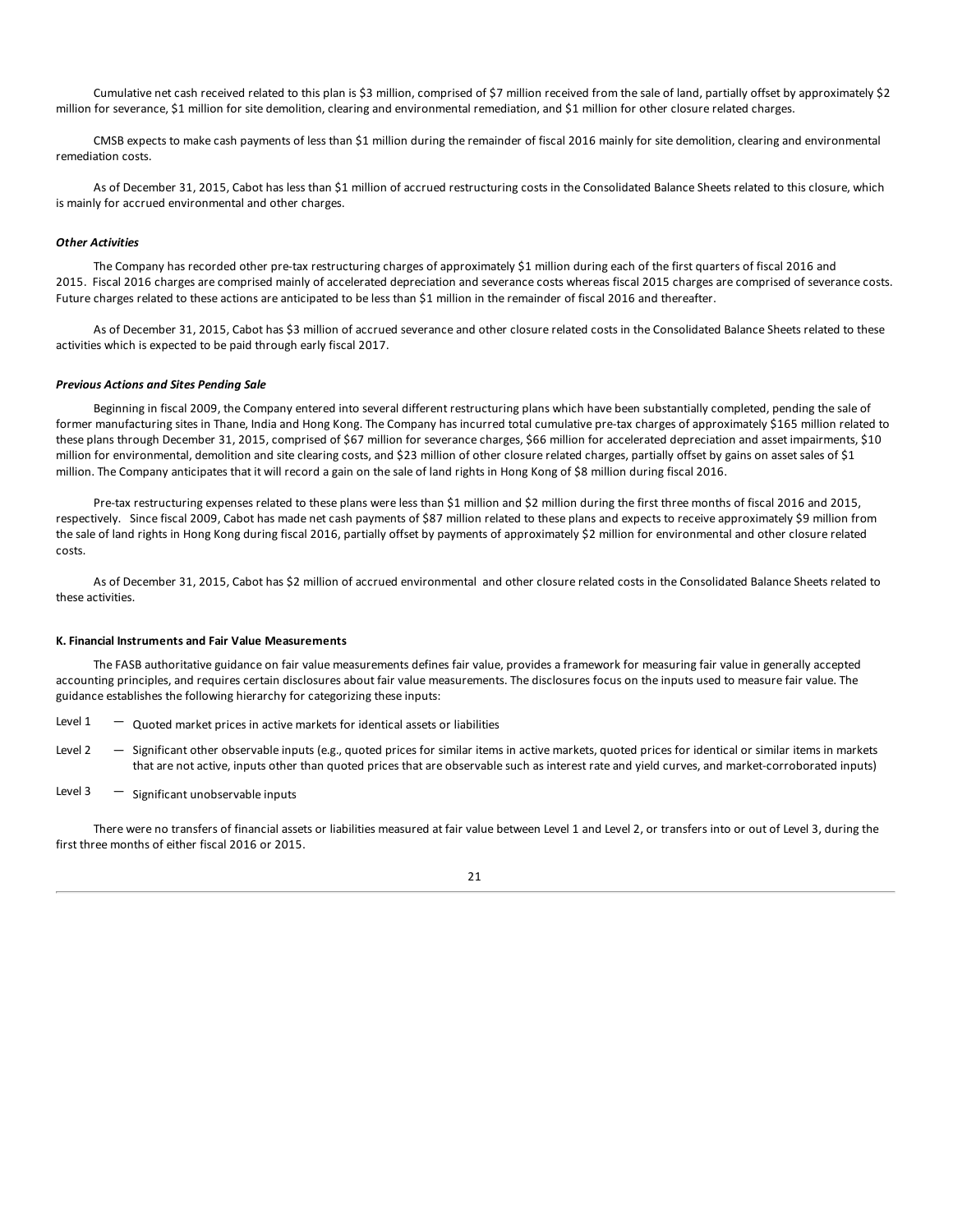At December 31, 2015 and September 30, 2015, the fair value of Guaranteed investment contracts, included in Other assets on the Consolidated Balance Sheets, was \$11 million and \$12 million, respectively. Guaranteed investment contracts were classified as Level 2 instruments within the fair value hierarchy as the fair value determination was based on other observable inputs.

At December 31, 2015 and September 30, 2015, the fair values of cash and cash equivalents, accounts and notes receivable, accounts payable and accrued liabilities, and notes payable and variable rate debt approximated their carrying values due to the short-term nature of these instruments. The carrying value and fair value of the long-term fixed rate debt were \$0.96 billion and \$1.01 billion, respectively, as of December 31, 2015 and \$0.96 billion and \$1.02 billion, respectively, as of September 30, 2015. The fair values of Cabot's fixed rate long-term debt and capital lease obligations are estimated based on comparable quoted market prices at the respective period ends. The carrying amounts of Cabot's floating rate long-term debt and capital lease obligations approximate their fair values. All such measurements are based on observable inputs and are classified as Level 2 within the fair value hierarchy. The valuation technique used is the discounted cash flow model.

#### **L. Derivatives**

### *Interest Rate Risk Management*

Cabot's objective is to maintain a certain fixed-to-variable interest rate mix on the Company's debt obligations. Cabot may enter into interest rate swaps as a hedge of the underlying debt instruments to effectively change the characteristics of the interest rate without changing the debt instrument. As of both December 31, 2015 and September 30, 2015, there were no derivatives held to manage interest rate risk.

#### *Foreign Currency Risk Management*

Cabot's international operations are subject to certain risks, including currency exchange rate fluctuations and government actions. Cabot endeavors to match the currency in which its debt is issued to the currency of the Company's major, stable cash receipts. In some situations Cabot has issued debt denominated in U.S. dollars and then entered into cross currency swaps that exchange the dollar principal and interest payments into a currency where the Company expects long-term, stable cash receipts.

Additionally, the Company has foreign currency exposure arising from its net investments in foreign operations. Cabot, from time to time, enters into cross-currency swaps to mitigate the impact of currency rate changes on the Company's net investments.

The Company also has foreign currency exposure arising from the denomination of monetary assets and liabilities in foreign currencies other than the functional currency of a given subsidiary as well as the risk that currency fluctuations could affect the dollar value of future cash flows generated in foreign currencies. Accordingly, Cabot uses short-term forward contracts to minimize the exposure to foreign currency risk. In certain situations where the Company has forecasted purchases under a long-term commitment or forecasted sales denominated in a foreign currency, Cabot may enter into appropriate financial instruments in accordance with the Company's risk management policy to hedge future cash flow exposures.

The following table provides details of the derivatives held as of December 31, 2015 and September 30, 2015 to manage foreign currency risk.

|                                        |                  | <b>Notional Amount, net</b> |                    |                          |
|----------------------------------------|------------------|-----------------------------|--------------------|--------------------------|
| Description                            | <b>Borrowing</b> | December 31, 2015           | September 30, 2015 | <b>Hedge Designation</b> |
| Forward Foreign Currency Contracts (1) | N/A              | USD 7 million               | USD 2 million      | No designation           |

 $(1)$  Cabot's forward foreign exchange contracts are denominated primarily in the British pound sterling, Czech koruna, and Indonesian rupiah.

#### *Accounting for Derivative Instruments and Hedging Activities*

The Company determines the fair value of financial instruments using quoted market prices whenever available. When quoted market prices are not available for various types of financial instruments (such as forwards, options and swaps), the Company uses standard models with market-based inputs, which take into account the present value of estimated future cash flows and the ability of the financial counterparty to perform. For interest rate and cross-currency swaps, the significant inputs to these models are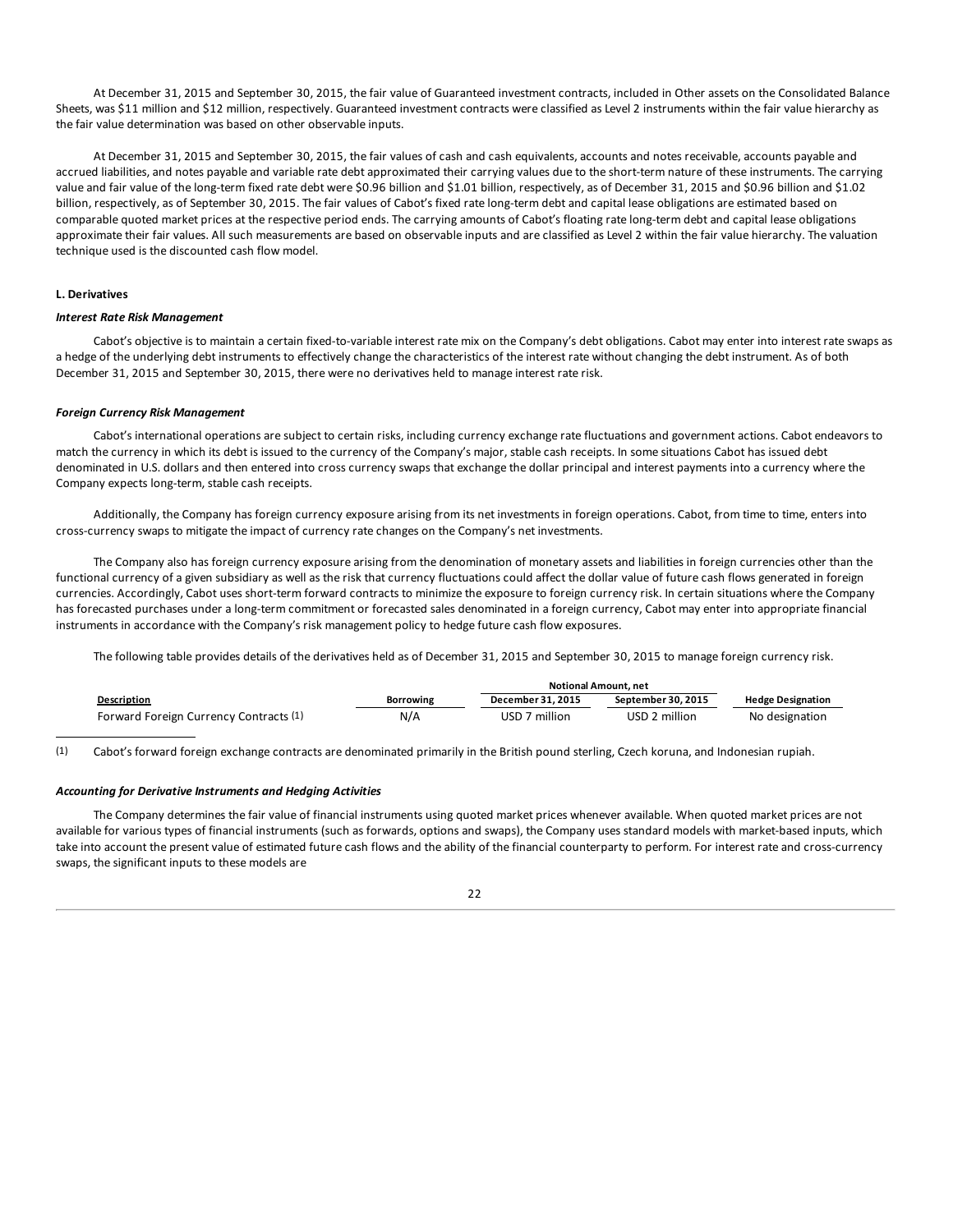interest rate curves for discounting future cash flows. For forward foreign currency contracts, the significant inputs are interest rate curves for discounting future cash flows, and exchange rate curves of the foreign currency for translating future cash flows.

#### *Fair Value Hedge*

For derivative instruments that are designated and qualify as fair value hedges, the gain or loss on the derivative as well as the offsetting gain or loss on the hedged item attributable to the hedged risk are recognized in current period earnings.

#### *Cash Flow Hedge*

For derivative instruments that are designated and qualify as cash flow hedges, the effective portion of the gain or loss on the derivative is recorded in Accumulated other comprehensive (loss) income and reclassified to earnings in the same period or periods during which the hedged transaction affects earnings. Gains and losses on the derivative representing either hedge ineffectiveness or hedge components excluded from the assessment of effectiveness are recognized in current period earnings.

#### *Other Derivative Instruments*

From time to time, the Company may enter into certain derivative instruments that may not be designated as hedges for accounting purposes, which include cross currency swaps, foreign currency forward contracts and commodity derivatives. For cross currency swaps and foreign currency forward contracts not designated as hedges, the Company uses standard models with market-based inputs. The significant inputs to these models are interest rate curves for discounting future cash flows, and exchange rate curves of the foreign currency for translating future cash flows. In determining the fair value of the commodity derivatives, the significant inputs to valuation models are quoted market prices of similar instruments in active markets. Although these derivatives do not qualify for hedge accounting, Cabot believes that such instruments are closely correlated with the underlying exposure, thus managing the associated risk. The gains or losses from changes in the fair value of derivative instruments that are not accounted for as hedges are recognized in current period earnings.

As of both December 31, 2015 and September 30, 2015, the fair value of derivative instruments were immaterial and were presented in Prepaid expenses and other current assets and Accounts payable and accrued liabilities on the Consolidated Balance Sheets.

The net after-tax amounts to be reclassified from AOCI to earnings within the next 12 months are expected to be immaterial.

#### **M. Venezuela**

Cabot owns 49% of an operating carbon black affiliate in Venezuela, which is accounted for as an equity affiliate, through wholly-owned subsidiaries that carry the investment and receive its dividends. As of December 31, 2015, these subsidiaries carried the operating affiliate investment of \$13 million and held 17 million bolivars (less than \$1 million) in cash.

During each of the three month periods ended December 31, 2015 and 2014, the Company received dividends in the amounts of \$2 million which were paid in U.S. dollars.

A significant portion of the Company's operating affiliate's sales are exports denominated in U.S. dollars. The Venezuelan government mandates that a certain percentage of the dollars collected from these sales be converted into bolivars. The operating affiliate and the Company's wholly-owned subsidiaries used an exchange rate that was available to Cabot when converting these dollars into bolivars to remeasure their bolivar denominated monetary accounts. The exchange rate made available to us on December 31, 2015 was 52 bolivars to the U.S. dollar.

The operating entity has generally been profitable. The Company continues to closely monitor developments in Venezuela and their potential impact on the recoverability of its equity affiliate investment.

Any future change in the exchange rate made available to the Company or opening of additional parallel markets could cause the Company to change the exchange rate it uses and result in gains or losses on the bolivar denominated assets held by its operating affiliate and wholly-owned subsidiaries.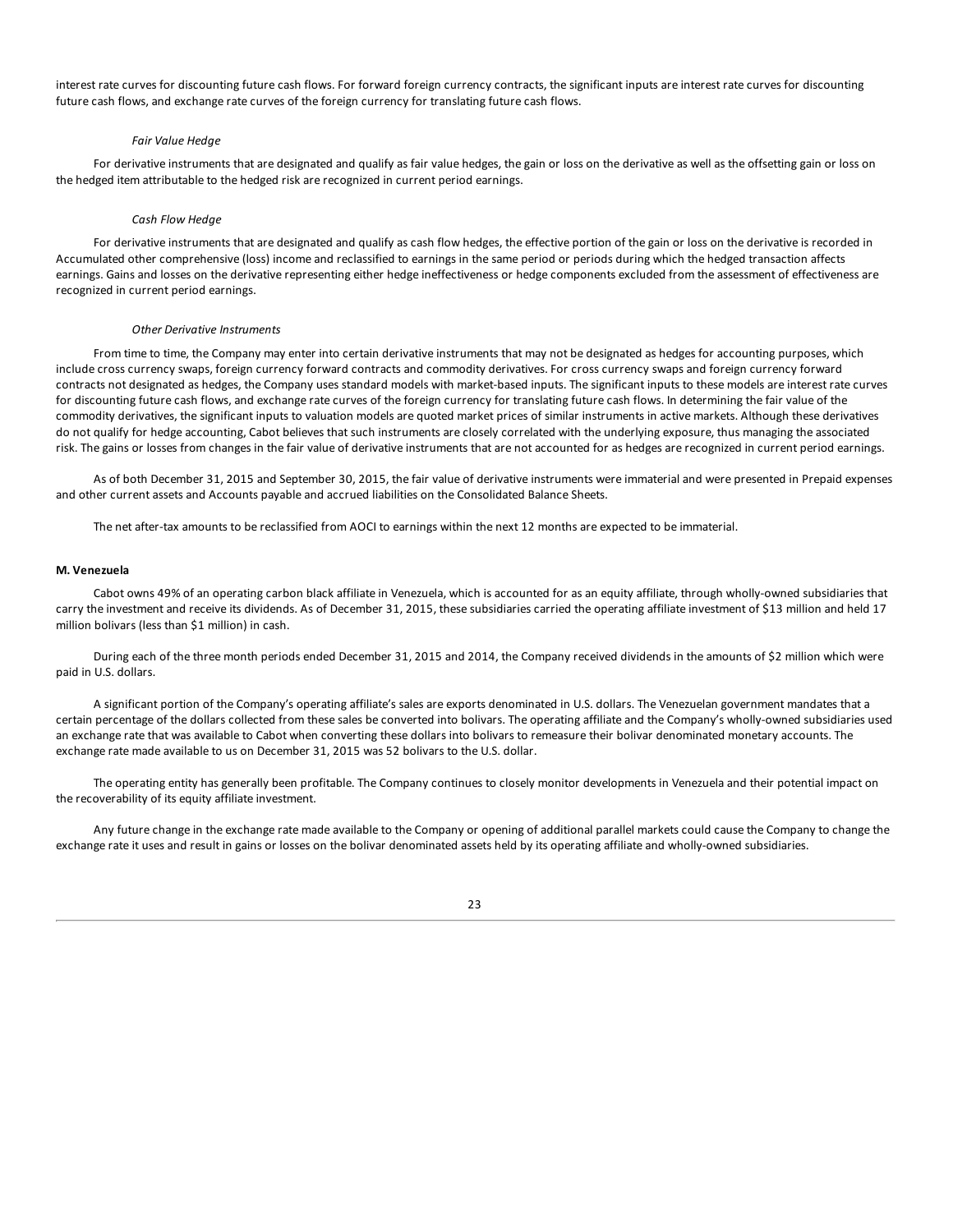#### **N. Financial Information by Segment**

The Company identifies a business as an operating segment if: i) it engages in business activities from which it may earn revenues and incur expenses; ii) its operating results are regularly reviewed by the Chief Operating Decision Maker ("CODM") to make decisions about resources to be allocated to the segment and assess its performance; and iii) it has available discrete financial information. The Company has determined that all of its businesses are operating segments. The CODM reviews financial information at the operating segment level to allocate resources and to assess the operating results and financial performance for each operating segment. Operating segments are aggregated into a reportable segment if the operating segments are determined to have similar economic characteristics and if the operating segments are similar in the following areas: i) nature of products and services; ii) nature of production processes; iii) type or class of customer for their products and services; iv) methods used to distribute the products or provide services; and v) if applicable, the nature of the regulatory environment.

The Company has four reportable segments: Reinforcement Materials, Performance Chemicals, Purification Solutions and Specialty Fluids.

The Reinforcement Materials segment represents the rubber blacks and elastomer composites product lines.

Performance Chemicals is comprised of two businesses: (i) our Specialty Carbons and Formulations business, which manufactures and sells specialty grades of carbon black, specialty compounds and inkjet colorants, and (ii) our Metal Oxides business, which manufactures and sells fumed silica, fumed alumina and dispersions thereof and aerogel. The net sales from each of these businesses for the three months ended December 31, 2015 and 2014 are as follows:

|                                           | <b>Three Months Ended</b> | December 31, |     |  |  |
|-------------------------------------------|---------------------------|--------------|-----|--|--|
|                                           | 2014<br>2015              |              |     |  |  |
|                                           | (Dollars in millions)     |              |     |  |  |
| <b>Specialty Carbons and Formulations</b> | 140                       |              | 157 |  |  |
| Metal Oxides                              | 67                        |              |     |  |  |
| <b>Total Performance Chemicals</b>        | 207                       |              | 229 |  |  |

The Purification Solutions segment represents the Company's activated carbon business and the Specialty Fluids segment includes cesium formate oil and gas drilling fluids and high-purity fine cesium chemicals product lines.

Reportable segment operating profit (loss) before interest and taxes ("Segment EBIT") is presented for each reportable segment in the financial information by reportable segment table below on the line entitled Income (loss) from continuing operations before taxes. Segment EBIT excludes certain items, meaning items management does not consider representative of segment results. In addition, Segment EBIT includes Equity in earnings (loss) of affiliated companies, net of tax, the full operating results of a contractual joint venture in Purification Solutions, royalties, Net income attributable to noncontrolling interests, net of tax, and discounting charges for certain Notes receivable, but excludes Interest expense, foreign currency transaction gains and losses, interest income, dividend income, unearned revenue, the effects of LIFO accounting for inventory, general unallocated expense and unallocated corporate costs.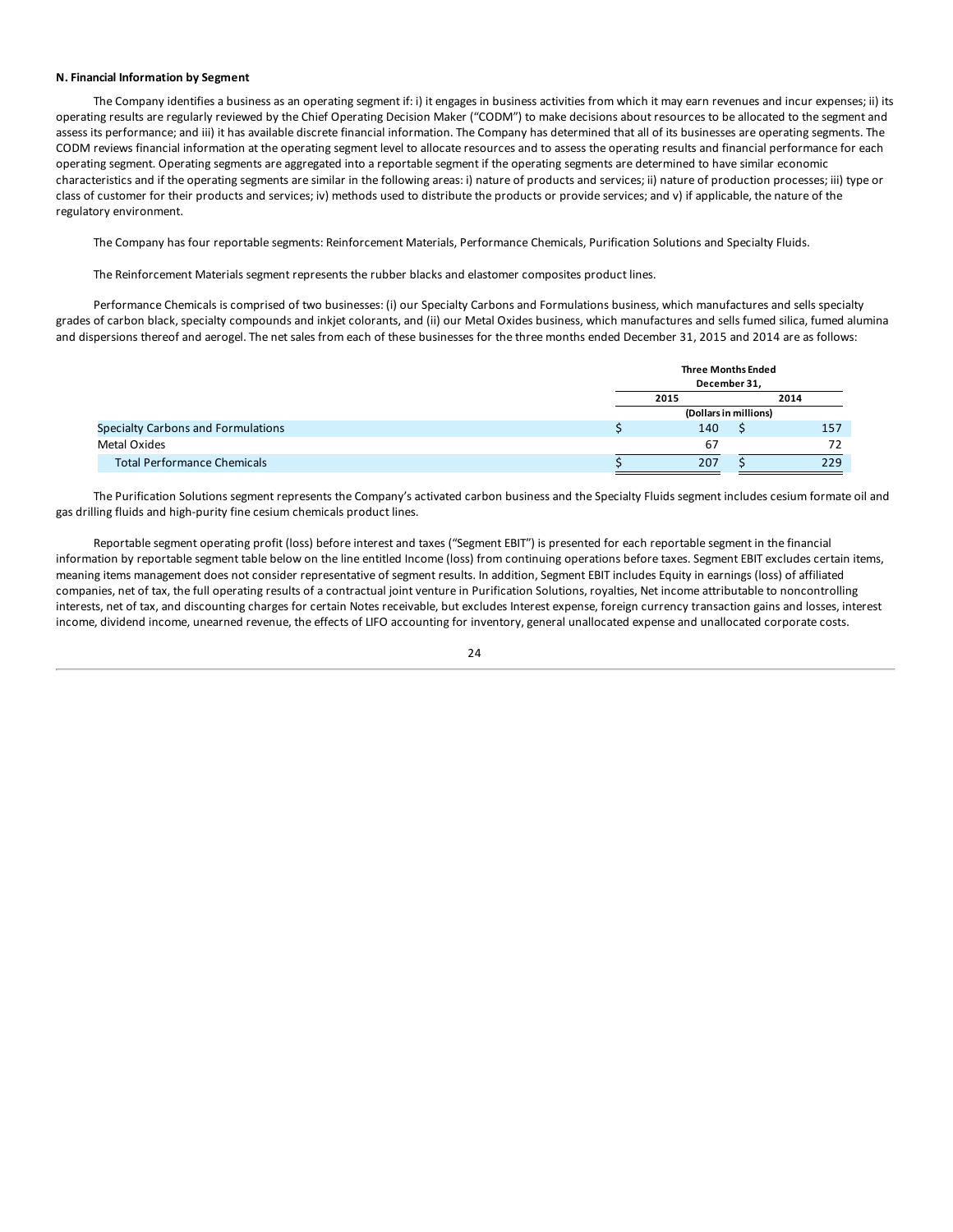#### Financial information by reportable segment is as follows:

|                                                                | Reinforcement<br><b>Materials</b> | Performance<br><b>Chemicals</b> |   | Purification<br><b>Solutions</b> |      | <b>Specialty</b><br><b>Fluids</b> |   | Segment<br>Total |   | Unallocated<br>and Other <sup>(1)</sup> |    | Consolidated<br>Total |
|----------------------------------------------------------------|-----------------------------------|---------------------------------|---|----------------------------------|------|-----------------------------------|---|------------------|---|-----------------------------------------|----|-----------------------|
|                                                                |                                   |                                 |   |                                  |      | (Dollars in millions)             |   |                  |   |                                         |    |                       |
| Three Months Ended December 31, 2015                           |                                   |                                 |   |                                  |      |                                   |   |                  |   |                                         |    |                       |
| Revenues from external customers <sup>(2)</sup>                | 288                               | 207                             | S | 66                               | S    |                                   | S | 568              |   | 35                                      | .s | 603                   |
| Income (loss) from continuing operations<br>before taxes $(3)$ | 26                                | 50                              |   | (5)                              | - \$ | $-$                               |   | 71               | S | (79)                                    |    | (8)                   |
| Three Months Ended December 31, 2014                           |                                   |                                 |   |                                  |      |                                   |   |                  |   |                                         |    |                       |
| Revenues from external customers(2)                            | 460                               | 229                             | S | 76                               | S    | 16                                | S | 781              | Ŝ | 31                                      |    | 812                   |
| Income (loss) from continuing operations<br>before taxes $(3)$ | 53                                | 39                              |   | (1)                              | - \$ | 6                                 | S | 97               | S | (46)                                    |    | 51                    |

(1) Unallocated and Other includes certain items and eliminations necessary to reflect management's reporting of operating segment results. These items are reflective of the segment reporting presented to the Chief Operating Decision Maker.

<sup>(2)</sup> "Unallocated and Other revenues from external customers" reflects royalties, other operating revenues, external shipping and handling costs, the impact of unearned revenue, the removal of 100% of the sales of an equity method affiliate and discounting charges for certain Notes receivable. Details are provided in the table below:

|                                                                            | <b>Three Months Ended</b><br>December 31, |      |                       |      |
|----------------------------------------------------------------------------|-------------------------------------------|------|-----------------------|------|
|                                                                            |                                           | 2015 |                       | 2014 |
|                                                                            |                                           |      | (Dollars in millions) |      |
| Royalties, other operating revenues, the impact of unearned revenue, the   |                                           |      |                       |      |
| removal of 100% of the sales of an equity method affiliate and discounting |                                           |      |                       |      |
| charges for certain Notes receivable.                                      |                                           | 9    |                       |      |
| Shipping and handling fees                                                 |                                           | 26   |                       | 27   |
| <b>Total</b>                                                               |                                           | 35   |                       | 31   |
|                                                                            |                                           |      |                       |      |

<sup>(3)</sup> Income (loss) from continuing operations before taxes that are categorized as Unallocated and Other includes:

|                                                                  |  | <b>Three Months Ended</b><br>December 31. |      |  |  |
|------------------------------------------------------------------|--|-------------------------------------------|------|--|--|
|                                                                  |  |                                           |      |  |  |
|                                                                  |  | 2015<br>2014                              |      |  |  |
|                                                                  |  | (Dollars in millions)                     |      |  |  |
| Interest expense                                                 |  | $(13)$ \$                                 | (13) |  |  |
| Total certain items, pre-tax(a)                                  |  | (58)                                      | (26) |  |  |
| Equity in (earnings) loss of affiliated companies, net of tax(b) |  |                                           | (1)  |  |  |
| Unallocated corporate costs(c)                                   |  | (13)                                      | (12) |  |  |
| General unallocated income(d)                                    |  |                                           | -6   |  |  |
| Total                                                            |  | 1791                                      | (46) |  |  |
|                                                                  |  |                                           |      |  |  |

(a) Certain items are items that management does not consider to be representative of operating segment results and they are, therefore, excluded from Segment EBIT. Certain items, pre-tax, for the three months ended December 31, 2015 include \$48 million related to global restructuring activities, \$8 million related to foreign currency loss on the devaluation of the Argentine peso, and \$2 million related to legal and environmental matters and reserves. Certain items, pre-tax, for the three months ended December 31, 2014 include \$7 million related to global restructuring activities, \$1 million for acquisition and integration-related charges and \$18 million related to an employee benefit plan settlement charge.

(b) Equity in (earnings) loss of affiliated companies, net of tax, is included in Segment EBIT and is removed from Unallocated and other to reconcile to income (loss) from operations before taxes.

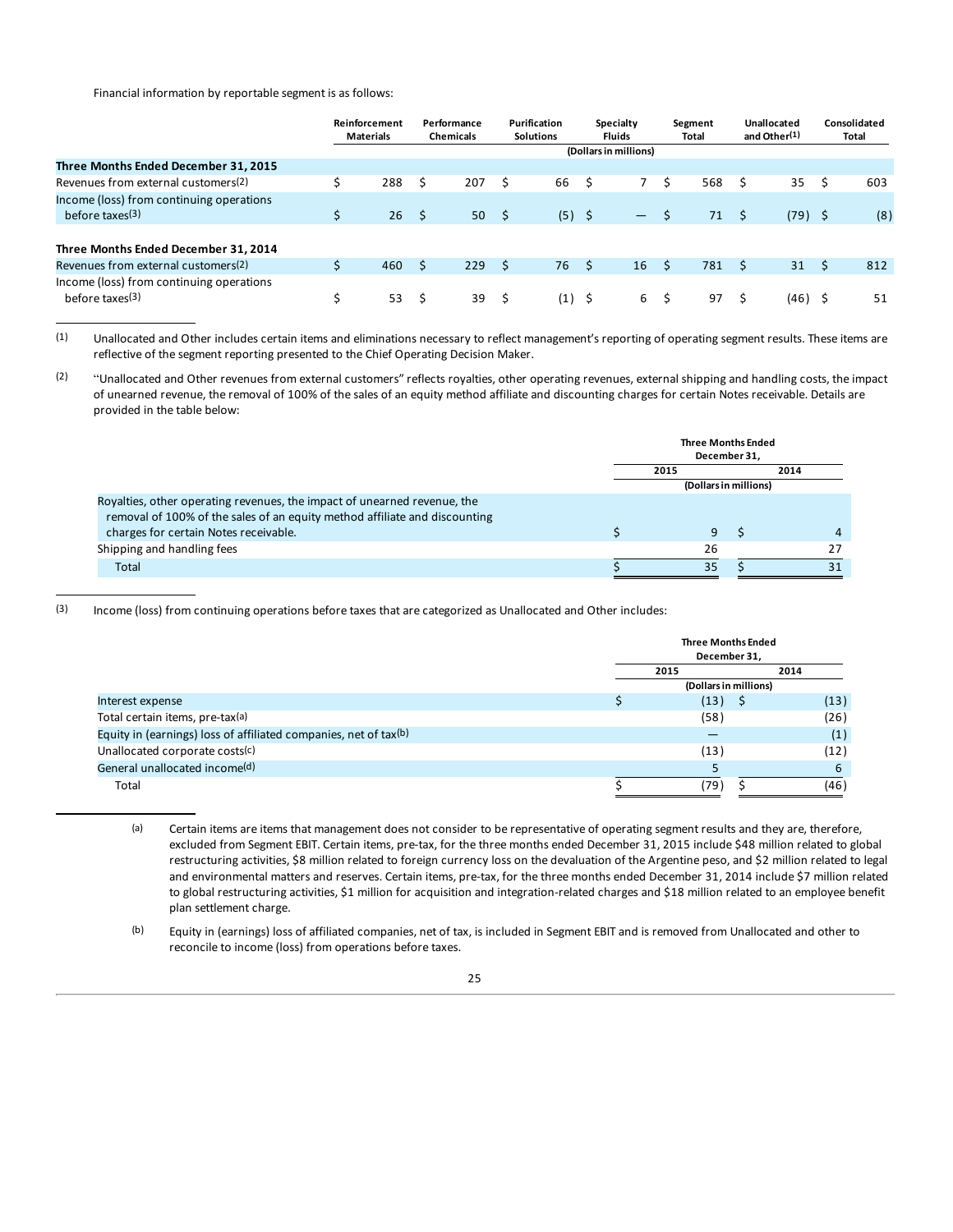- (c) Unallocated corporate costs are not controlled by the segments and primarily benefit corporate interests.
- (d) General unallocated income consists of gains (losses) arising from foreign currency transactions, net of other foreign currency risk management activities, the impact of accounting for certain inventory on a LIFO basis, the profit or loss related to the corporate adjustment for unearned revenue, and the impact of including the full operating results of an equity affiliate in Purification Solutions Segment EBIT.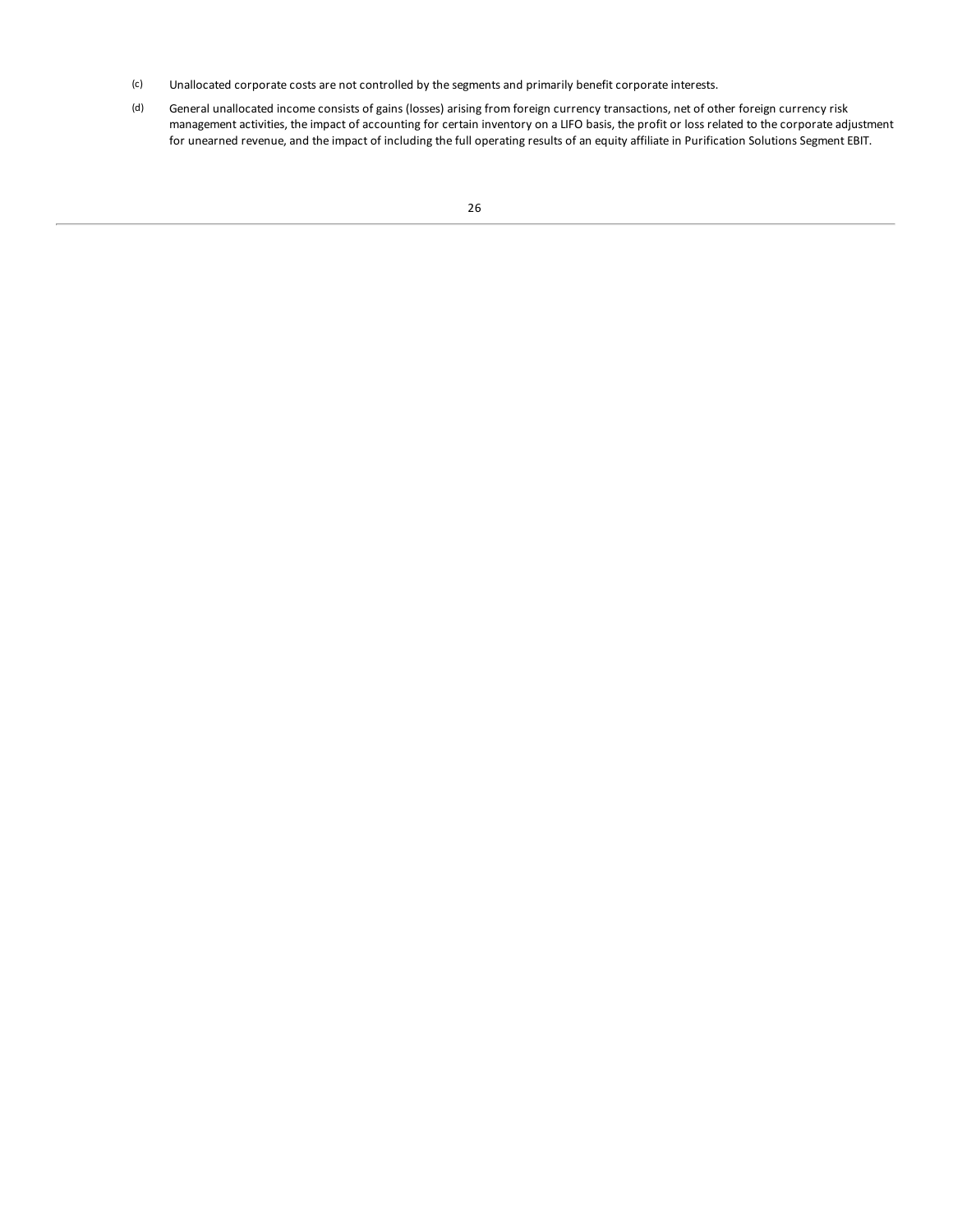#### <span id="page-26-0"></span>*Item 2. Management's Discussion and Analysis of Financial Condition and Results of Operations*

#### **Critical Accounting Policies**

The preparation of our financial statements requires management to make estimates and judgments that affect the reported amounts of assets, liabilities, revenues, and expenses and related disclosure of contingent assets and liabilities. We consider an accounting estimate to be critical to the financial statements if (i) the estimate is complex in nature or requires a high degree of judgment and (ii) different estimates and assumptions were used, the results could have a material impact on the consolidated financial statements. On an ongoing basis, we evaluate our estimates and the application of our policies. We base our estimates on historical experience, current conditions and on various other assumptions that we believe are reasonable under the circumstances, the results of which form the basis for making judgments about the carrying values of assets and liabilities that are not readily apparent from other sources. Actual results may differ from these estimates under different assumptions or conditions. The policies that we believe are critical to the preparation of the Consolidated Financial Statements are presented below.

#### *Revenue Recognition and Accounts Receivable*

We recognize revenue when persuasive evidence of an arrangement exists, delivery has occurred or services have been rendered, the price is fixed or determinable and collectability is reasonably assured. We generally are able to ensure that products meet customer specifications prior to shipment. If we are unable to determine that the product has met the specified objective criteria prior to shipment or if title has not transferred because of sales terms, the revenue is considered "unearned" and is deferred until the revenue recognition criteria are met.

Shipping and handling charges related to sales transactions are recorded as sales revenue when billed to customers or included in the sales price. Taxes collected on sales to customers are excluded from revenues.

The following table shows the relative size of the revenue recognized in each of the Company's reportable segments.

|                                | <b>Three Months Ended</b><br>December 31, |      |
|--------------------------------|-------------------------------------------|------|
|                                | 2015                                      | 2014 |
| <b>Reinforcement Materials</b> | 51%                                       | 59%  |
| Performance Chemicals          | 36%                                       | 29%  |
| <b>Purification Solutions</b>  | 12%                                       | 10%  |
| <b>Specialty Fluids</b>        | 1%                                        | 2%   |

We derive the substantial majority of revenues from the sale of products in Reinforcement Materials and Performance Chemicals. Revenue from these products is typically recognized when the product is shipped and title and risk of loss have passed to the customer. We offer certain customers cash discounts and volume rebates as sales incentives. The discounts and volume rebates are recorded as a reduction in sales at the time revenue is recognized and are estimated based on historical experience and contractual obligations. We periodically review the assumptions underlying estimates of discounts and volume rebates and adjust revenues accordingly.

Revenue in Purification Solutions is typically recognized when the product is shipped and title and risk of loss have passed to the customer. For major activated carbon injection systems projects, revenue is recognized using the percentage-of-completion method.

A significant portion of the revenue in Specialty Fluids arises from the rental of cesium formate. This revenue is recognized throughout the rental period based on the contracted rental terms. Customers are also billed and revenue is recognized, typically at the end of the job, for cesium formate product that is not returned. We also generate revenues from cesium formate sold outside of a rental process and revenue is recognized upon delivery of the fluid.

We maintain allowances for doubtful accounts based on an assessment of the collectability of specific customer accounts, the aging of accounts receivable and other economic information on both a historical and prospective basis. Customer account balances are charged against the allowance when it is probable the receivable will not be recovered. There is no material off-balance sheet credit exposure related to customer receivable balances.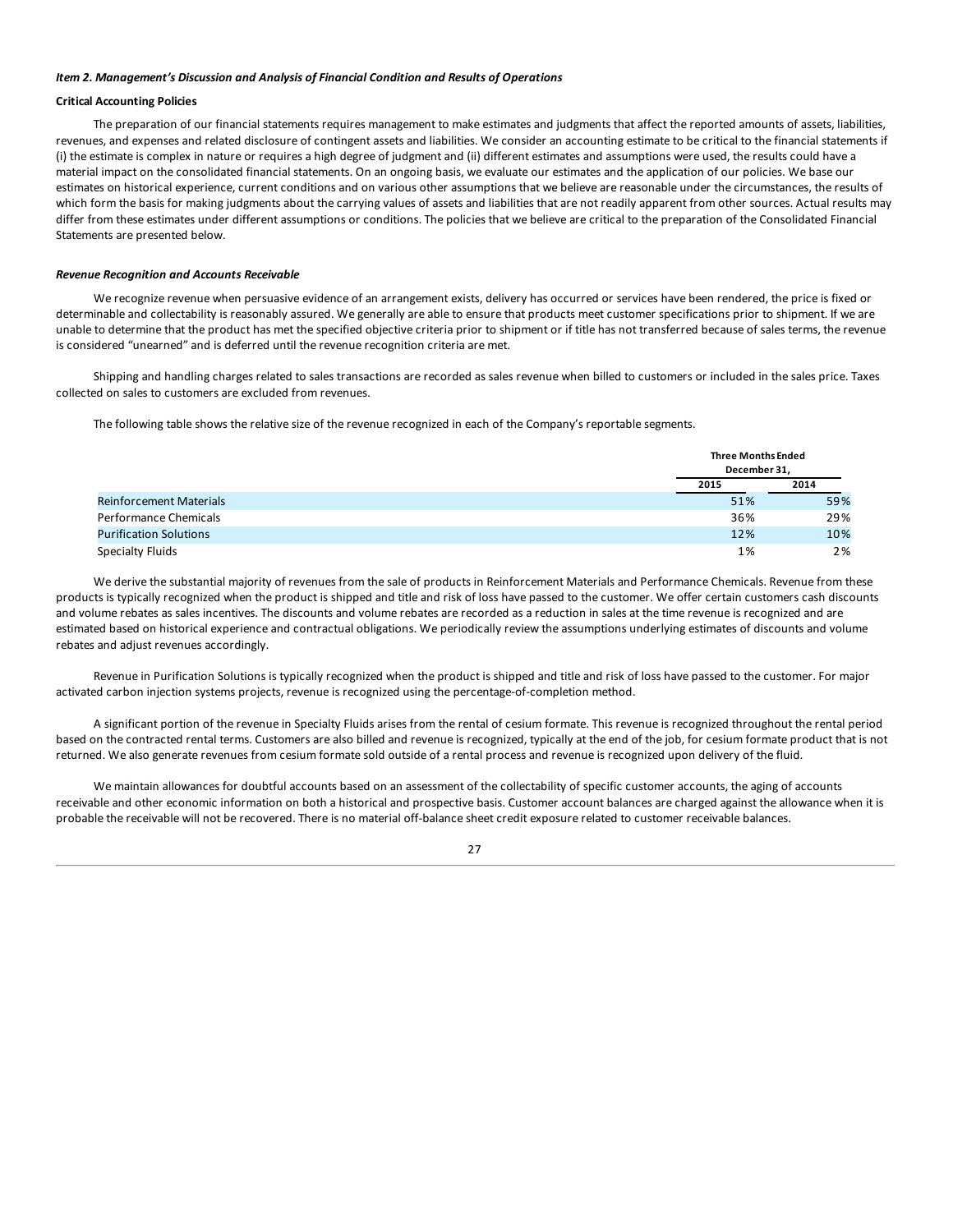#### *Intangible Assets and Goodwill Impairment*

We record tangible and intangible assets acquired and liabilities assumed in business combinations under the acquisition method of accounting. Amounts paid for an acquisition are allocated to the assets acquired and liabilities assumed based on their fair values at the date of acquisition. Goodwill is comprised of the purchase price of business acquisitions in excess of the fair value assigned to the net tangible and identifiable intangible assets acquired. Goodwill is not amortized, but is reviewed for impairment annually as of May 31, or when events or changes in the business environment indicate that the carrying value of the reporting unit may exceed its fair value. A reporting unit, for the purpose of the impairment test, is at or below the operating segment level, and constitutes a business for which discrete financial information is available and regularly reviewed by segment management. The separate businesses included within Performance Chemicals are considered separate reporting units. The goodwill balance relative to this segment is recorded in the Metal Oxides reporting unit.

For the purpose of the goodwill impairment test, we first assess qualitative factors to determine whether it is more likely than not that the fair value of a reporting unit is less than its carrying amount. If an initial qualitative assessment identifies that it is more likely than not that the carrying value of a reporting unit exceeds its estimated fair value, an additional quantitative evaluation is performed under the two-step impairment test. Alternatively, we may elect to proceed directly to the quantitative goodwill impairment test. If based on the quantitative evaluation the fair value of the reporting unit is less than its carrying amount, we perform an analysis of the fair value of all assets and liabilities of the reporting unit. If the implied fair value of the reporting unit's goodwill is determined to be less than its carrying amount, an impairment is recognized for the difference. The fair value of a reporting unit is based on discounted estimated future cash flows. The fair value is also benchmarked against a market approach using the guideline public companies method. The assumptions used to estimate fair value include management's best estimates of future growth rates, operating cash flows, capital expenditures and discount rates over an estimate of the remaining operating period at the reporting unit level. Should the fair value of any of our reporting units decline below its carrying amount because of reduced operating performance, market declines, changes in the discount rate, or other conditions, charges for impairment may be necessary. Based on our most recent annual goodwill impairment test performed as of May 31, 2015, the fair values of the Reinforcement Materials and Metal Oxides reporting units were substantially in excess of their carrying values. The fair value of the Purification Solutions reporting unit was less than its carrying amount and an impairment was recorded in the third fiscal quarter of 2015. Due to the impairment recorded on June 30, 2015, the fair value of the Purification Solutions reporting unit was insignificantly higher than its carrying value as of the last impairment date. No events occurred subsequent to the last impairment evaluation that would suggest that it is more likely than not that the carrying values of any of our reporting units exceeded its fair value.

Nonetheless, the future growth in the Purification Solutions segment is highly dependent on achieving the expected volumes and margins in the activated carbon based mercury removal business. These volumes and margins are highly dependent on demand for mercury removal products and the Company's successful realization of its anticipated share of volumes in this business. The expected demand for mercury removal products significantly depends on: (1) the implementation and enforcement of environmental laws and regulations, particularly those that would require U.S. based coal-fired electric utilities to reduce the quantity of air pollutants they release, including mercury, to comply with the Mercury and Air Toxics Standards ("MATS") issued by the U.S. Environmental Protection Agency ("EPA") and (2) other factors such as the anticipated usage of activated carbon in the coal-fired energy units. The MATS regulation has been subject to legal challenge and, in June 2015, the U.S. Supreme Court held that the EPA unreasonably failed to consider costs in determining whether it is necessary and appropriate to regulate hazardous air pollutants, including mercury, emitted by coal-fired utilities, and remanded the case back to the United States Court of Appeals for the District of Columbia Circuit Court for further proceedings. On December 15, 2015, the D.C. Circuit Court ruled to keep the MATS regulation in place while the EPA works to address the cost analysis required by the U.S. Supreme Court's decision. EPA has indicated that it will complete this work by April 2016.

We use assumptions and estimates in determining the fair value of assets acquired and liabilities assumed in a business combination. The determination of the fair value of intangible assets requires the use of significant judgment with regard to assumptions used in the valuation model. We estimate the fair value of identifiable acquisition-related intangible assets principally based on projections of cash flows that will arise from these assets. The projected cash flows are discounted to determine the fair value of the assets at the dates of acquisition.

Definite-lived intangible assets, which are comprised of trademarks, customer relationships and developed technologies, are amortized over their estimated useful lives and are reviewed for impairment when indication of potential impairment exists, such as a significant reduction in cash flows associated with the assets. We recognized an impairment on intangible assets associated with the Purification Solutions business in the third fiscal quarter of 2015 and no events have been subsequently identified that would require an additional impairment evaluation.

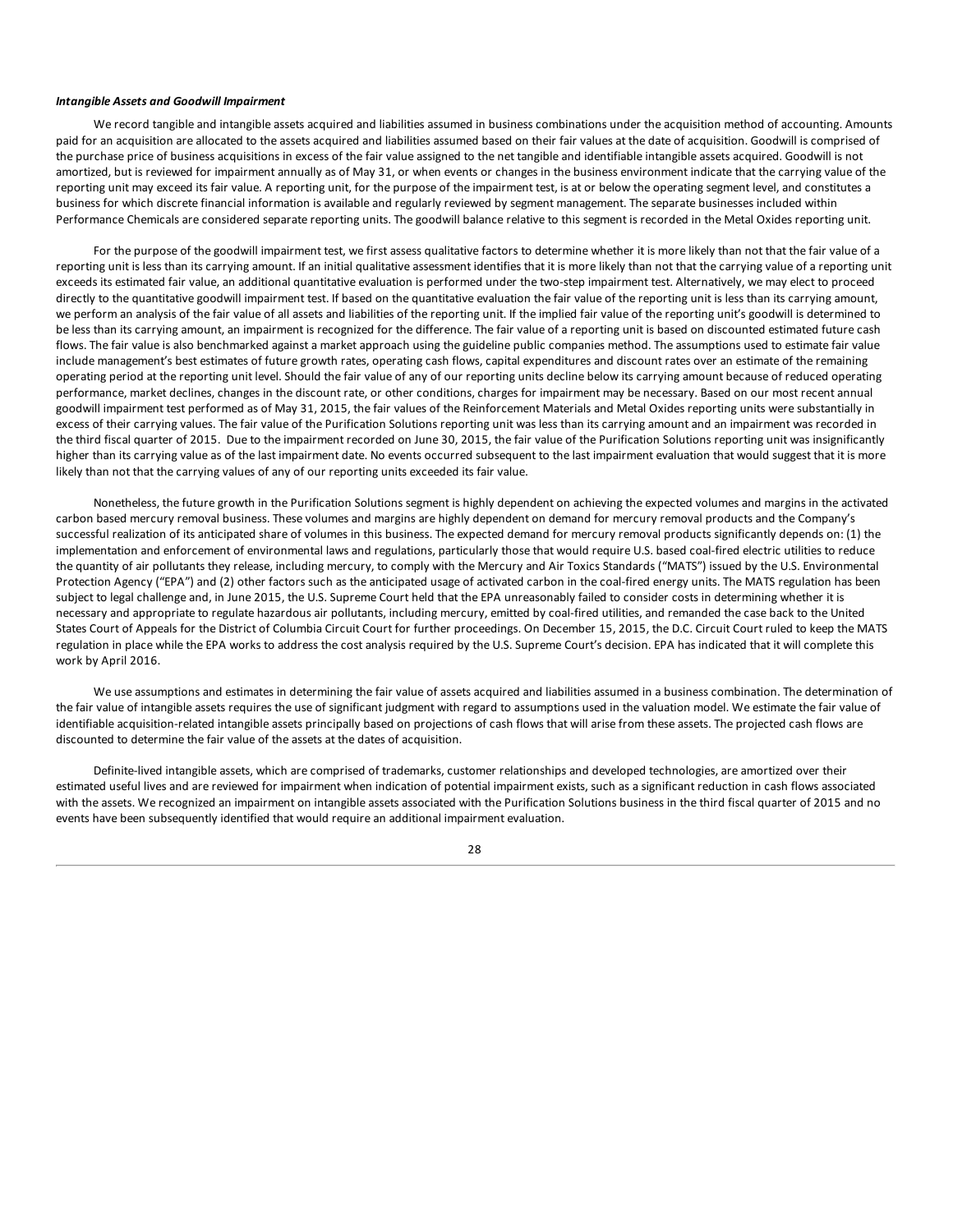#### *Long-lived Assets Impairment*

Our long-lived assets primarily include property, plant and equipment, intangible assets, long-term investments and assets held for rent. The carrying values of long-lived assets are reviewed for impairment whenever events or changes in business circumstances indicate that the carrying amount of an asset may not be recoverable.

To test for impairment of assets we generally use a probability-weighted estimate of the future undiscounted net cash flows of the assets over their remaining lives to determine if the value of the asset is recoverable. Long-lived assets are grouped with other assets and liabilities at the lowest level for which independent identifiable cash flows are determinable.

An asset impairment is recognized when the carrying value of the asset is not recoverable based on the analysis described above, in which case the asset is written down to its fair value. If the asset does not have a readily determinable market value, a discounted cash flow model may be used to determine the fair value of the asset. In circumstances when an asset does not have separate identifiable cash flows, an impairment charge is recorded when we no longer intend to use the asset.

#### *Property, Plant and Equipment*

Property, plant and equipment are recorded at cost. Depreciation of property, plant and equipment is calculated using the straight-line method over the estimated useful lives. The depreciable lives for buildings, machinery and equipment, and other fixed assets are twenty to twenty-five years, ten to twenty-five years, and three to twenty-five years, respectively. The cost and accumulated depreciation for property, plant and equipment sold, retired, or otherwise disposed of are removed from the Consolidated Balance Sheets and resulting gains or losses are included in earnings in the Consolidated Statements of Operations. Expenditures for repairs and maintenance are charged to expenses as incurred. Expenditures for major renewals and betterments, which significantly extend the useful lives of existing plant and equipment, are capitalized and depreciated.

#### *Litigation and Contingencies*

We are involved in litigation in the ordinary course of business, including personal injury and environmental litigation. After consultation with counsel, as appropriate, we accrue a liability for litigation when it is probable that a liability has been incurred and the amount can be reasonably estimated. The estimated reserves are recorded based on our best estimate of the liability associated with such matters or the low end of the estimated range of liability if we are unable to identify a better estimate within that range. Our best estimate is determined through the evaluation of various information, including claims, settlement offers, demands by government agencies, estimates performed by independent third parties, identification of other responsible parties and an assessment of their ability to contribute, and our prior experience. Litigation is highly uncertain and there is always the possibility of an unusual result in any particular case that may reduce our earnings and cash flows.

The most significant reserves that we have established are for environmental remediation and respirator litigation claims. The amount accrued for environmental matters reflects our assumptions about remediation requirements at the contaminated sites, the nature of the remedies, the outcome of discussions with regulatory agencies and other potentially responsible parties at multi-party sites, and the number and financial viability of other potentially responsible parties. These liabilities can be affected by the availability of new information, changes in the assumptions on which the accruals are based, unanticipated government enforcement action or changes in applicable government laws and regulations, which could result in higher or lower costs.

Our current estimate of the cost of our share of existing and future respirator liability claims is based on facts and circumstances existing at this time. Developments that could affect our estimate include, but are not limited to, (i) significant changes in the number of future claims, (ii) changes in the rate of dismissals without payment of pending silica and non-malignant asbestos claims, (iii) significant changes in the average cost of resolving claims, (iv) significant changes in the legal costs of defending these claims, (v) changes in the nature of claims received, (vi) changes in the law and procedure applicable to these claims, (vii) the financial viability of other parties which contribute to the settlement of respirator claims, (viii) a change in the availability of insurance coverage maintained by certain of the other parties which contribute to the settlement of respirator claims, or the indemnity provided by a former owner of the business, (ix) changes in the allocation of costs among the various parties paying legal and settlement costs and (x) a determination that the assumptions that were used to estimate our share of liability are no longer reasonable. We cannot determine the impact of these potential developments on our current estimate of our share of liability for these existing and future claims. Accordingly, the actual amount of these liabilities for existing and future claims could be different than the reserved amount.

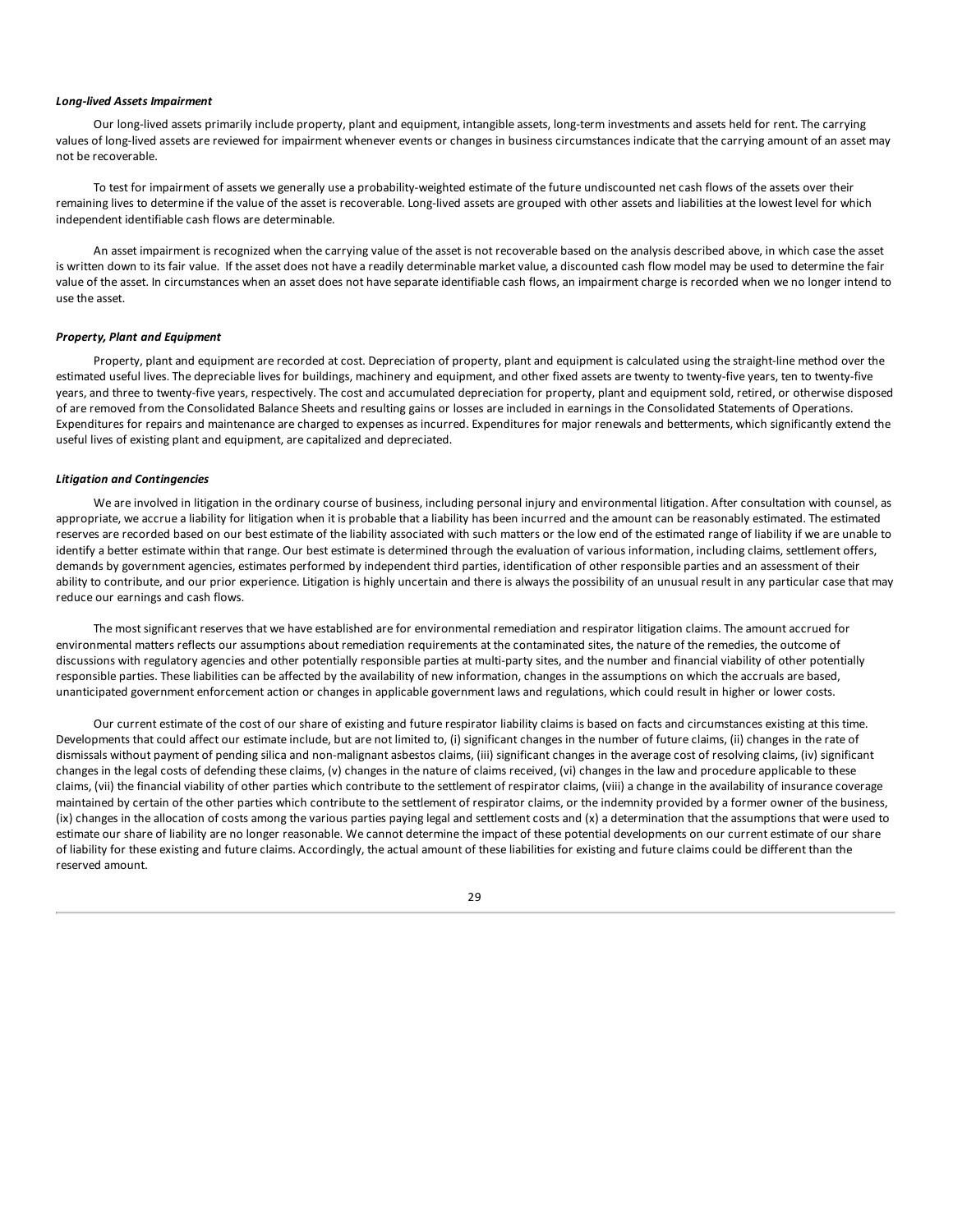#### *Income Taxes*

Our business operations are global in nature, and we are subject to taxes in numerous jurisdictions. Tax laws and tax rates vary substantially in these jurisdictions and are subject to change based on the political and economic climate in those countries. We file our tax returns in accordance with our interpretations of each jurisdiction's tax laws.

Significant judgment is required in determining our worldwide provision for income taxes and recording the related tax assets and liabilities. In the ordinary course of our business, there are operational decisions, transactions, facts and circumstances, and calculations which make the ultimate tax determination uncertain. Furthermore, our tax positions are periodically subject to challenge by taxing authorities throughout the world. We have recorded reserves for taxes and associated interest and penalties that may become payable in future years as a result of audits by tax authorities. Any significant impact as a result of changes in underlying facts, law, tax rates, tax audit, or review could lead to adjustments to our income tax expense, our effective tax rate, and/or our cash flow.

We record our tax provision or benefit on an interim basis using an estimated annual effective tax rate. This rate is applied to the current period ordinary income or loss to determine the income tax provision or benefit allocated to the interim period. Losses from jurisdictions for which no benefit can be recognized and the income tax effects of unusual or infrequent items are excluded from the estimated annual effective tax rate and are recognized in the impacted interim period. The estimated annual effective tax rate may be significantly impacted by nondeductible expenses and our projected earnings mix by tax jurisdiction. Adjustments to the estimated annual effective income tax rate are recognized in the period when such estimates are revised.

We record benefits for uncertain tax positions based on an assessment of whether the position is more likely than not to be sustained by the taxing authorities. If this threshold is not met, no tax benefit of the uncertain tax position is recognized. If the threshold is met, the tax benefit that is recognized is the largest amount that is greater than 50% likely of being realized upon ultimate settlement. This analysis presumes the taxing authorities' full knowledge of the positions taken and all relevant facts, but does not consider the time value of money. We also accrue for interest and penalties on these uncertain tax positions and include such charges in the income tax provision in the Consolidated Statements of Operations.

Additionally, we have established valuation allowances against a variety of deferred tax assets, including net operating loss carry forwards, foreign tax credits, and other income tax credits. Valuation allowances take into consideration our ability to use these deferred tax assets and reduce the value of such items to the amount that is deemed more likely than not to be recoverable. Our ability to utilize these deferred tax assets is dependent on achieving our forecast of future taxable operating income over an extended period of time. We review our forecast in relation to actual results and expected trends on a quarterly basis. Failure to achieve our operating income targets may change our assessment regarding the recoverability of our net deferred tax assets and such change could result in a valuation allowance being recorded against some or all of our net deferred tax assets. An increase in a valuation allowance would result in additional income tax expense, while a release of valuation allowances in periods when these tax attributes become realizable would reduce our income tax expense.

#### *Inventory Valuation*

Inventories are stated at the lower of cost or market. The cost of all carbon black inventories in the U.S. is determined using the last-in, first-out ("LIFO") method. Had we used the first-in, first-out ("FIFO") method instead of the LIFO method for such inventories, the value of those inventories would have been \$28 million and \$30 million higher as of December 31, 2015 and September 30, 2015, respectively. The cost of Specialty Fluids inventories, which are classified as assets held for rent, is determined using the average cost method. The cost of other U.S. and non-U.S. inventories is determined using the FIFO method. In periods of rapidly rising or declining raw material costs, the inventory method we employ can have a significant impact on our profitability. Under our current LIFO method, when raw material costs are rising, our most recent higher priced purchases are the first to be charged to Cost of sales. If, however, we were using a FIFO method, our purchases from earlier periods, which were at lower prices, would instead be the first charged to Cost of sales. The opposite result could occur during a period of rapid decline in raw material costs.

We review inventory for both potential obsolescence and potential declines in anticipated selling prices periodically. In this review, we make assumptions about the future demand for and market value of our inventory and based on these assumptions estimate the amount of any obsolete, unmarketable, slow moving inventory or overvalued inventory. We write down the value of our inventories by an amount equal to the difference between the cost of the inventory and the estimated market value. Historically, such write-downs have not been material. If actual market conditions are less favorable than those projected by

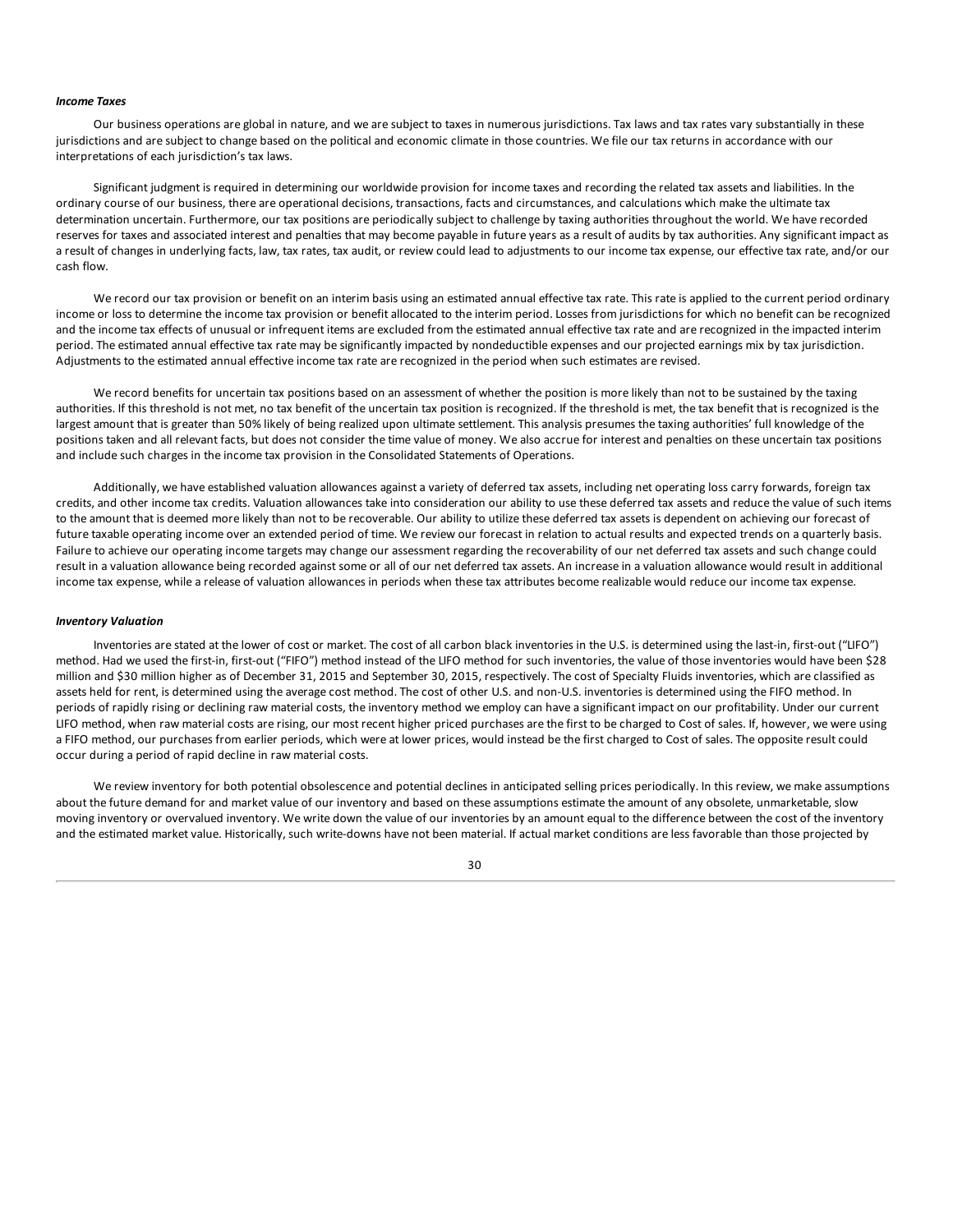management at the time of the assessment, however, additional inventory write-downs may be required, which could reduce our gross profit and our earnings.

#### **Results of Operations**

#### *Definition of Terms and Non-GAAP Financial Measures*

When discussing our results of operations, we use several terms as described below.

The term "product mix" refers to the mix of types and grades of products sold or the mix of geographic regions where products are sold, and the positive or negative impact this has on the revenue or profitability of the business and/or segment.

The term "LIFO" includes two factors: (i) the impact of current inventory costs being recognized immediately in Cost of sales under a last-in first-out method, compared to the older costs that would have been included in Cost of sales under a first-in first-out method ("Cost of sales impact"); and (ii) the impact of reductions in inventory quantities, causing historical inventory costs to flow through Cost of sales ("liquidation impact").

The discussion under the heading "Provision for Income Taxes and Reconciliation of Effective Tax Rate to Operating Tax Rate" includes a discussion of our "effective tax rate" and our "operating tax rate" and includes a reconciliation of the two rates. Our operating tax rate is a non-GAAP financial measure and should not be considered as an alternative to our effective tax rate, the most comparable GAAP financial measure. In calculating our operating tax rate, we exclude discrete tax items, which include: i) unusual or infrequent items such as a significant release of a valuation allowance, ii) items related to uncertain tax positions such as the tax impact of audit settlements, interest on tax reserves, and the release of tax reserves from the expiration of statutes of limitations, and iii) other discrete tax items, such as the tax impact of legislative changes and, on a quarterly basis, the timing of losses in certain jurisdictions and the cumulative rate adjustment, if applicable. We also exclude the tax impact of certain items, as defined below in the discussion of Total segment EBIT, on both operating income and the tax provision. Our definition of the operating tax rate may not be comparable to the definition used by other companies. Management believes that the non-GAAP financial measure is useful supplemental information because it helps our investors compare our tax rate year to year on a consistent basis and understand what our tax rate on current operations would be without the impact of these items which we do not believe are reflective of the underlying business results.

Total segment EBIT is a non-GAAP performance measure, and should not be considered an alternative for Income from continuing operations before taxes, the most directly comparable GAAP financial measure. In calculating Total segment EBIT, we make certain adjustments such as excluding certain items, meaning items that management does not consider representative of our fundamental segment results, as well as items that are not allocated to our business segments, such as interest expense and other corporate costs. Our Chief Operating Decision Maker uses segment EBIT to evaluate the operating results of each segment and to allocate resources to the segments. We believe Total segment EBIT provides useful supplemental information for our investors as it is an important indicator of the Company's operational strength and performance. Investors should consider the limitations associated with this non-GAAP measure, including the potential lack of comparability of this measure from one company to another. A reconciliation of Total segment EBIT to Income from continuing operations before income taxes and equity in earnings (loss) of affiliated companies is provided in Note N of our consolidated financial statements.

Cabot is organized into four reportable business segments: Reinforcement Materials, Performance Chemicals, Purification Solutions and Specialty Fluids. Cabot is also organized for operational purposes into three geographic regions: the Americas; Europe, Middle East and Africa; and Asia Pacific. Discussions of all periods reflect these structures.

Our analysis of our financial condition and operating results should be read with our consolidated financial statements and accompanying notes. Certain reclassifications within the cost of sales presentation for business reporting for the Purification Solutions segment have occurred to be consistent with the presentation of financial information of the other segments, and thus prior period results have been recast to reflect this alignment.

#### *Overview*

During the first quarter of fiscal 2016, (Loss) income from continuing operations before income taxes and equity in earnings of affiliated companies decreased compared to the first quarter of fiscal 2015 primarily due to charges associated with restructuring plans, including the planned closure of our carbon black manufacturing plant in Merak, Indonesia. The plans resulted in charges of

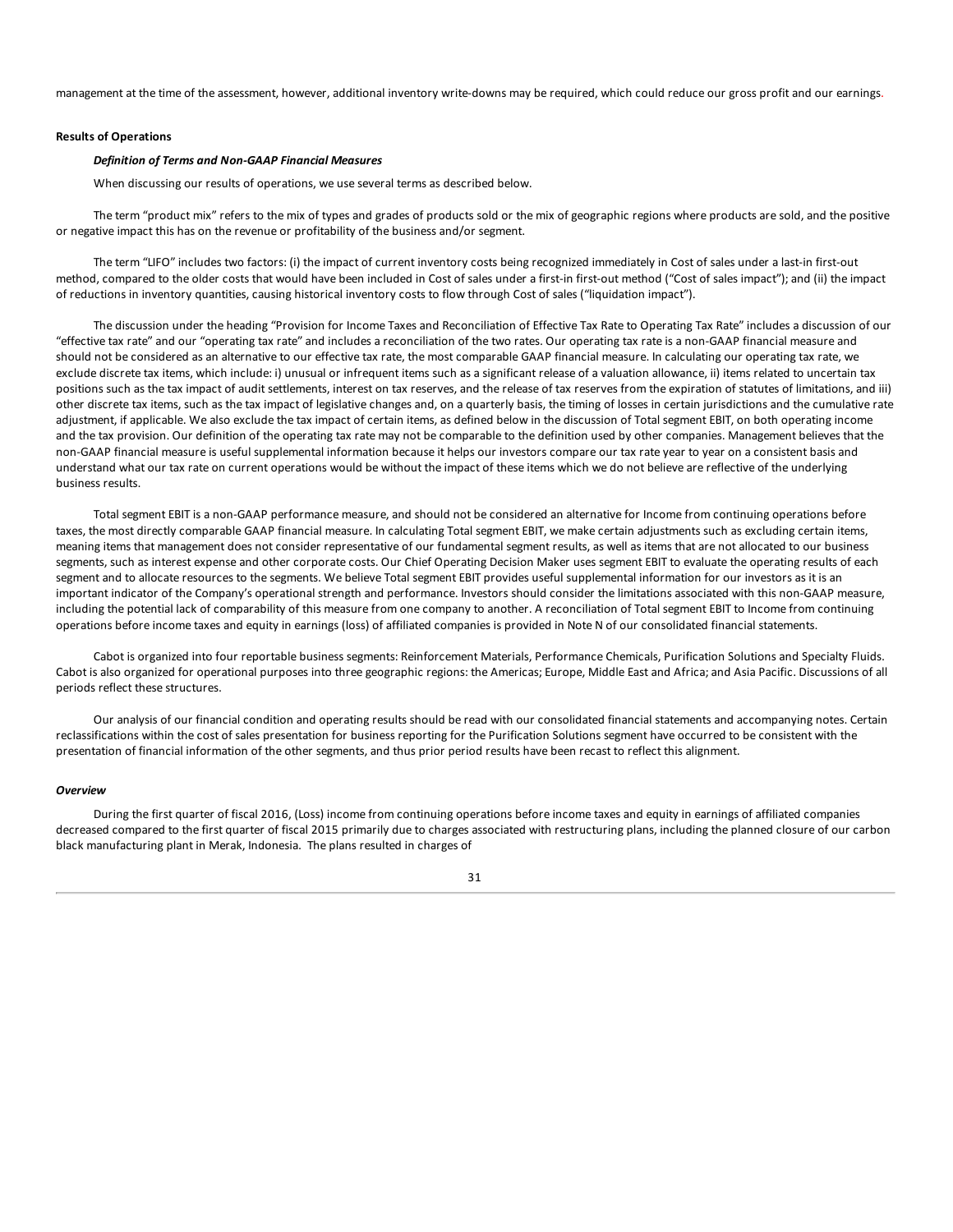\$48 million during the first three months of fiscal 2016. In addition, results declined due to margin pressure in Reinforcement Materials, lower project activity in Specialty Fluids, and lower volumes in Purification Solutions, partially offset by improved results in Performance Chemicals.

#### *First Quarter of Fiscal 2016 versus First Quarter of Fiscal 2015—Consolidated*

*Net Sales and other operating revenues and Gross Profit*

|                                        | <b>Three Months Ended</b> | December 31, |      |
|----------------------------------------|---------------------------|--------------|------|
|                                        | 2015                      |              | 2014 |
|                                        | (Dollars in millions)     |              |      |
| Net sales and other operating revenues | 603                       |              | 812  |
| Gross profit                           | 99                        |              | 157  |

The \$209 million decrease in net sales in the first quarter of fiscal 2016 compared to the first quarter of fiscal 2015 was due to a less favorable price and product mix (combined \$151 million), an unfavorable impact from foreign currency translation (\$39 million), and lower volumes (\$20 million). The less favorable price and product mix was primarily due to lower selling prices from price adjustments to customers for decreases in raw material costs. The lower volumes were driven by lower demand in the Reinforcement Materials, Purification Solutions, and Specialty Fluids segments.

Gross profit decreased by \$58 million in the first quarter of fiscal 2016 compared to the first quarter of fiscal 2015 primarily due to charges associated with restructuring plans and lower unit margins in the Reinforcement Materials segment.

*Selling and Administrative Expenses*

|  | <b>Three Months Ended</b><br>December 31. |                       |      |
|--|-------------------------------------------|-----------------------|------|
|  | 2015                                      |                       | 2014 |
|  |                                           | (Dollars in millions) |      |
|  | 71                                        |                       | 78   |

Selling and administrative expenses decreased by \$7 million in the first quarter of fiscal 2016 compared to the first quarter of fiscal 2015 primarily from reduced spending across the Company as a result of cost savings initiatives.

*Research and Technical Expenses*

|  | <b>Three Months Ended</b> |      |  |
|--|---------------------------|------|--|
|  | December 31.              |      |  |
|  | 2015                      | 2014 |  |
|  | (Dollars in millions)     |      |  |
|  | 16                        | --   |  |

Research and technical expenses increased by \$1 million in the first quarter of fiscal 2016 compared to the first quarter of fiscal 2015 due to charges associated with the restructuring of research and technical activities.

#### *Interest and Dividend Income, Interest Expense and Other Expense*

|                              | <b>Three Months Ended</b><br>December 31, |  |      |  |
|------------------------------|-------------------------------------------|--|------|--|
|                              | 2014<br>2015                              |  |      |  |
|                              | (Dollars in millions)                     |  |      |  |
| Interest and dividend income |                                           |  |      |  |
| Interest expense             | (13)                                      |  | (13) |  |
| Other expense                | (8)                                       |  | (1)  |  |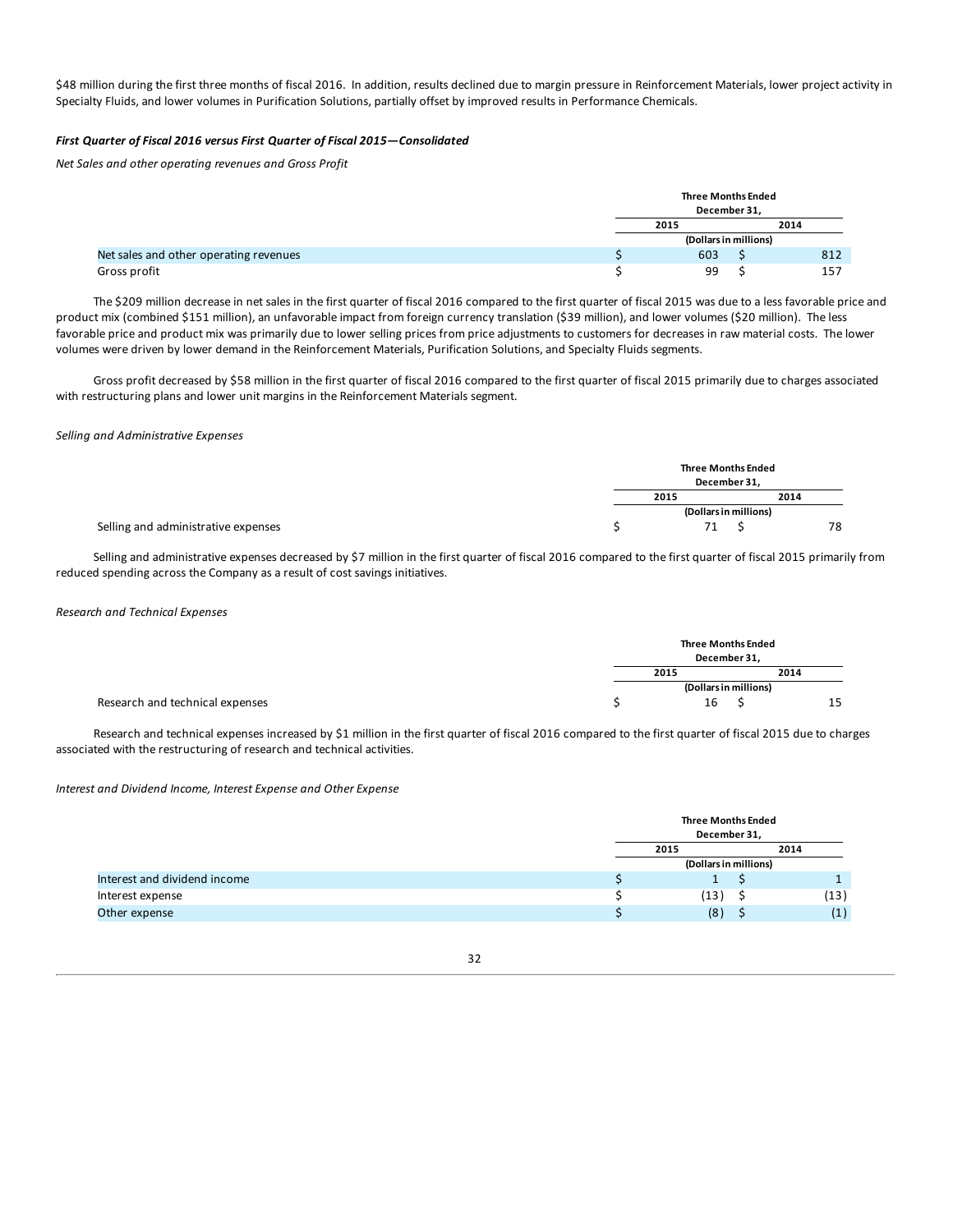Interest and dividend income and interest expense were consistent in the first quarter of fiscal 2016 as compared to the same period in fiscal 2015.

Other expense in the first quarter of fiscal 2016 increased by \$7 million compared to the first quarter of fiscal 2015 due to an unfavorable comparison of foreign currency movements, most notably the devaluation of the Argentine peso by \$8 million.

*Provision for Income Taxes and Reconciliation of Effective Tax Rate to Operating Tax Rate*

|                                              | <b>Three Months Ended</b><br>December 31, |  |      |  |
|----------------------------------------------|-------------------------------------------|--|------|--|
|                                              | 2015<br>2014                              |  |      |  |
|                                              | (Dollars in millions)                     |  |      |  |
| (Benefit) Provision for income taxes         | (5)                                       |  | 3    |  |
| Effective tax rate                           | 74%                                       |  | 5%   |  |
| Impact of discrete tax items:                |                                           |  |      |  |
| (1) Unusual or infrequent items              | (14)%                                     |  | 10%  |  |
| (2) Items related to uncertain tax positions | (20)%                                     |  | 16%  |  |
| (3) Other discrete tax items                 | $(5)$ %                                   |  | (1)% |  |
| Impact of certain items                      | $(9)$ %                                   |  | (2)% |  |
| Operating tax rate                           | 26%                                       |  | 28%  |  |

During the first quarter of fiscal 2016, we recorded a tax benefit of \$5 million, resulting in an effective tax rate of 74%. This amount included net discrete tax benefits of \$3 million, primarily comprised of the net tax benefit from certain foreign exchange gains and losses, the renewal of the U.S. Research and Experimentation credit and releases of reserves for uncertain tax positions. The operating tax rate for the first quarter of fiscal 2016 was 26%. During the first quarter of fiscal 2015, we recorded a tax provision of \$3 million, resulting in an effective tax rate of 5%. This amount included net discrete tax benefits of \$13 million, primarily comprised of the tax benefit from the change in accounting for uncertain tax positions, the renewal of the U.S. Research and Experimentation credit, and releases of reserves for uncertain tax positions. The operating tax rate for the first quarter of fiscal 2015 was 28%.

We are currently under audit in a number of jurisdictions outside of the U.S. It is possible that some of these audits will be resolved in fiscal 2016, which may impact our tax expense and effective tax rate going forward. We expect our operating tax rate for fiscal 2016 to be between 26% and 28%.

#### *Equity in Earnings (Loss) of Affiliated Companies and Net Income Attributable to Noncontrolling Interests*

|                                                                 | <b>Three Months Ended</b>    |                       |  |  |
|-----------------------------------------------------------------|------------------------------|-----------------------|--|--|
|                                                                 | December 31.<br>2015<br>2014 |                       |  |  |
|                                                                 |                              | (Dollars in millions) |  |  |
| Equity in earnings (loss) of affiliated companies, net of tax   |                              |                       |  |  |
| Net income attributable to noncontrolling interests, net of tax |                              |                       |  |  |

Equity in earnings (loss) of affiliated companies, net of tax, decreased \$1 million in the first quarter fiscal 2016 compared to the first quarter of fiscal 2015 due to lower earnings from our Venezuelan equity affiliate.

Net income attributable to noncontrolling interests, net of tax, was consistent in the first quarter of fiscal 2016 as compared to the same period in fiscal 2015.

#### *Net Income Attributable to Cabot Corporation*

In the first quarter of fiscal 2016, we reported net (loss) attributable to Cabot Corporation of (\$7) million ((\$0.11) per diluted common share). This is compared to net income attributable to Cabot Corporation of \$45 million (\$0.69 per diluted common share) in the first quarter of fiscal 2015.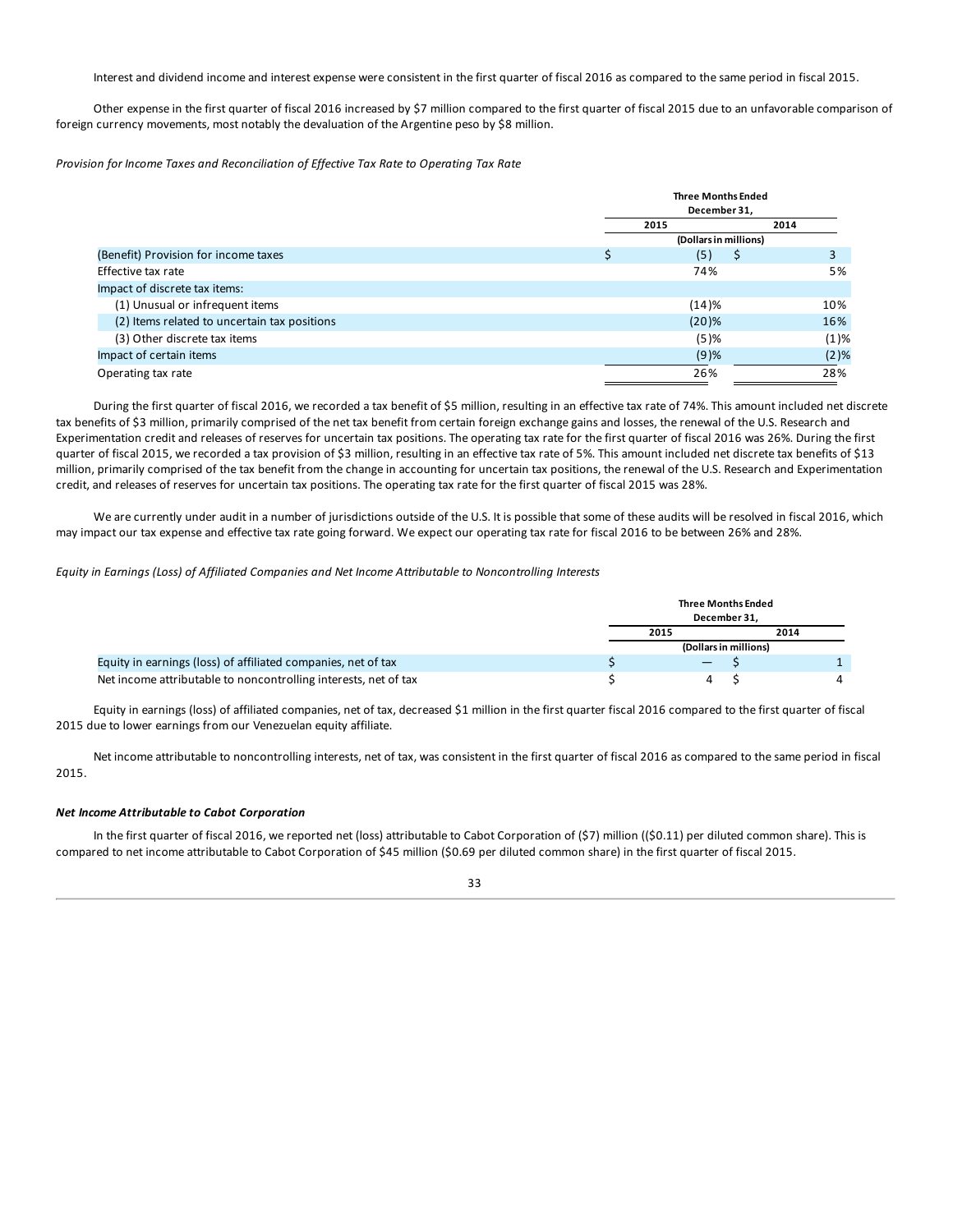### *First Quarter of Fiscal 2016 versus First Quarter of Fiscal 2015—By Business Segment*

Total segment EBIT, certain items, other unallocated items and Income from continuing operations before income taxes and equity in earnings (loss) of affiliated companies for the three months ended December 31, 2015 and 2014 are set forth in the table below. The details of certain items and other unallocated items are shown below and in Note N of our consolidated financial statements.

|                                                              | <b>Three Months Ended</b><br>December 31. |                       |      |  |
|--------------------------------------------------------------|-------------------------------------------|-----------------------|------|--|
|                                                              |                                           |                       |      |  |
|                                                              | 2015                                      |                       | 2014 |  |
|                                                              |                                           | (Dollars in millions) |      |  |
| <b>Total segment EBIT</b>                                    |                                           | 71                    | 97   |  |
| Certain items                                                |                                           | (58)                  | (26) |  |
| Other unallocated items                                      |                                           | (21)                  | (20) |  |
| (Loss) income from continuing operations before income taxes |                                           |                       |      |  |
| and equity in earnings (loss) of affiliated companies        |                                           | (8)                   | 51   |  |
|                                                              |                                           |                       |      |  |

In the first quarter of fiscal 2016, total segment EBIT decreased by \$26 million when compared to the same period of fiscal 2015. The decrease was driven by lower unit margins (\$22 million) and lower volumes (\$14 million) partially offset by lower fixed costs (\$11 million).

#### *Certain Items*

Details of the certain items for the first quarter of fiscal 2016 and 2015 are as follows:

|                                              | <b>Three Months Ended</b><br>December 31, |                       |  |  |
|----------------------------------------------|-------------------------------------------|-----------------------|--|--|
|                                              | 2015                                      | 2014                  |  |  |
|                                              |                                           | (Dollars in millions) |  |  |
| Global restructuring activities              |                                           | $(48)$ \$<br>(7)      |  |  |
| Acquisition and integration-related charges  |                                           | (1)                   |  |  |
| Employee benefit plan settlement             |                                           | (18)                  |  |  |
| Foreign currency loss on devaluation         |                                           | (8)                   |  |  |
| Legal and environmental matters and reserves |                                           | (2)                   |  |  |
| Total certain items, pre-tax                 |                                           | (58)<br>(26)          |  |  |
| Tax-related certain items                    |                                           |                       |  |  |
| Tax impact of certain items                  |                                           | 15<br>6               |  |  |
| Discrete tax items                           |                                           | 13                    |  |  |
| Total tax-related certain items              |                                           | 18<br>19              |  |  |
| Total certain items after tax                |                                           | (7)<br>(40)           |  |  |

Certain items for the first quarter of fiscal 2016 include charges primarily related to restructuring activities, a foreign currency loss from the devaluation of the Argentine peso, and tax-related certain items. Details of restructuring activities are included in Note J of the consolidated financial statements. Tax-related certain items include discrete tax items, which are unusual and infrequent, and the tax impact of certain foreign exchange losses.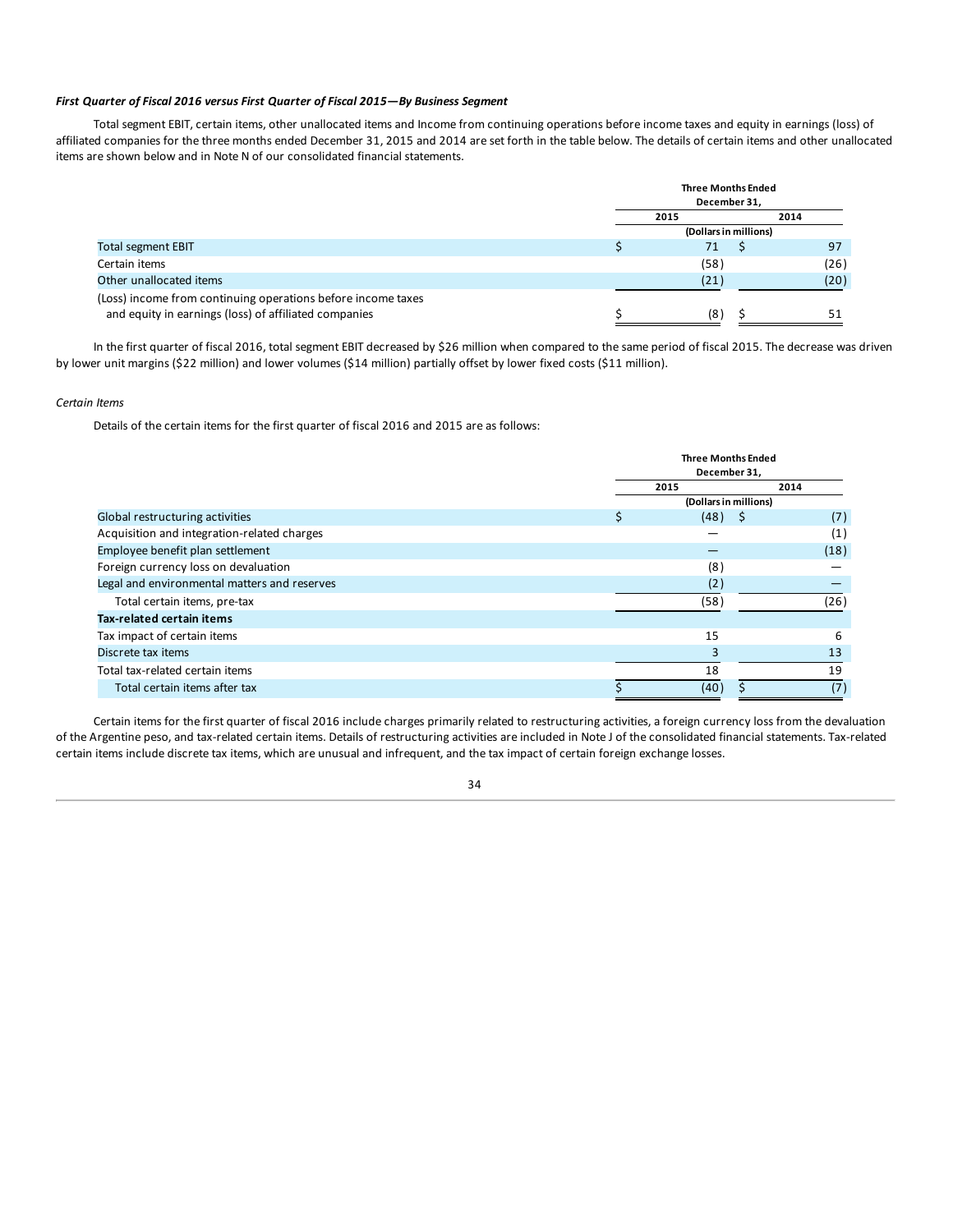#### *Other Unallocated Items*

|                                            |  | <b>Three Months Ended</b><br>December 31, |  |      |  |
|--------------------------------------------|--|-------------------------------------------|--|------|--|
|                                            |  |                                           |  |      |  |
|                                            |  | 2015<br>2014                              |  |      |  |
|                                            |  | (Dollars in millions)                     |  |      |  |
| Interest expense                           |  | (13)                                      |  | (13) |  |
| Equity in earnings of affiliated companies |  |                                           |  | (1)  |  |
| Unallocated corporate costs                |  | (13)                                      |  | (12) |  |
| General unallocated income                 |  |                                           |  | -6   |  |
| Total other unallocated items              |  |                                           |  | (20) |  |

Costs from Total other unallocated items increased by \$1 million in the first quarter of fiscal 2016 as compared to the same period in fiscal 2015. General unallocated income decreased \$1 million primarily driven by a decrease in the benefit from the cost of sales impact of LIFO accounting (\$3 million).

#### *Reinforcement Materials*

Sales and EBIT for Reinforcement Materials for the first quarter of fiscal 2016 and fiscal 2015 are as follows:

|                                      | <b>Three Months Ended</b> | December 31. |     |
|--------------------------------------|---------------------------|--------------|-----|
|                                      | 2015                      | 2014         |     |
|                                      | (Dollars in millions)     |              |     |
| <b>Reinforcement Materials Sales</b> | 288                       |              | 460 |
| <b>Reinforcement Materials EBIT</b>  | 26                        |              | 53  |

In the first quarter of fiscal 2016, sales in Reinforcement Materials decreased by \$172 million when compared to the first quarter of fiscal 2015. The decrease was principally driven by a less favorable price and product mix (combined \$138 million), unfavorable comparison from foreign currency translation (\$23 million), and lower volumes (\$9 million). The less favorable price and product mix impact was primarily due to lower selling prices in the quarter from price adjustments to customers for decreases in raw material costs and lower contract pricing. Lower volumes were driven by a reduction in contractual volumes in North America and softer demand in China.

EBIT in Reinforcement Materials decreased by \$27 million in the first quarter of fiscal 2016 when compared to the same period of fiscal 2015. The decrease was principally driven by lower unit margins (\$30 million) and lower volumes (\$3 million) partially offset by lower fixed costs (\$6 million). Lower unit margins were driven by lower calendar year 2015 contract pricing and increased competition in Asia, unfavorable feedstock-related effects, and lower benefits generated from our energy efficiency investments as a result of lower energy prices. Lower fixed costs were driven primarily by reduced maintenance costs.

#### *Performance Chemicals*

Sales and EBIT for Performance Chemicals for the first quarter of fiscal 2016 and fiscal 2015 are as follows:

|                                          | <b>Three Months Ended</b><br>December 31, |                       |     |
|------------------------------------------|-------------------------------------------|-----------------------|-----|
|                                          | 2015<br>2014                              |                       |     |
|                                          |                                           | (Dollars in millions) |     |
| Specialty Carbons and Formulations Sales | 140                                       |                       | 157 |
| <b>Metal Oxides Sales</b>                | 67                                        |                       | 72  |
| Performance Chemicals Sales              | 207                                       |                       | 229 |
| Performance Chemicals EBIT               | 50                                        |                       | 39  |

In the first quarter of fiscal 2016, sales in Performance Chemicals decreased by \$22 million when compared to the first quarter of fiscal 2015. The decrease was due to a less favorable price and product mix (combined \$15 million) and the unfavorable impact of foreign currency translation (\$12 million), partially offset by a benefit from higher volumes (\$4 million). The change in price and

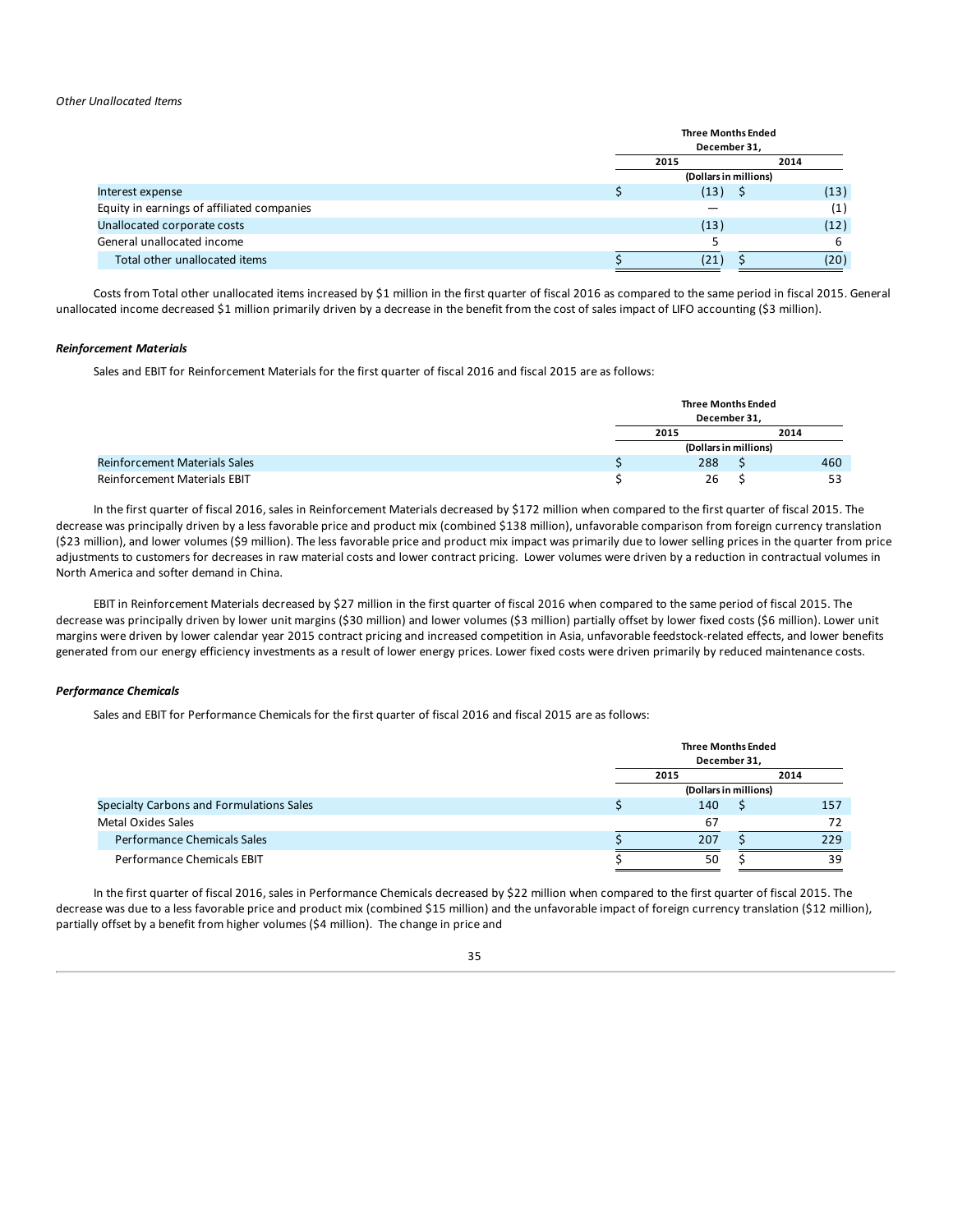product mix was mainly driven by price adjustments to customers for decreases in raw material costs. Volumes increased 7% in Specialty Carbons and Formulations, particularly from stronger demand in Europe.

EBIT in Performance Chemicals increased by \$11 million in the first quarter of fiscal 2016 when compared to the same quarter of fiscal 2015 principally due to favorable unit margins (\$8 million), higher volumes (\$1 million) and lower fixed costs (\$6 million) partially offset by the unfavorable impact of foreign currency translation (\$3 million). Unit margins improved primarily due to lower raw material costs. Lower fixed costs were primarily due to reduced operating expenses.

#### *Purification Solutions*

Sales and EBIT for Purification Solutions for the first quarter of fiscal 2016 and fiscal 2015 are as follows:

|                                     | <b>Three Months Ended</b><br>December 31, |    |  |  |
|-------------------------------------|-------------------------------------------|----|--|--|
|                                     | 2014<br>2015                              |    |  |  |
|                                     | (Dollars in millions)                     |    |  |  |
| <b>Purification Solutions Sales</b> | 66                                        | 76 |  |  |
| <b>Purification Solutions EBIT</b>  | (5                                        | 11 |  |  |

Sales in Purification Solutions decreased by \$10 million in the first quarter of fiscal 2016 when compared to the same period of fiscal 2015 due to lower volumes (\$7 million) and the unfavorable impact of foreign currency translation (\$4 million), partly offset by improved pricing (\$2 million). Lower volumes were driven by lower demand for activated carbon used in air and gas and water applications.

EBIT in Purification Solutions decreased by \$4 million in the first quarter of fiscal 2016 when compared to the same quarter of fiscal 2015 due to an unfavorable impact from reducing inventory levels (\$7 million) and lower volumes (\$4 million). These unfavorable impacts were partially offset by lower fixed costs (\$6 million) and improved pricing (\$2 million).

#### *Specialty Fluids*

Sales and EBIT for Specialty Fluids for the first quarter of fiscal 2016 and 2015 are as follows:

|                               |      | <b>Three Months Ended</b><br>December 31, |      |  |
|-------------------------------|------|-------------------------------------------|------|--|
|                               | 2015 |                                           | 2014 |  |
|                               |      | (Dollars in millions)                     |      |  |
| <b>Specialty Fluids Sales</b> |      |                                           | 16   |  |
| <b>Specialty Fluid EBIT</b>   | -    |                                           | 6    |  |

Sales in Specialty Fluids decreased by \$9 million in the first quarter of fiscal 2016 when compared to the same period of fiscal 2015, primarily due to lower volumes (\$8 million).

EBIT in Specialty Fluids decreased by \$6 million in the first quarter of fiscal 2016 when compared to the same period of fiscal 2015 due to lower volumes (\$7 million). The decline in volumes was driven by a lower level of both sales and rental volumes as a result of a lower level of project activity, which was caused by the downturn in the oil and gas industry.

#### *Outlook*

We are focused on actions that will deliver improved financial performance and we expect our operating results will improve starting in the second quarter of fiscal 2016. The improvement is expected to come from cost savings related to restructuring actions that have been implemented, improved product mix included in our calendar year 2016 contracts in the Reinforcement Materials segment, continued volume and margin strength in our Performance Chemicals segment, volume growth in the Purification Solutions segment related to the Mercury and Air Toxics Standards regulation, and an increase in project activity in the second half of the year in our Specialty Fluids segment. The restructuring plans that have been implemented are expected to reduce costs by \$55 million in fiscal 2016 as compared to fiscal 2015.

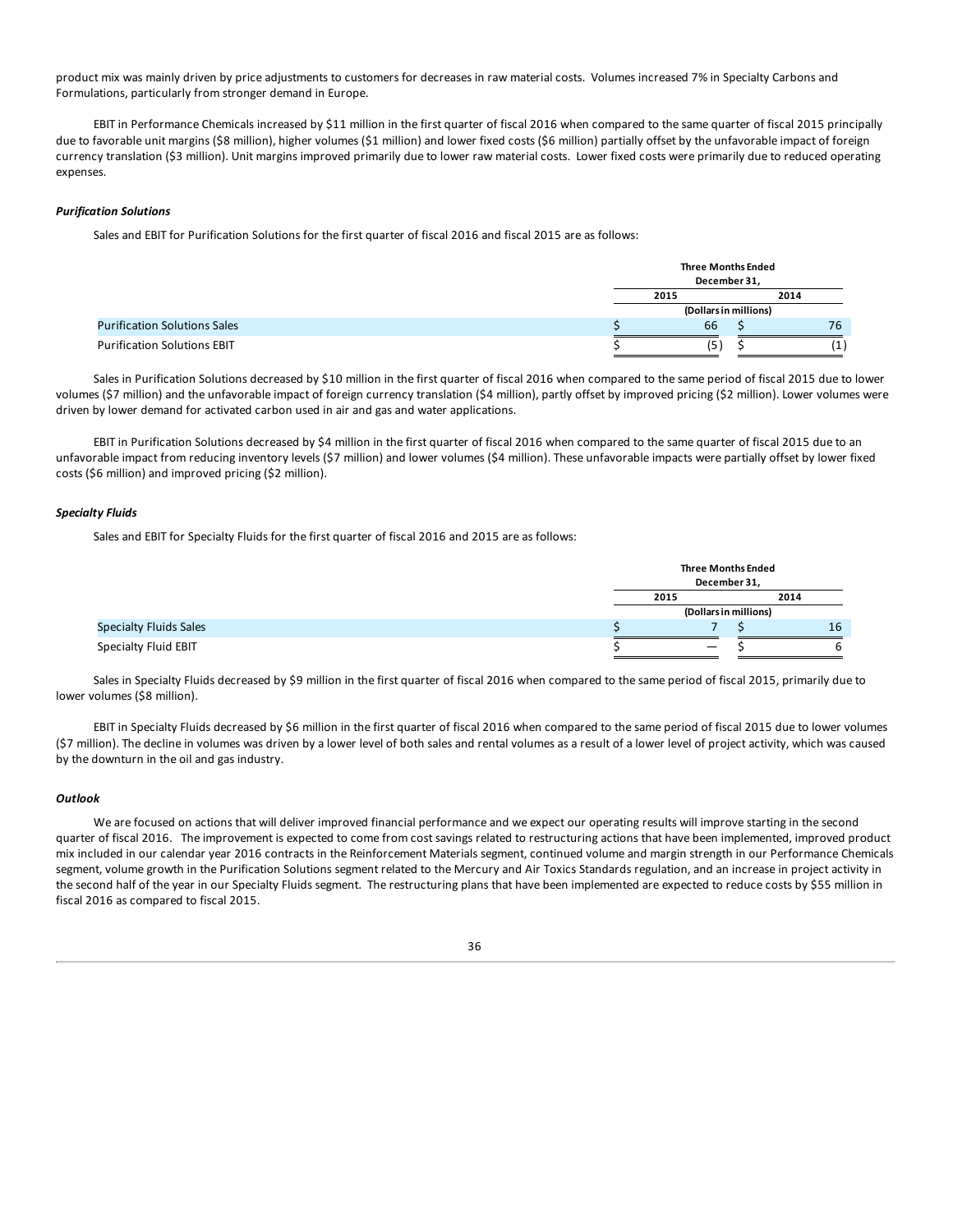#### **Cash Flows and Liquidity**

#### *Overview*

Our liquidity position, as measured by cash and cash equivalents plus borrowing availability, increased by \$269 million during the first three months of fiscal 2016. The increase was largely attributable to increasing the size of our credit facility. At December 31, 2015, we had cash and cash equivalents of \$84 million, and current availability under our revolving credit agreement of \$1 billion. We had no outstanding balance of commercial paper as of December 31, 2015.

Borrowings under the revolving credit agreement may be used for working capital, letters of credit and other general corporate purposes. The revolving credit agreement contains affirmative and negative covenants, a single financial covenant (debt-to-EBITDA) and events of default customary for financings of this type. At December 31, 2015, we were in compliance with this financial covenant.

We generally manage our cash and debt on a global basis to provide for working capital requirements as needed by region or site. Cash and debt are generally denominated in the local currency of the subsidiary holding the assets or liabilities, except where there are operational cash flow reasons to hold nonfunctional currency or debt. The vast majority of our cash and cash equivalent holdings tend to be held outside the U.S., as excess cash balances in the U.S. are generally used to repay commercial paper.

We anticipate sufficient liquidity from (i) cash on hand; (ii) cash flows from operating activities; and (iii) cash available from our revolving credit agreement and our commercial paper program to meet our operational and capital investment needs and financial obligations for the foreseeable future. Our liquidity derived from cash flows from operations is, to a large degree, predicated on our ability to collect our receivables in a timely manner, the cost of our raw materials, and our ability to manage inventory levels.

We issued \$300 million of 5% fixed rate debt in fiscal 2009 that matures in early fiscal 2017 (October 1, 2016). Our intention is to refinance these securities prior to maturity during fiscal 2016.

The following discussion of the changes in our cash balance refers to the various sections of our Consolidated Statements of Cash Flows.

#### *Cash Flows from Operating Activities*

Cash provided by operating activities, which consists of net income adjusted for the various non-cash items included in income, changes in working capital and changes in certain other balance sheet accounts, totaled \$83 million in the first three months of fiscal 2016 compared to \$56 million during the same period of fiscal 2015.

Cash provided by operating activities in the first three months of fiscal 2016 was driven primarily by net income excluding the non-cash impact of certain long-lived asset write-offs (\$23 million) and depreciation and amortization (\$41 million). In addition, there was a decrease in accounts receivable and inventories, largely driven by lower raw material costs and associated price reductions as well as overall lower volumes. Partially offsetting these cash inflows were lower accounts payable and accrued liabilities.

Cash provided from operating activities in the first three months of fiscal 2015 was driven primarily by net income of \$49 million plus \$45 million of depreciation and amortization. These sources of cash were partially offset by a net increase in working capital. Our working capital increase during the first three months of fiscal 2015 was driven primarily by lower accounts payable and accruals due to the timing and payout of certain corporate accruals.

#### *Cash Flows from Investing Activities*

In the three months ended December 31, 2015, investing activities consumed \$18 million of cash which was primarily driven by capital expenditures of \$24 million, offset by \$7 million of proceeds from the sale of land in Port Dickson, Malaysia. In the three months ended December 31, 2014, investing activities consumed \$44 million of cash which was primarily driven by capital expenditures of \$41 million. In the first three months of fiscal 2016, capital expenditures were primarily attributed to sustaining and compliance capital projects at our operating facilities.

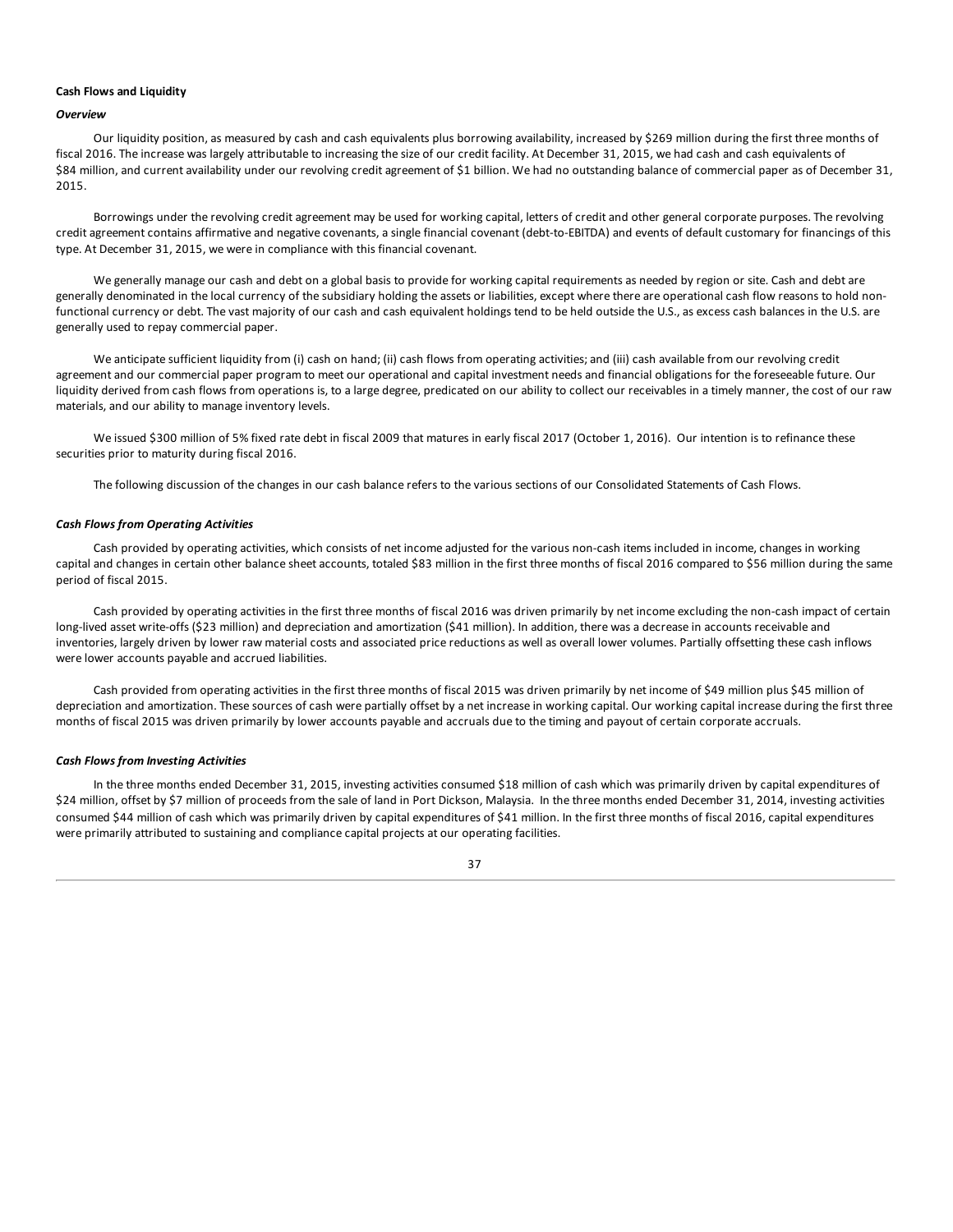Capital expenditures for fiscal 2016 are expected to be approximately \$125 million. Our planned capital spending program for fiscal 2016 is primarily for sustaining and compliance capital projects at our operating facilities.

#### *Cash Flows from Financing Activities*

Financing activities consumed \$41 million of cash in the first three months of fiscal 2016 compared to providing \$24 million of cash in the first three months of fiscal 2015. In the first three months of fiscal 2016, we used our cash for share repurchases, dividend distributions and to repay debt.

In the first three months of fiscal 2015, our overall debt balance increased by \$83 million primarily to fund capital expenditures and share repurchases.

#### *Venezuela*

We own 49% of an operating carbon black affiliate in Venezuela, which is accounted for as an equity affiliate, through wholly-owned subsidiaries that carry the investment and receive its dividends. As of December 31, 2015, these subsidiaries carried the operating affiliate investment of \$13 million and held 17 million bolivars (less than \$1 million) in cash.

During each of the periods ended December 31, 2015 and 2014, we received dividends in the amount of \$2 million, which were paid in U.S. dollars.

A significant portion of our operating affiliate's sales are exports denominated in U.S. dollars. The Venezuelan government mandates that a certain percentage of the dollars collected from these sales be converted into bolivars. The operating affiliate and our wholly-owned subsidiaries used an exchange rate that was available to us when converting these dollars into bolivars to remeasure their bolivar denominated monetary accounts. The exchange rate made available to us on December 31, 2015 was 52 bolivars to the U.S. dollar.

The operating entity has generally been profitable. We continue to closely monitor developments in Venezuela and their potential impact on the recoverability of our equity affiliate investment.

Any future change in the exchange rate made available to us or opening of additional parallel markets could cause us to change the exchange rate we use and result in gains or losses on the bolivar denominated assets held by our operating affiliate and wholly-owned subsidiaries.

#### *Purchase Commitments*

We have entered into long-term purchase agreements primarily for the purchase of raw materials. Under certain of these agreements the quantity of material being purchased is fixed, but the price paid changes as market prices change. For those commitments, the amounts included in the table below are based on market prices at December 31, 2015.

|                                |                     |      |      | <b>Payments Due by Fiscal Year</b> |      |                   |       |
|--------------------------------|---------------------|------|------|------------------------------------|------|-------------------|-------|
|                                | <b>Remainder of</b> |      |      |                                    |      |                   |       |
|                                | Fiscal 2016         | 2017 | 2018 | 2019                               | 2020 | <b>Thereafter</b> | Total |
|                                |                     |      |      | (Dollars in millions)              |      |                   |       |
| <b>Reinforcement Materials</b> | 144                 | 136  | 135  | 132                                | 96   | 1,702             | 2,345 |
| Performance Chemicals          | 44                  | 50   | 37   | 32                                 | 29   | 155               | 347   |
| <b>Purification Solutions</b>  | 10                  |      |      | _                                  |      |                   | 18    |
| Total                          | 198                 | 193  | 173  | 164                                | 125  | 1.857             | 2.710 |

#### *Off-balance sheet arrangements*

We have no material transactions that meet the definition of an off-balance sheet arrangement.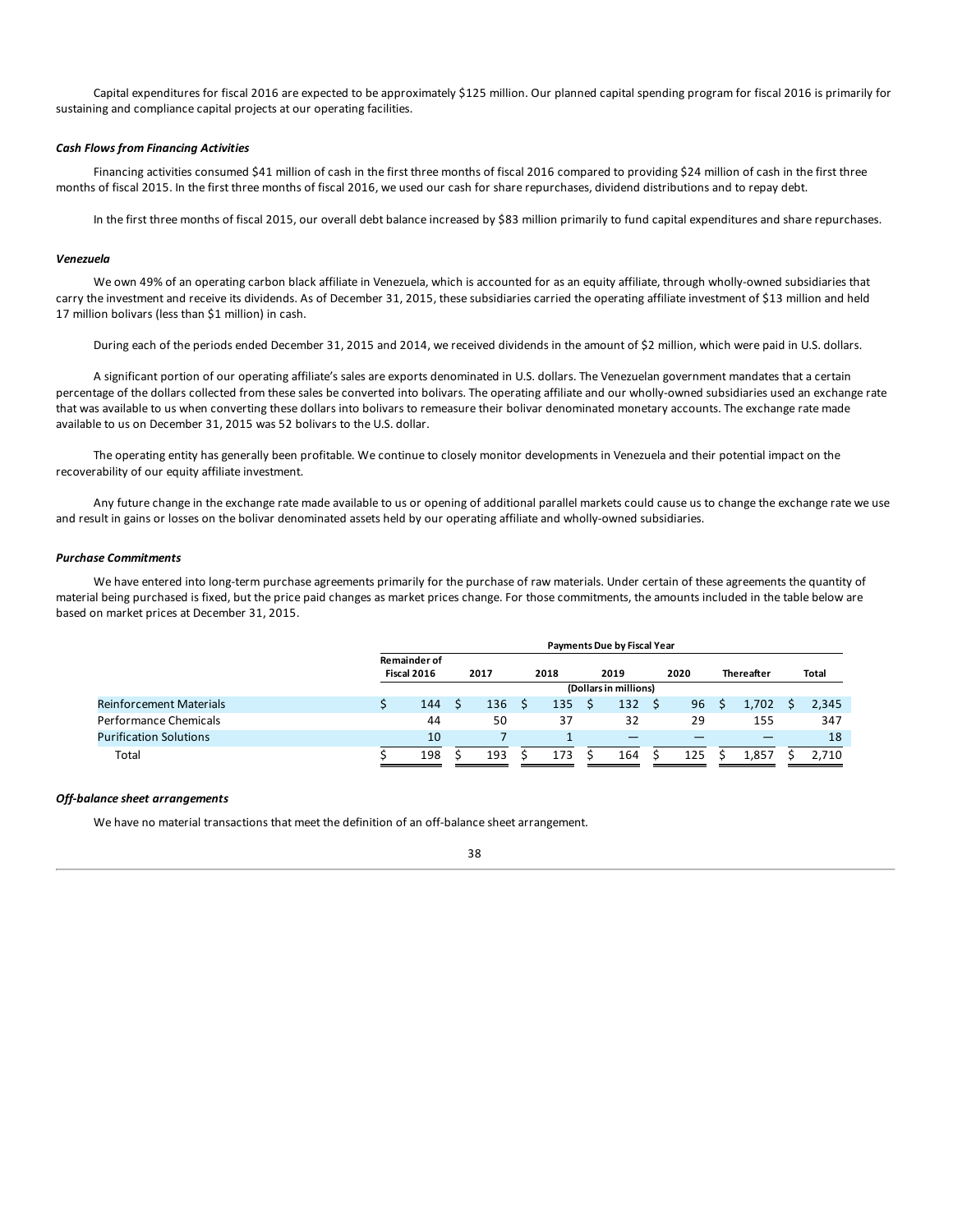#### *Forward-Looking Information*

This report on Form 10-Q contains "forward-looking statements" under the Federal securities laws. These forward-looking statements address expectations or projections about the future, including our expectations for future financial performance; the benefits we expect to achieve from our restructuring plans; demand for our products; the amount and timing of the charge to earnings we will record and the cash outlays we will make in connection with the closing of certain manufacturing facilities and restructuring initiatives; our estimated future amortization expenses for our intangible assets; the sufficiency of our cash on hand, cash provided from operations and cash available under our credit facilities to fund our cash requirements; uses of available cash including anticipated capital spending and future cash outlays associated with long-term contractual obligations; our expected tax rate for fiscal 2016; and the possible outcome of legal and environmental proceedings. From time to time, we also provide forward-looking statements in other materials we release to the public and in oral statements made by authorized officers.

Forward-looking statements are based on our current expectations, assumptions, estimates and projections about Cabot's businesses and strategies, market trends and conditions, economic conditions and other factors. These statements are not guarantees of future performance and are subject to risks, uncertainties, potentially inaccurate assumptions, and other factors, some of which are beyond our control or difficult to predict. If known or unknown risks materialize, or should underlying assumptions prove inaccurate, our actual results could differ materially from those expressed in the forward-looking statements.

In addition to factors described elsewhere in this report, the following are some of the factors that could cause our actual results to differ materially from those expressed in the forward-looking statements: changes in raw material costs; lower than expected demand for our products; the loss of one or more of our important customers; our inability to complete capacity expansions or other development projects, including at our cesium mine in Manitoba, as planned; the timing of implementation of environmental regulations; the availability of raw materials; our failure to develop new products or to keep pace with technological developments; fluctuations in currency exchange rates; patent rights of others; stock and credit market conditions; the timely commercialization of products under development (which may be disrupted or delayed by technical difficulties, market acceptance, competitors' new products, as well as difficulties in moving from the experimental stage to the production stage); demand for our customers' products; competitors' reactions to market conditions; delays in the successful integration of structural changes, including acquisitions or joint ventures; severe weather events that cause business interruptions, including plant and power outages or disruptions in supplier or customer operations; the accuracy of the assumptions we used in establishing reserves for environmental matters and for our share of liability for respirator claims; and the outcome of pending litigation. Other factors and risks are discussed in our 2015 10-K.

#### **Recently Issued Accounting Pronouncements**

In May 2014, the FASB issued a new standard related to the "Revenue from Contracts with Customers" which amends the existing accounting standards for revenue recognition. The standard requires entities to recognize revenue when they transfer promised goods or services to customers in an amount that reflects the consideration the entity expects to be entitled to in exchange for those goods or services. This standard is applicable for fiscal years beginning after December 15, 2017 and for interim periods within those years and early adoption is permitted for the fiscal years beginning after December 15, 2016. We expect to adopt this standard on October 1, 2018. We are currently evaluating the impact the adoption of this standard may have on our consolidated financial statements.

In April 2015, the FASB issued a new standard simplifying the presentation of debt issuance costs by requiring debt issuance costs to be presented as a reduction of the corresponding debt liability. This will make the presentation of debt issuance costs consistent with the presentation of debt discounts or premiums. This standard is applicable for fiscal years beginning after December 15, 2015 and for interim periods within those years and early adoption is permitted. We expect to adopt this standard on October 1, 2016. The adoption of this standard is not expected to materially impact our consolidated financial statements.

In November 2015, the FASB issued a new standard that amends the existing accounting standard for Income Taxes and simplifies the presentation of deferred income taxes. This will require that deferred income tax assets and liabilities be classified as noncurrent on the balance sheet. This standard is applicable for fiscal years beginning after December 15, 2016 and for interim periods within those years and early adoption is allowed. We are evaluating this standard and the timing of its adoption. The adoption of this standard is not expected to materially impact our consolidated financial statements.

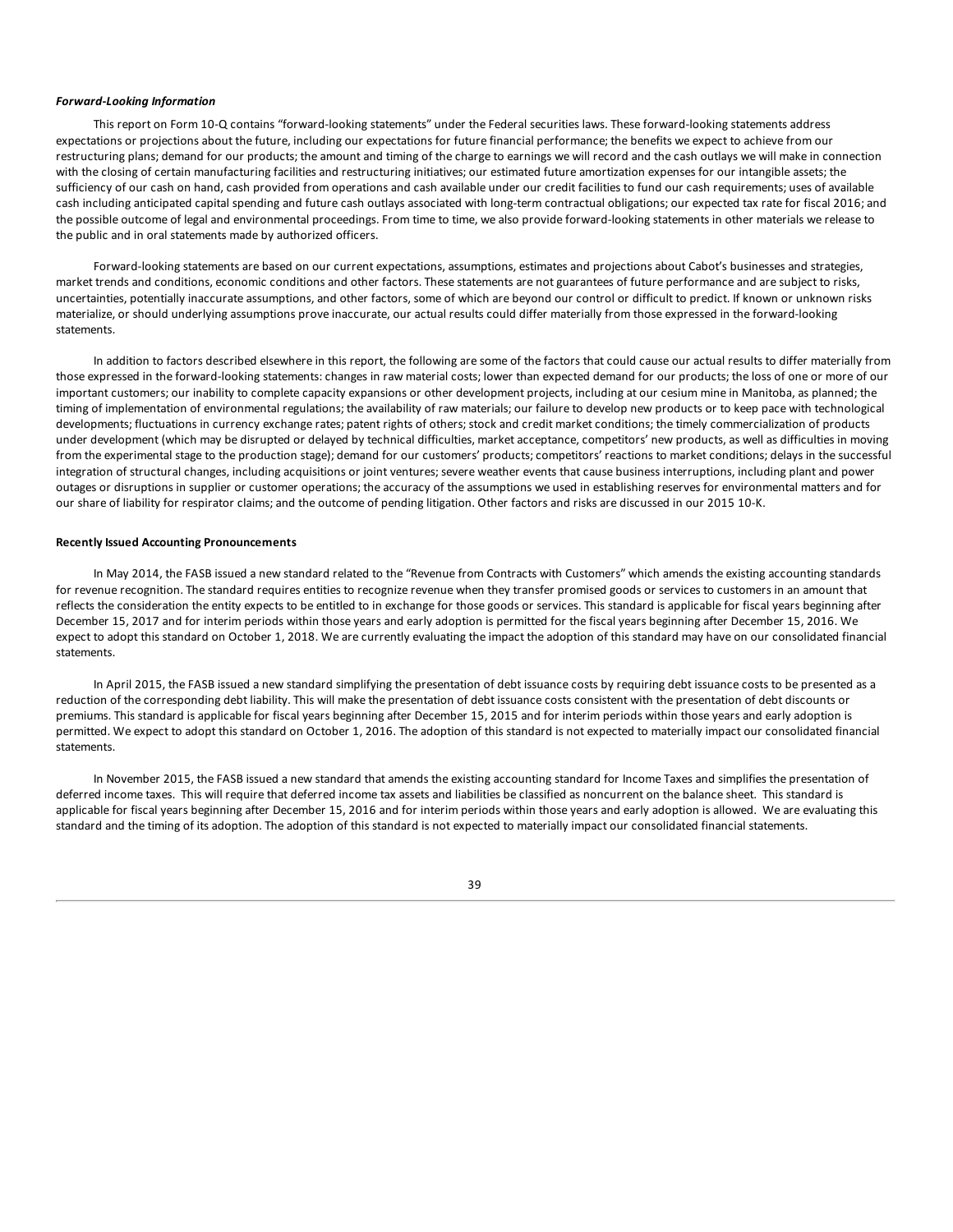#### <span id="page-39-0"></span>*Item 3. Quantitative and Qualitative Disclosures About Market Risk*

Information about market risks for the period ended December 31, 2015 does not differ materially from that discussed under Item 7A of our 2015 10-K.

### *Item 4. Controls and Procedures*

As of December 31, 2015, we carried out an evaluation, under the supervision and with the participation of our management, including our Principal Executive Officer and our Executive Vice President and Chief Financial Officer, of the effectiveness of our disclosure controls and procedures pursuant to Rule 13a-15 under the Securities Exchange Act of 1934, as amended (the "Exchange Act"). Based upon that evaluation, our Principal Executive Officer and our Executive Vice President and Chief Financial Officer concluded that our disclosure controls and procedures were effective as of that date.

There were no changes in our internal control over financial reporting that occurred during our fiscal quarter ended December 31, 2015 that have materially affected, or are reasonably likely to materially affect, our internal control over financial reporting.

#### *Part II. Other Information*

#### *Item I. Legal Proceedings*

#### *Respirator Liabilities*

We have exposure in connection with a safety respiratory products business that a subsidiary acquired from American Optical Corporation ("AO") in an April 1990 asset purchase transaction. The subsidiary manufactured respirators under the AO brand and disposed of that business in July 1995. In connection with its acquisition of the business, the subsidiary agreed, in certain circumstances, to assume a portion of AO's liabilities, including costs of legal fees together with amounts paid in settlements and judgments, allocable to AO respiratory products used prior to the 1990 purchase by the Cabot subsidiary. In exchange for the subsidiary's assumption of certain of AO's respirator liabilities, AO agreed to provide to the subsidiary the benefits of: (i) AO's insurance coverage for the period prior to the 1990 acquisition and (ii) a former owner's indemnity of AO holding it harmless from any liability allocable to AO respiratory products used prior to May 1982. As more fully described in our 2015 10-K, the respirator liabilities generally involve claims for personal injury, including asbestosis, silicosis and coal worker's pneumoconiosis, allegedly resulting from the use of respirators that are alleged to have been negligently designed and/or labeled.

As of December 31, 2015 and September 30, 2015, there were approximately 37,000 and 38,000 claimants, respectively, in pending cases asserting claims against AO in connection with respiratory products. We have a reserve to cover our expected share of liability for existing and future respirator liability claims. At December 31, 2015 and September 30, 2015, the reserve was \$10 million and \$11 million, respectively. Cash payments related to this liability were \$1 million in the first three months of both fiscal 2016 and 2015.

#### *Other Matters*

We are subject to various other lawsuits, claims and contingent liabilities arising in the ordinary course of our business and with respect to our divested businesses. In our opinion, although final disposition of some or all of these other suits and claims may impact our consolidated financial statements in a particular period, they are not expected, in the aggregate, to have a material adverse effect on our financial position.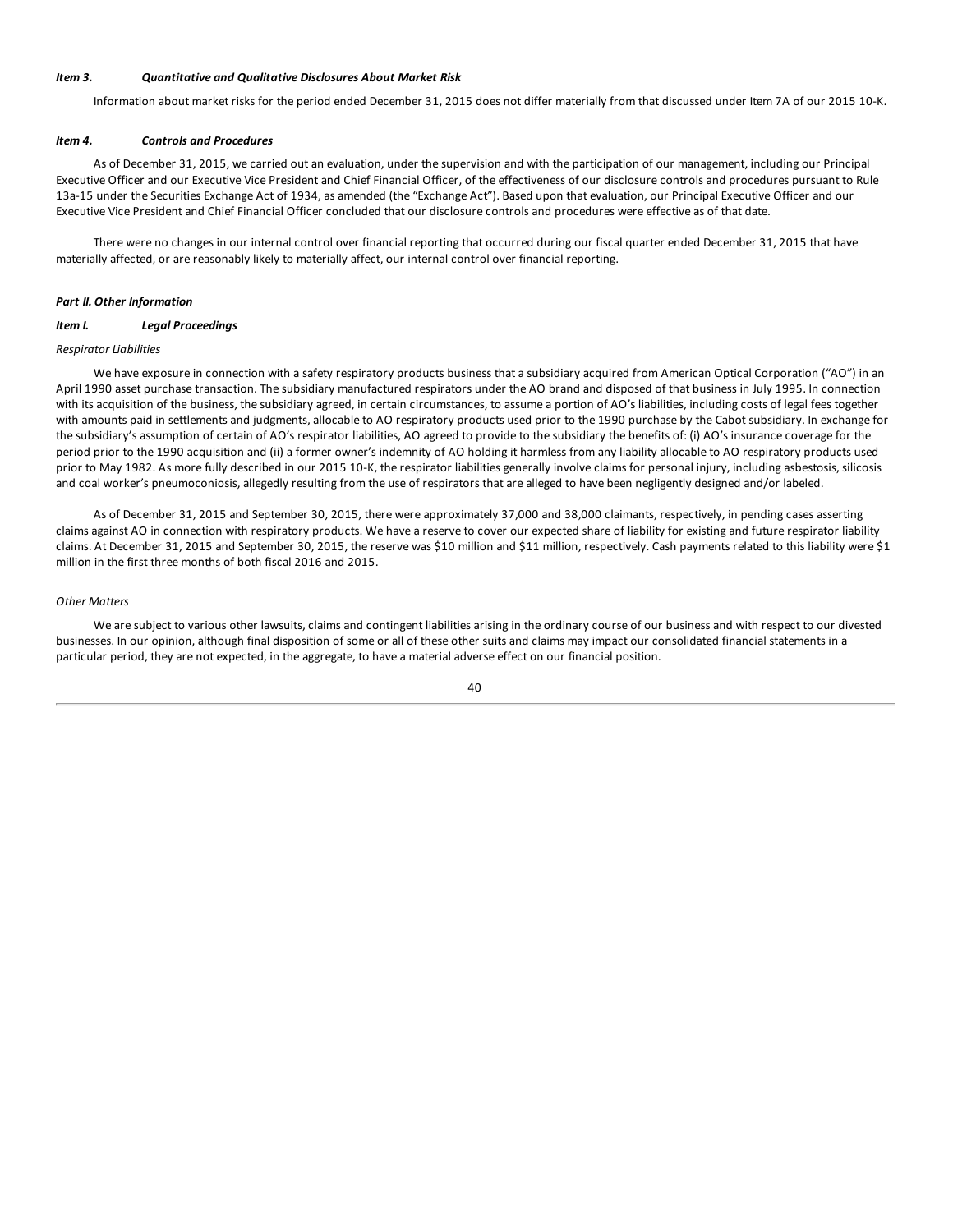### <span id="page-40-0"></span>*Item 2. Unregistered Sales of Equity Securities and Use of Proceeds*

The table below sets forth information regarding Cabot's purchases of its equity securities during the quarter ended December 31, 2015:

#### **Issuer Purchases of Equity Securities**

| Period                               | <b>Total Number of</b><br><b>Shares</b><br>Purchased <sup>(1)</sup> | Average<br>Price<br>Paid per<br>Share | <b>Total Number of</b><br><b>Shares Purchased</b><br>as Part of Publicly<br><b>Announced Plans or</b><br>Programs <sup>(1)</sup> | <b>Maximum Number (or</b><br><b>Approximate Dollar</b><br>Value) of Shares that<br>May Yet Be Purchased<br><b>Under the Plans or</b><br>Programs <sup>(1)</sup> |
|--------------------------------------|---------------------------------------------------------------------|---------------------------------------|----------------------------------------------------------------------------------------------------------------------------------|-----------------------------------------------------------------------------------------------------------------------------------------------------------------|
| October 1, 2015 - October 31, 2015   | —                                                                   |                                       |                                                                                                                                  | 3,665,700                                                                                                                                                       |
| November 1, 2015 - November 30, 2015 | 160.000                                                             | 41.40                                 | 160.000                                                                                                                          | 3,505,700                                                                                                                                                       |
| December 1, 2015 - December 31, 2015 | 100.000                                                             | 43.46                                 | 100,000                                                                                                                          | 3,405,700                                                                                                                                                       |
| Total                                | 260.000                                                             |                                       | 260.000                                                                                                                          |                                                                                                                                                                 |

(1) On January 13, 2015, Company announced that the Board of Directors authorized us to repurchase up to five million shares of our common stock on the open market or in privately negotiated transactions. This authorization does not have a set expiration date.

#### *Item 6. Exhibits*

The following Exhibits are filed herewith:

| <b>Exhibit</b><br>No. | Description                                                                                                               |
|-----------------------|---------------------------------------------------------------------------------------------------------------------------|
| Exhibit 3.1*          | By-laws of Cabot Corporation as amended January 8, 2016                                                                   |
| Exhibit 31.1*         | Certification of Principal Executive Officer required by Rule 13a-14(a) or Rule 15d-14(a) of the Exchange Act.            |
| Exhibit 31.2*         | Certification of Principal Financial Officer required by Rule 13a-14(a) or Rule 15d-14(a) of the Exchange Act.            |
| Exhibit 32**          | Certifications of the Principal Executive Officer and the Principal Financial Officer pursuant to 18 U.S.C. Section 1350. |
| Exhibit 101.INS*      | <b>XBRL Instance Document.</b>                                                                                            |
| Exhibit 101.SCH*      | XBRL Taxonomy Extension Schema Document.                                                                                  |
| Exhibit 101.CAL*      | XBRL Taxonomy Extension Calculation Linkbase Document.                                                                    |
| Exhibit 101.DEF*      | XBRL Taxonomy Extension Definition Linkbase Document.                                                                     |
| Exhibit 101.LAB*      | XBRL Taxonomy Extension Label Linkbase Document.                                                                          |
| Exhibit 101.PRE*      | XBRL Taxonomy Extension Presentation Linkbase Document.                                                                   |
|                       |                                                                                                                           |

Filed herewith.

\*\* Furnished herewith.

Attached as Exhibit 101 to this report are the following documents formatted in XBRL (Extensible Business Reporting Language): (i) the Consolidated Statements of Operations for the three months ended December 31, 2015 and 2014; (ii) the Consolidated Statements of Comprehensive (Loss) Income for the three months ended December 31, 2015 and 2014; (iii) the Consolidated Balance Sheets at December 31, 2015 and September 30, 2015; (iv) the Consolidated Statements of Cash Flows for the three months ended December 31, 2015 and 2014; and (v) Notes to Consolidated Financial Statements, December 31, 2015.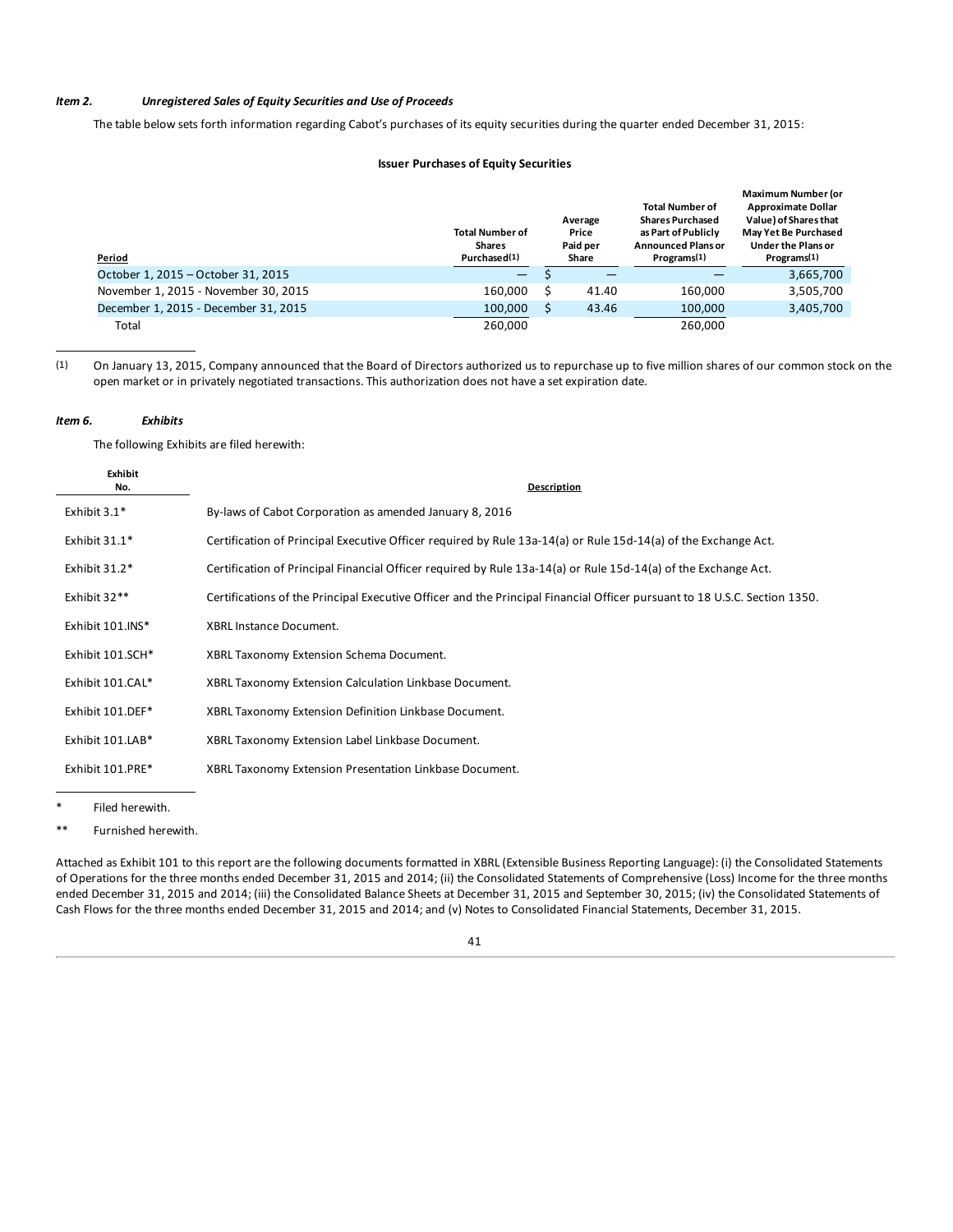### **SIGNATURES**

Pursuant to the requirements of the Securities Exchange Act of 1934, the registrant has duly caused this report to be signed on its behalf by the undersigned thereunto duly authorized.

|                        | <b>Cabot Corporation</b>                                                                                                                          |
|------------------------|---------------------------------------------------------------------------------------------------------------------------------------------------|
| Date: February 5, 2016 | /s/ Eduardo E. Cordeiro<br>By:<br>Eduardo E. Cordeiro<br><b>Executive Vice President and Chief Financial Officer</b><br>(Duly Authorized Officer) |
| Date: February 5, 2016 | By: /s/ James P. Kelly<br>James P. Kelly<br>Vice President and Controller<br>(Chief Accounting Officer)                                           |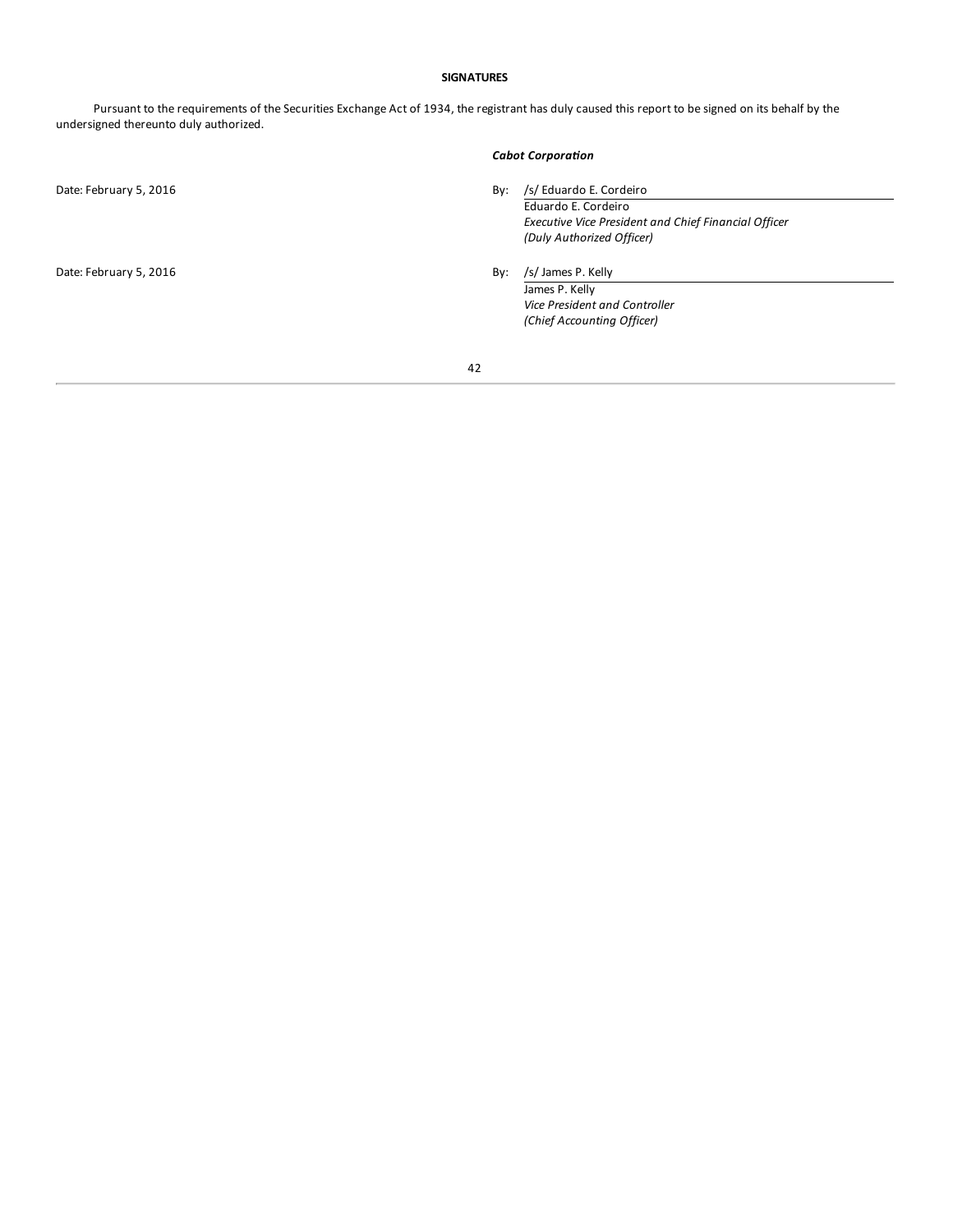### **Exhibit Index**

| Exhibit<br>No.   | Description                                                                                                               |
|------------------|---------------------------------------------------------------------------------------------------------------------------|
| Exhibit 3.1*     | By-laws of Cabot Corporation as amended January 8, 2016                                                                   |
| Exhibit $31.1*$  | Certification of Principal Executive Officer required by Rule 13a-14(a) or Rule 15d-14(a) of the Exchange Act.            |
| Exhibit $31.2*$  | Certification of Principal Financial Officer required by Rule 13a-14(a) or Rule 15d-14(a) of the Exchange Act.            |
| Exhibit 32**     | Certifications of the Principal Executive Officer and the Principal Financial Officer pursuant to 18 U.S.C. Section 1350. |
| Exhibit 101.INS* | <b>XBRL Instance Document.</b>                                                                                            |
| Exhibit 101.SCH* | XBRL Taxonomy Extension Schema Document.                                                                                  |
| Exhibit 101.CAL* | XBRL Taxonomy Extension Calculation Linkbase Document.                                                                    |
| Exhibit 101.DEF* | XBRL Taxonomy Extension Definition Linkbase Document.                                                                     |
| Exhibit 101.LAB* | XBRL Taxonomy Extension Label Linkbase Document.                                                                          |
| Exhibit 101.PRE* | XBRL Taxonomy Extension Presentation Linkbase Document.                                                                   |

\* Filed herewith.

Attached as Exhibit 101 to this report are the following documents formatted in XBRL (Extensible Business Reporting Language): (i) the Consolidated Statements of Operations for the three months ended December 31, 2015 and 2014; (ii) the Consolidated Statements of Comprehensive (Loss) Income for the three months ended December 31, 2015 and 2014; (iii) the Consolidated Balance Sheets at December 31, 2015 and September 30, 2015; (iv) the Consolidated Statements of Cash Flows for the three months ended December 31, 2015 and 2014; and (v) Notes to Consolidated Financial Statements, December 31, 2015.

<sup>\*\*</sup> Furnished herewith.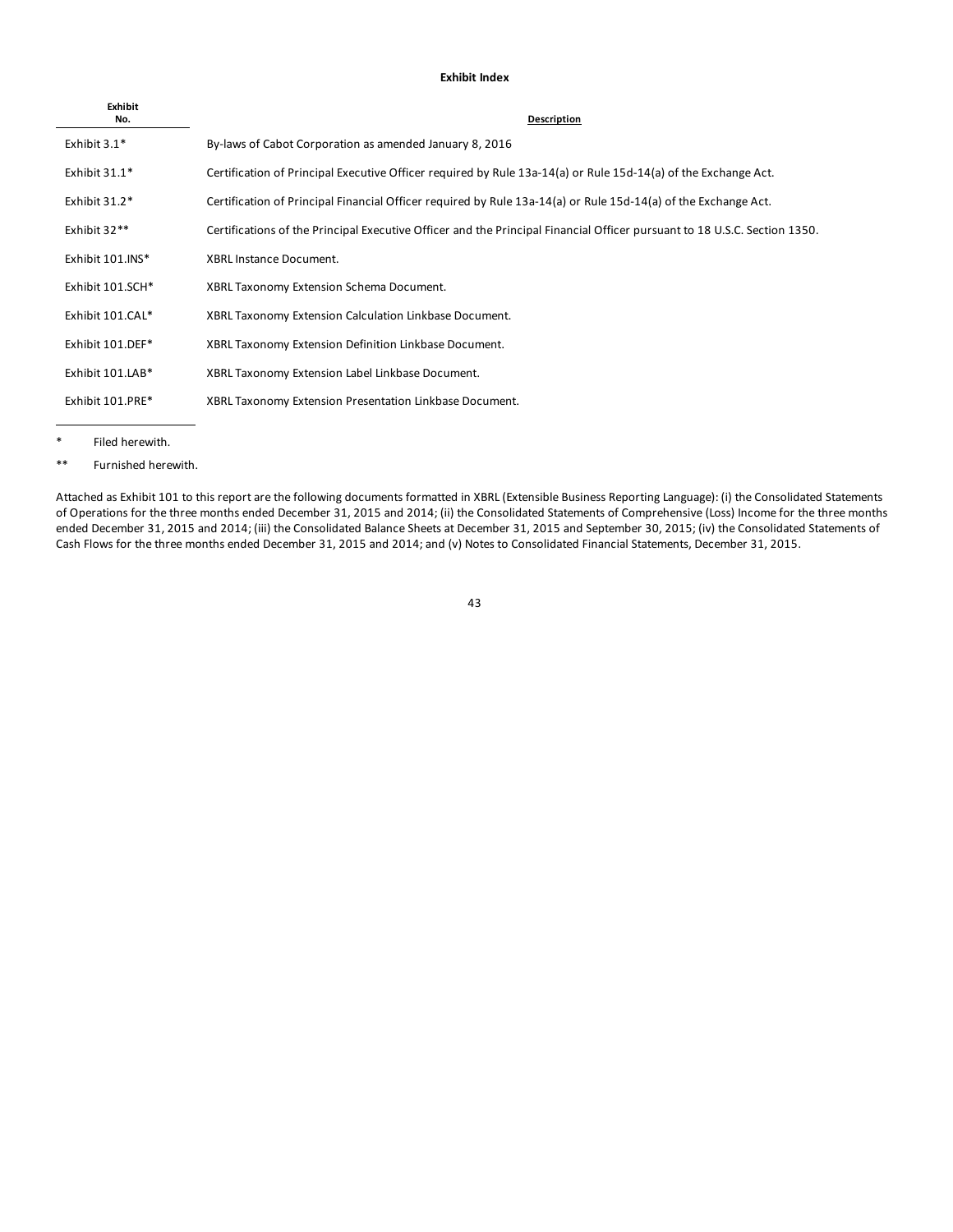### **BY-LAWS OF CABOT CORPORATION**

### **(As Amended through January 8, 2016)**

### **Section 1. LAW, CERTIFICATE OF INCORPORATION AND BY-LAWS**

1.1 These by-laws are subject to the certificate of incorporation of the corporation. In these by-laws, references to law, the certificate of incorporation and by-laws mean the law, the provisions of the certificate of incorporation of the corporation and these by-laws as from time to time in effect.

### **Section 2. STOCKHOLDERS**

2.1Annual Meeting. The annual meeting of stockholders shall be held on such date and at such time as shall be designated by the board of directors each year (which date and time may subsequently be changed at any time, including the year any such designation occurs).

2.2Special Meetings. A special meeting of the stockholders may be called at any time by the board of directors. Any such call shall state the place, time, and purposes of the meeting.

2.3Place of Meeting; Adjournment. Meetings of the stockholders may be held at such place within or without the State of Delaware as may be designated by the board of directors in the call thereof. When any meeting is convened, the officer presiding at such meeting, if directed by the board of directors, may adjourn the meeting for a period of time not to exceed 30 days if (a) no quorum is present for the transaction of business or (b) the board of directors determines that adjournment is necessary or appropriate to enable the stockholders (i) to consider fully information which the board of directors determines has not been made sufficiently or timely available to stockholders or (ii) otherwise to exercise effectively their voting rights. The officer presiding at the meeting in such event shall announce the adjournment and date, time and place of reconvening and shall cause notice thereof to be posted at the place of meeting designated in the notice which was sent to the stockholders, and if such date is more than 10 days after the original date of the meeting the secretary or an assistant secretary shall give notice thereof in the manner provided in Section 2.4 of these by-laws.

2.4Notice of Meetings. Except as otherwise provided by law, a written notice of each meeting of stockholders stating the place, day and hour thereof and, in the case of a special meeting, the purposes for which the meeting is called, shall be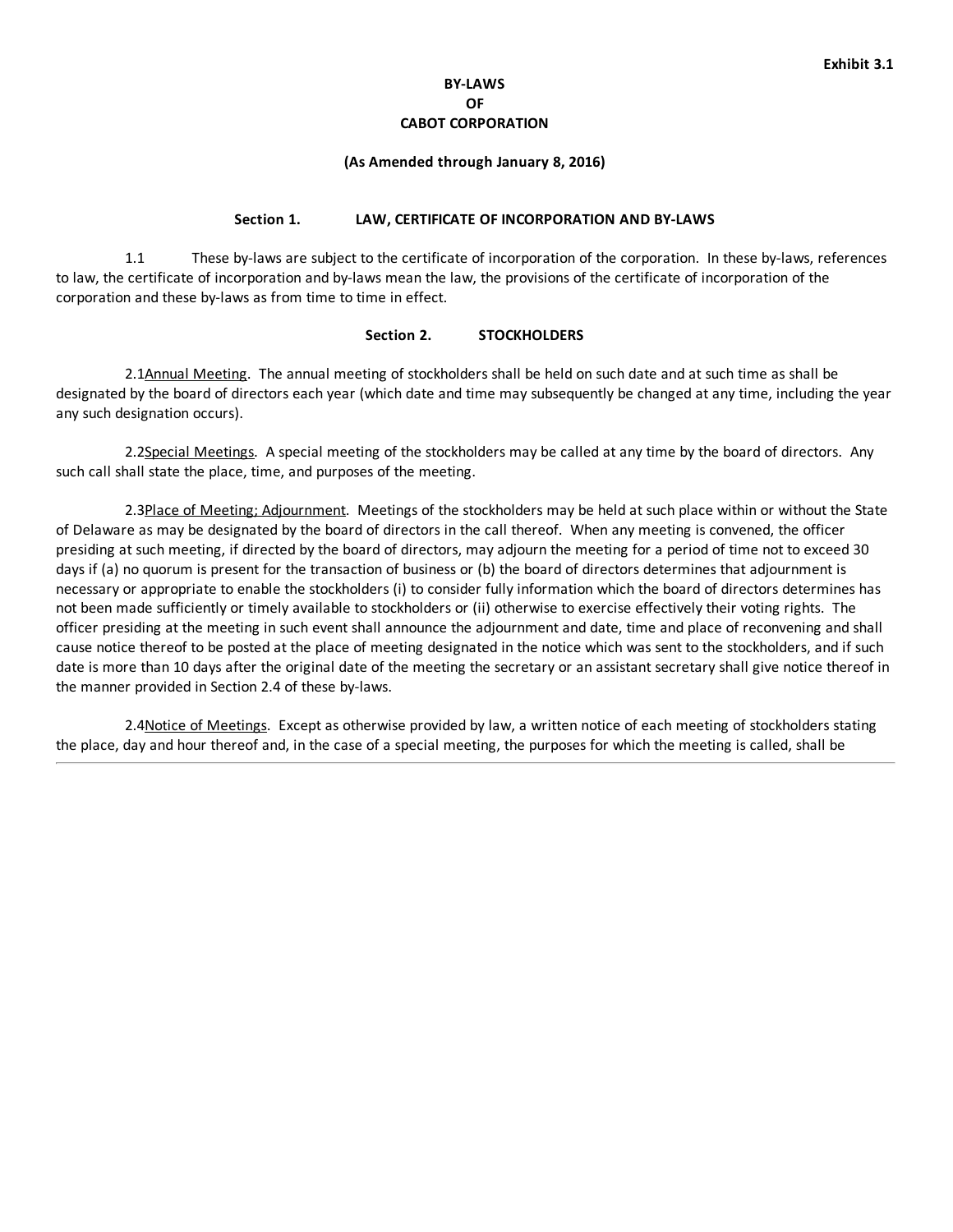given not less than ten nor more than 60 days before the meeting, to each stockholder entitled to vote thereat, and to each stockholder who, by law, by the certificate of incorporation or by these by-laws, is entitled to notice, by leaving such notice at the stockholder's residence or usual place of business, or by depositing it in the United States mail, postage prepaid, and addressed to such st[ockholder](#page-2-0) at the stockholder's address as it appears in the records of the corporation. Such notice shall be given by the secretary or an assistant secretary, or in the case of their death, incapacity or refusal, by another officer or person designated by the board of directors. As to any [adjourned](#page-2-0) session of any meeting of stockholders, notice of the adjourned meeting need not be given if the time and place thereof are announced at the meeting at which the [adjournment](#page-2-0) was taken except that if the adjournment is for more than 30 days or if after the [adjournment](#page-3-0) a new record date is set for the adjourned session, notice of any such adjourned session of the meeting shall be given in the manner [heretofore](#page-4-0) described. No notice of any meeting of stockholders or any adjourned session thereof need be given to a [stockholder](#page-6-0) if a written waiver of notice, executed before or after the meeting or such [adjourned](#page-7-0) session by such stockholder, is filed with the records of the meeting or if the stockholder attends such meeting without objecting at the beginning of the meeting to the [transactio](#page-26-0)n of any business because the meeting is not lawfully called or [convened.](#page-39-0) Neither the business to be transacted at, nor the purpose of, any meeting of the stockholders or any adjourned session [thereof](#page-39-0) need be specified in any written waiver of notice.

2.5 Quorum of [Stockho](#page-39-0)lders. At any meeting of the stockholders, a quorum as to any matter shall consist of a majority of the votes entitled to be cast on the [matter,](#page-40-0) except where a larger quorum is required by law, by the certificate of incorporation or by these by-la[ws.](#page-40-0) If a quorum is present at an original meeting, a quorum need not be present at an adjourned session of that meeting. Shares of its own stock belonging to the corporation or to another corporation, if a majority of the shares entitled to vote in the election of directors of such other corporation is held, directly or indirectly, by the corporation, shall neither be entitled to vote nor be counted for quorum purposes; provided, however, that the foregoing shall not limit the right of any corporation to vote stock, including but not limited to its own stock, held by it in a fiduciary capacity.

2.6Required Vote for Election of Directors. When a quorum is present at any meeting, a nominee for director shall be elected if the votes properly cast for such nominee's election exceed the votes properly cast against such nominee's election (abstentions shall not be considered to be votes cast); provided, however, that the directors shall be elected by a plurality of the votes properly cast at any meeting of stockholders for which (i) the corporation receives a notice that a stockholder has nominated a person for election as a director in compliance with the provisions for advance notice of nominations in Section 2.12 of these bylaws and (ii) such nomination has not been withdrawn on or prior to the tenth day preceding the date on which the corporation mails notice of the meeting to the stockholders. If nominees for director are to be elected by a plurality of the votes properly cast, stockholders shall not be permitted to vote against a nominee.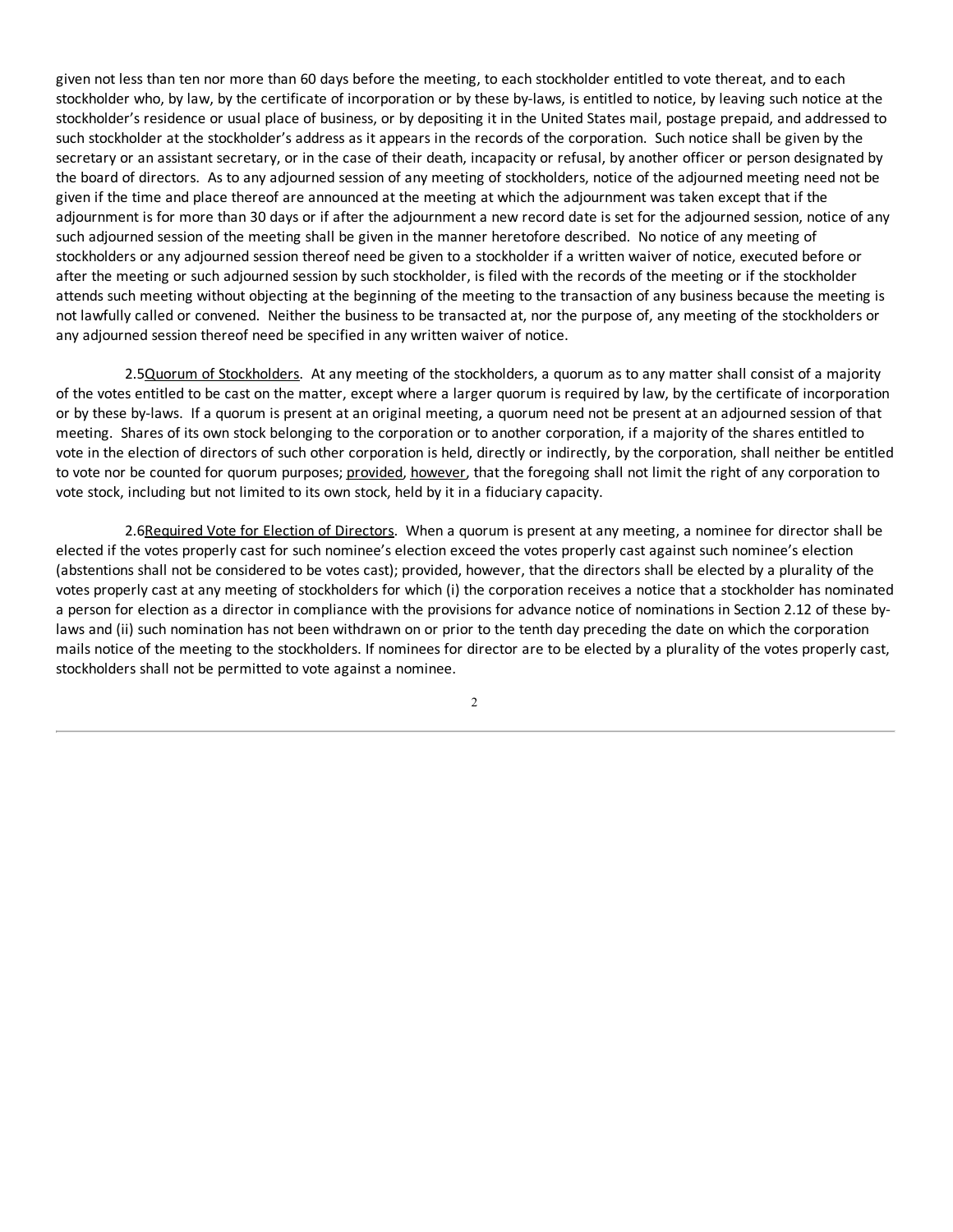2.7Required Vote for Other Matters. When a quorum is present at any meeting, a majority of the votes properly cast shall decide the question, except as otherwise required by law, by the certificate of incorporation or by these by-laws. If the corporation issues fractional shares of stock entitled to vote, holders of such fractional shares shall be entitled to exercise voting rights.

2.8No Action Without Meetings. Any action required or permitted to be taken by stockholders of the corporation must be taken at a duly called annual or special meeting of the corporation and may not be taken by any consent in writing by such stockholders.

2.9Proxy Representation. Every stockholder may authorize another person or persons to act for him or her by proxy in all matters in which a stockholder is entitled to participate, whether by waiving notice of any meeting, objecting to or voting or participating at a meeting. Every proxy must be signed by the stockholder or by his or her attorney-in-fact. No proxy shall be voted or acted upon after three years from its date unless such proxy provides for a longer period. A duly executed proxy shall be irrevocable if it states that it is irrevocable and, if, and only as long as, it is coupled with an interest sufficient in law to support an irrevocable power. A proxy may be made irrevocable regardless of whether the interest with which it is coupled is an interest in the stock itself or an interest in the corporation generally. The authorization of a proxy may but need not be limited to specified action; provided, however, that if a proxy limits its authorization to a meeting or meetings of stockholders, unless otherwise specifically provided such proxy shall entitle the holder thereof to vote at any adjourned session but shall not be valid after the final adjournment thereof.

2.10Inspectors. The directors or the person presiding at the meeting may, but need not, appoint one or more inspectors of election and any substitute inspectors to act at the meeting or any adjournment thereof. Each inspector, before entering upon the discharge of his or her duties, shall take and sign an oath faithfully to execute the duties of inspector at such meeting with strict impartiality and according to the best of his or her ability. The inspectors, if any, shall determine the number of shares of stock outstanding and the voting power of each, the shares of stock represented at the meeting, the existence of a quorum, the validity and effect of proxies, and shall receive votes or ballots, hear and determine all challenges and questions arising in connection with the right to vote, count and tabulate all votes, ballots or consents, determine the result, and do such acts as are proper to conduct the election or vote with fairness to all stockholders. On request of the person presiding at the meeting, the inspectors shall make a report in writing of any challenge, question or matter determined by them and execute a certificate of any fact found by them.

2.11List of Stockholders. The secretary shall prepare and make, or cause to be prepared and made, at least ten days before every meeting of stockholders, a complete list of the stockholders entitled to vote at such meeting, arranged in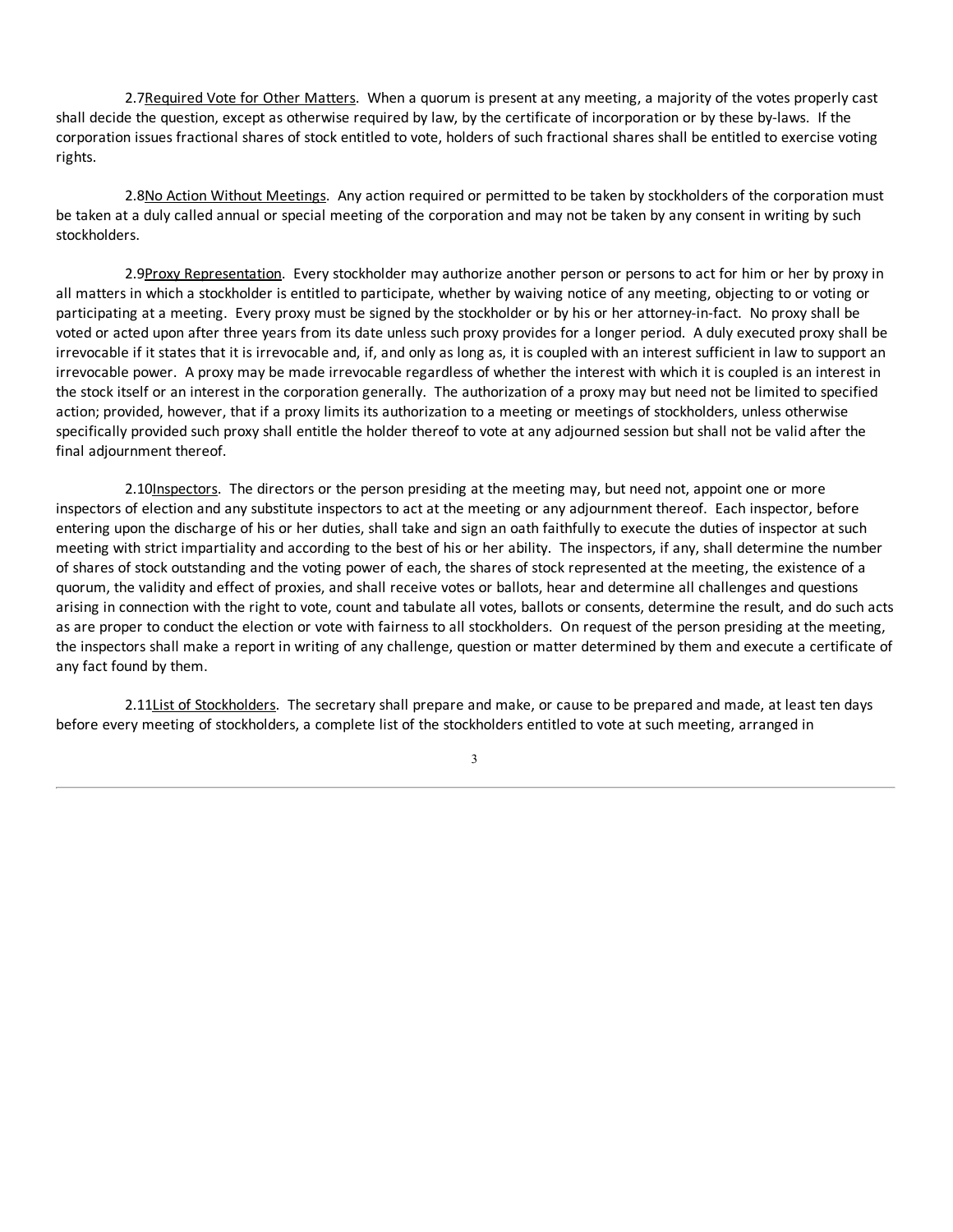alphabetical order and showing the address of each stockholder and the number of shares registered in the name of each stockholder. The original or duplicate stock ledger shall be the only evidence as to who are stockholders entitled to examine such list or to vote in person or by proxy at such meeting.

2.12Advance Notice of Stockholder Proposals and Nominations. Unless otherwise determined by the board of directors prior to a meeting of the stockholders, the officer presiding at such meeting, determined in accordance with these by-laws, shall determine the order of business and shall have the authority in his or her discretion to regulate the conduct of such meeting, including, without limitation, to impose restrictions on the persons (other than stockholders of the corporation or their duly appointed proxies) who may attend such meeting, to regulate and restrict the making of statements or asking of questions at such meeting and to cause the removal from such meeting of any person who has disrupted or appears likely to disrupt the proceedings at such meeting.

At a meeting of the stockholders, only such business shall be conducted as shall have been properly brought before the meeting. To be properly brought before any meeting of the stockholders, nominations of directors and the proposals of other business to be conducted must be (a) specified in the notice of meeting (or any supplement thereto) given by or at the direction of the board of directors, (b) otherwise properly brought before the meeting by or at the direction of the board of directors, or (c) properly brought before the meeting by a stockholder who is a stockholder of record at the time of the giving by such stockholder of the notice provided for in this Section 2.12 below, who shall be entitled to vote for such matters at the meeting and who complies with the requirements of this Section 2.12 with respect to any business sought to be brought before the meeting or the nomination of directors. Clause (c) of this paragraph shall be the exclusive means for a stockholder to make nominations or propose other business (other than matters properly brought under Rule 14a-8 under the Securities Exchange Act of 1934, as amended (the "Exchange Act") and included in the Corporation's notice of meeting) before a meeting of the stockholders. In addition, unless the board of directors has determined that directors will be elected at a special meeting of the stockholders, no stockholder may nominate directors for election at any special meeting of the stockholders.

In addition to any other applicable requirements, in order for any proposal or nomination to be properly brought before the meeting by a stockholder (other than a stockholder proposal included in the corporation's proxy statement pursuant to Rule 14a-8 under the Exchange Act) the stockholder must have given timely notice thereof in writing to the secretary of the corporation. To be timely, (a) with respect to an annual meeting of the stockholders held pursuant to Section 2.1 of these by-laws, a stockholder's notice must be received at the principal executive offices of the corporation not less than 60 days nor more than 90 days prior to the anniversary date of the immediately preceding annual meeting of stockholders ; provided, however, in the event that the annual meeting of stockholders is called for a date (including any change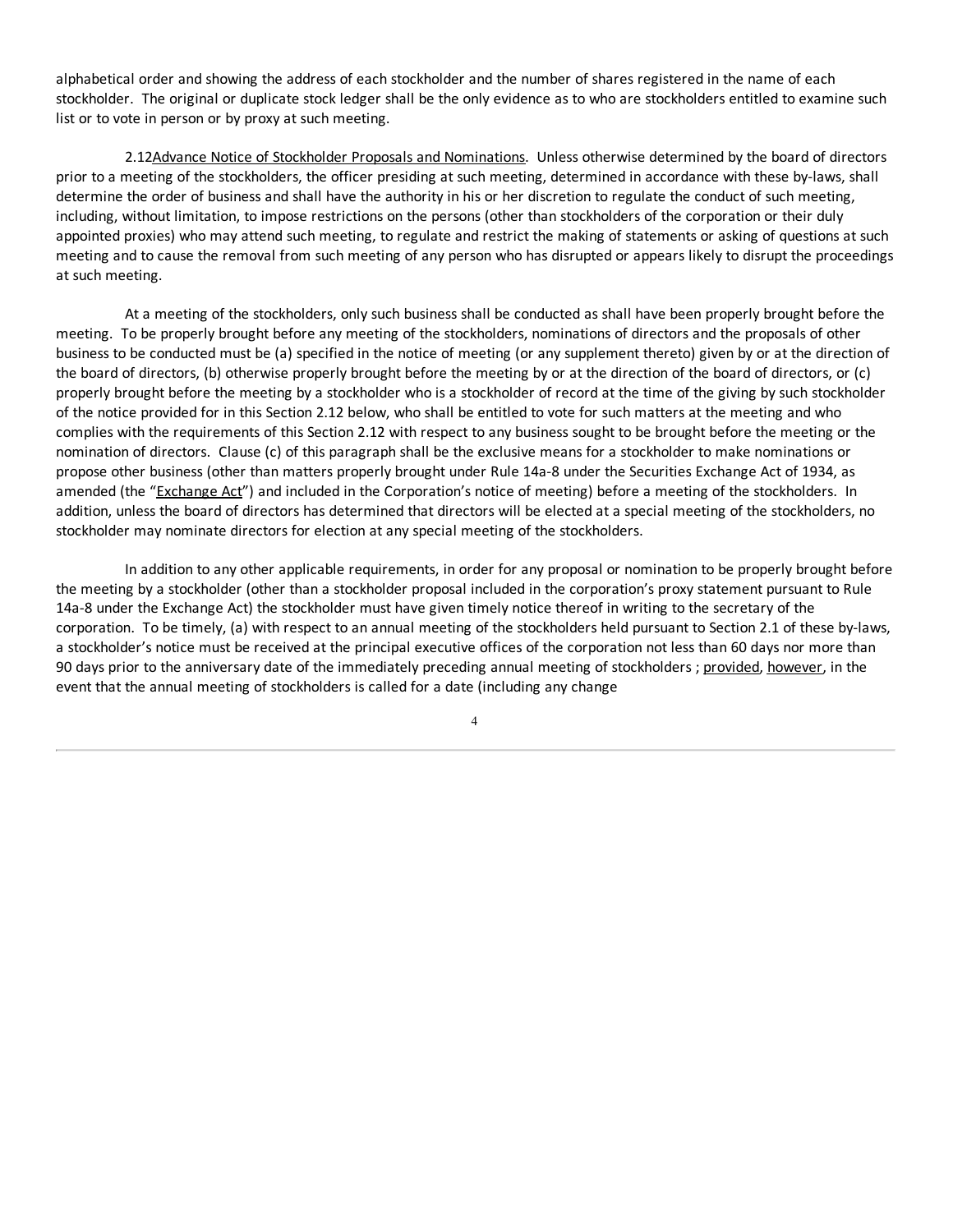in a date designated by the board of directors pursuant to Section 2.1) more than 60 days prior to such anniversary date, notice by the stockholder to be timely must be so received not later than the close of business on the 10th day following the day on which public disclosure of the date of such meeting was made, and (b) with respect to a special meeting of the stockholders held pursuant to Section 2.2 of these by-laws, a stockholder's notice must be received at the principal executive offices of the corporation by the close of business on the 10th day following the day on which public disclosure of the date of such meeting was made. In no event shall any adjournment or postponement of an annual or special meeting of the stockholders or the announcement thereof commence a new time period for the delivery of such notice by a stockholder.

A stockholder's notice to the secretary shall set forth as to each proposal or nomination the stockholder proposes to bring before the meeting (a) the name and address of the stockholder making such proposal, (b) the class and number of shares of capital stock of the corporation directly or indirectly held of record, owned beneficially and represented by proxy by such stockholder as of the date of such notice by the stockholder, (c) any "derivative security" (as that term is defined in Rule 16a-1(c) under the Exchange Act) directly or indirectly owned beneficially by the stockholder and any other "pecuniary interest" or "indirect pecuniary interest" (as those terms are defined in Rule 16a-1(a)(2) under the Exchange Act) in the shares of capital stock of the corporation, and (d) all other information that would be required to be included in a proxy statement required to be filed with the Securities and Exchange Commission if, with respect to any such proposal or nomination, such stockholder were a participant in a solicitation subject to Regulation 14A under the Exchange Act (the "Proxy Rules").

In addition, if the notice involves a proposal for business, a stockholder's notice to the secretary shall set forth as to each proposal a brief description of the proposal desired to be brought before the meeting, the reasons for making such proposal at the meeting and any material interest that the stockholder has in the proposal. If the notice involves the nomination of a director, a stockholder's notice to the secretary shall set forth (a) as to each person whom the stockholder proposes to nominate for election or re-election as a director, (i) the name, age, business address or residence address of the person, (ii) the principal occupation or employment of the person, (iii) the class and number of shares of capital stock of the corporation, if any, which are beneficially owned by the person, (iv) any other information relating to the nominee as would be required to be included in a proxy statement or other filings required to be filed pursuant to the Proxy Rules (including without limitation the written consent of the nominee to being named in the proxy statement as a nominee and to serve as a director if elected) and (v) a statement signed by the person confirming that, if elected, he or she will comply with the corporation's Global Ethics and Compliance Standards, Policy on Transactions in Securities, Corporate Governance Guidelines and any other applicable rule, regulation, policy or standard of conduct applicable to the directors; and (b) as to the stockholder giving the notice, (i) a representation that the stockholder intends to appear in person or by proxy at the meeting to nominate the person or persons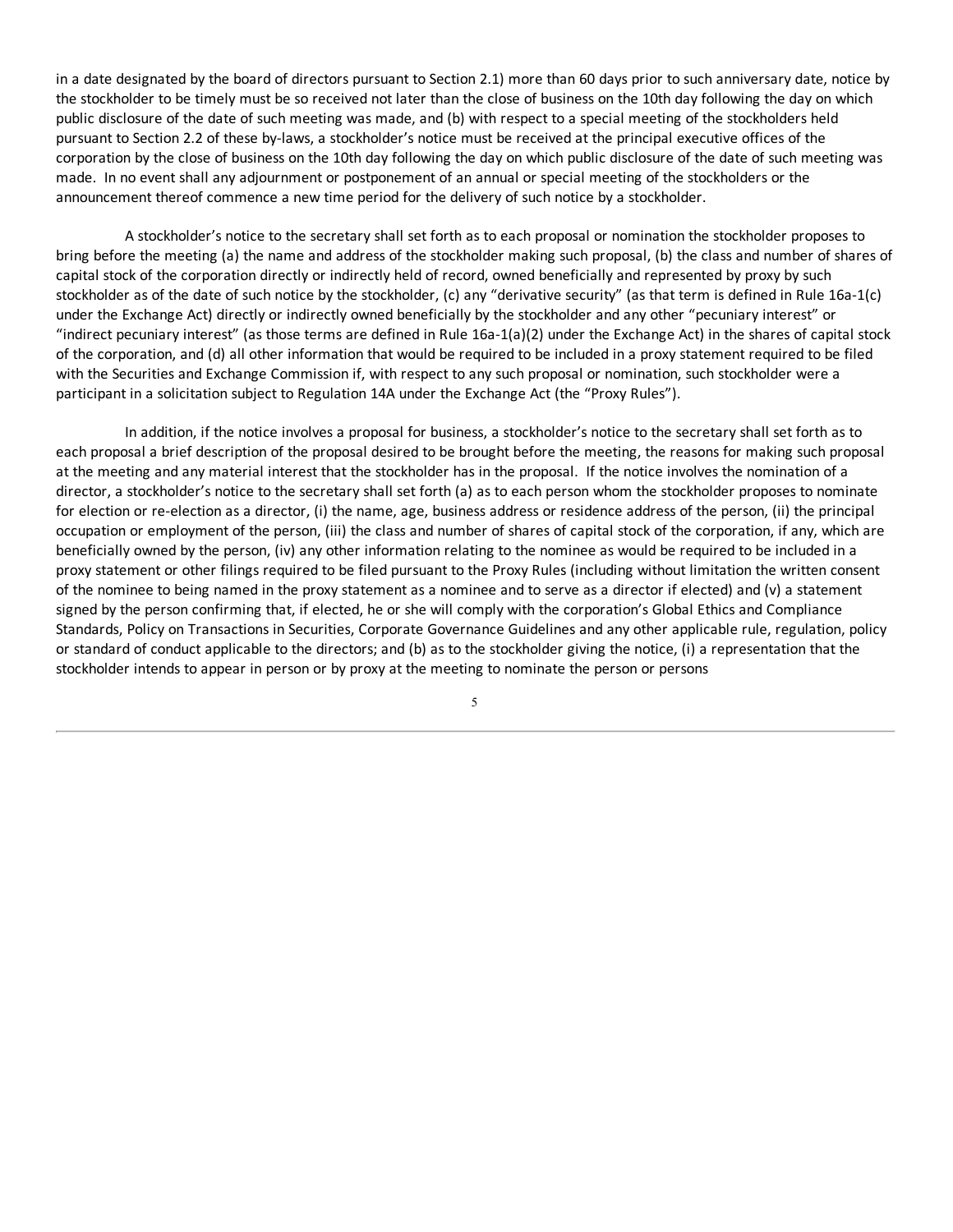specified in the notice and (ii) a description of all direct and indirect compensation and other material monetary arrangements, agreements or understandings during the past three years, and any other material relationship, if any, between or concerning the stockholder and its respective affiliates or associates, or others with whom they are acting in concert, on the one hand, and each person nominated by the stockholder, and his or her respective affiliates, associates and others with whom any of them are acting in concert on the other hand. In addition, any person nominated by the stockholder shall complete a questionnaire, in a form available from the corporation upon the request of the stockholder, and such completed questionnaire shall be submitted with the stockholder notice contemplated by this Section 2.12.

If the stockholder holds its shares by or through a nominee, the information required to be provided in a notice of the stockholder contemplated by this Section 2.12 shall be provided about the person who has the power to direct the voting and disposition of the shares of capital stock of the corporation and who has a pecuniary interest in such shares in lieu of the stockholder.

Notwithstanding anything in the by-laws to the contrary, no business pertaining to this Section 2.12 shall be conducted at any meeting except in accordance with the procedures set forth in this Section 2.12. The officer presiding at the meeting shall, if the facts warrant, determine and declare to the meeting that any proposal or nomination, as the case may be, was not properly brought before the meeting in accordance with the provisions of this Section 2.12 and, if the presiding officer should so determine, any proposal not properly brought before the meeting shall not be discussed or voted on and any defective nomination shall be disregarded.

### **Section 3. BOARD OF DIRECTORS**

3.1Number. The number of directors which shall constitute the whole board shall be not less than three nor more than 17 in number. Within the foregoing limits, the board of directors shall determine the number of directors, and the number of directors may be increased at any time or from time to time by the directors by vote of a majority of the directors then in office. The number of directors may be decreased to any number permitted by the foregoing at any time by the directors by vote of a majority of the directors then in office. The directors shall be classified, with respect to the time for which they severally hold office, into three classes as nearly equal in number as possible: one class whose term expires at the first annual meeting of stockholders after January 21, 1969 (the "Adoption Date"); one class whose term expires at the second annual meeting of stockholders after the Adoption Date; and another class whose term expires at the third annual meeting of stockholders after the Adoption Date, with each such class to hold office until its successors are elected and qualified. At each annual meeting of stockholders after the Adoption Date, the successors of the class of directors whose term expires at that meeting shall be elected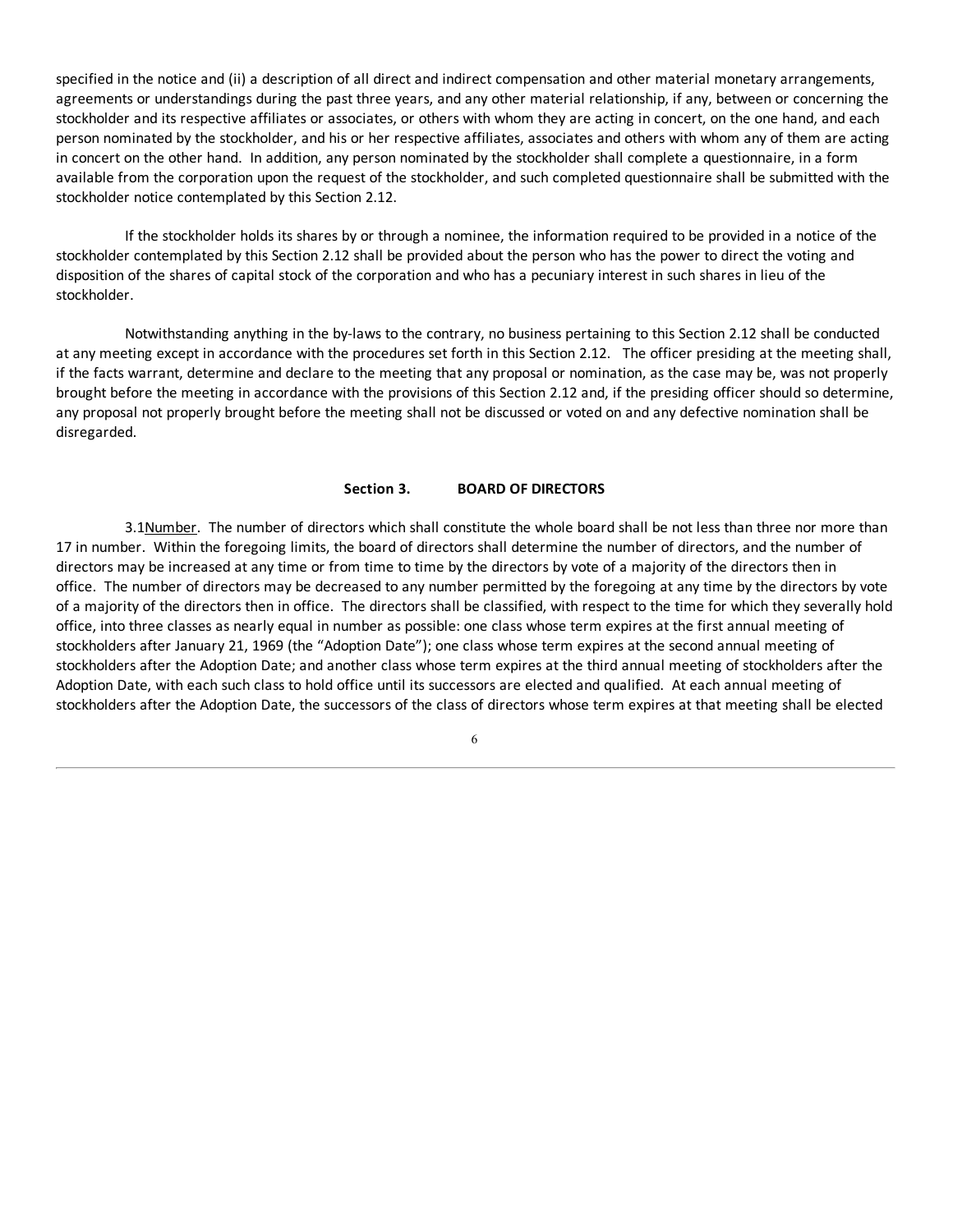to hold office for a term expiring at the annual meeting of stockholders held in the third year following the year of their election. Directors need not be stockholders.

3.2Tenure. Except as otherwise provided by law, by the certificate of incorporation or by these by-laws, each director shall hold office until a successor is elected and qualified, or until such director sooner dies, resigns, is removed or replaced.

3.3Powers. The business and affairs of the corporation shall be managed by or under the direction of the board of directors who shall have and may exercise all the powers of the corporation and do all such lawful acts and things as are not by law, the certificate of incorporation or these by-laws directed or required to be exercised or done by the stockholders.

3.4Vacancies of Directors. Vacancies and any newly created directorships resulting from any increase in the number of directors may be filled by a majority of the directors then in office, although less than a quorum, or by a sole remaining director. Any director or directors so chosen shall hold office until the annual meeting of stockholders at which the term of office of the class to which they have been elected expires and until their successors are duly elected and shall qualify, unless they sooner die, resign, or are removed or replaced. The directors shall have and may exercise all their powers notwithstanding the existence of one or more vacancies in their number, subject to any requirements of law or of the certificate of incorporation or of these by-laws as to the number of directors required for a quorum or for any vote or other actions.

3.5Committees. Subject to Section 3.6 of these by-laws, the board of directors may, by vote of a majority of the whole board, (a) designate, change the membership of or terminate the existence of any committee or committees, each committee to consist of one or more of the directors; (b) designate one or more directors as alternate members of any such committee who may replace any absent or disqualified member at any meeting of the committee; and (c) determine the extent to which each such committee shall have and may exercise the powers of the board of directors in the management of the business and affairs of the corporation, including the power to authorize the seal of the corporation to be affixed to all papers which require it and the power and authority to declare dividends or to authorize the issuance of stock; excepting, however, such powers which by law, by the certificate of incorporation or by these by-laws they are prohibited from so delegating. In the absence or disqualification of any member of such committee and his or her alternate, if any, the member or members thereof present at any meeting and not disqualified from voting, whether or not constituting a quorum, may unanimously appoint another member of the board of directors to act at the meeting in the place of any such absent or disqualified member. Except as the board of directors may otherwise determine, any committee may make rules for the conduct of its business, but unless otherwise provided by the board or such rules, its business shall be conducted as nearly as may be in the same manner as is provided by these by-laws for the conduct of business by the

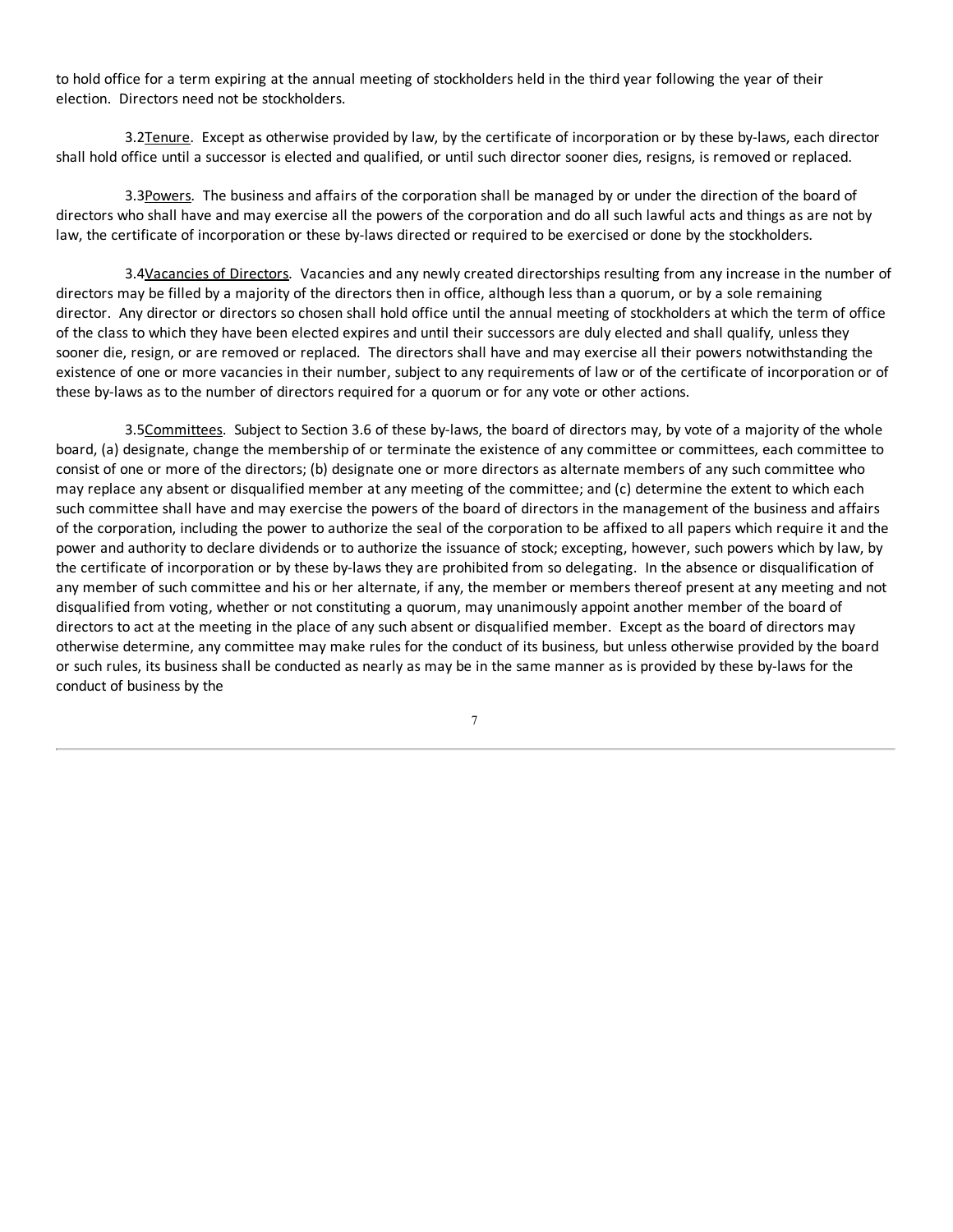board of directors. Each committee shall keep regular minutes of its meetings and report the same to the board of directors upon request.

3.6Executive Committee. The board of directors shall, by vote of a majority of the whole board, elect from its own number an executive committee, to consist of not less than two members in addition to the chief executive officer, and may from time to time designate or alter, within the limits permitted by this Section 3.6, the duties and powers of such committee, or change its membership.

The executive committee shall have and may exercise all the powers and authority of the board of directors in the management of the business and affairs of the corporation to the extent permitted by Section 141 of the Delaware General Corporation Law, and may authorize the seal of the corporation to be affixed to all papers which may require it, including the power and authority to declare a dividend, to authorize the issuance of stock and to adopt a certificate of ownership and merger; provided that the executive committee shall not have the power or authority in reference to amending the certificate of incorporation of this corporation (except that the executive committee may, to the extent authorized in the vote or votes providing for the issuance of shares of stock adopted by the board of directors, fix the designations and any of the preferences or rights of such shares or fix the number of shares of any series of stock or authorize the increase or decrease of the shares of any series), adopting an agreement of merger or consolidation, recommending to the stockholders the sale, lease or exchange of all or substantially all of the corporation's property and assets, recommending to the stockholders a dissolution of the corporation or a revocation of a dissolution, amending these by-laws, electing or appointing the chief executive officer, treasurer or secretary or filling vacancies in the board of directors or the executive committee. Each member of the executive committee shall hold office until the first meeting of the board of directors following the next annual meeting of the stockholders and until his or her successor is elected and qualified, or until he or she sooner dies, resigns, is removed, is replaced by change of membership, or becomes disqualified by ceasing to be a director. One-third of the members of the executive committee then in office, but in no case less than two members, shall constitute a quorum for the transaction of business, but any meeting may be adjourned from time to time by a majority of the votes cast upon the question, whether or not a quorum is present, and the meeting may be held as adjourned without further notice.

3.7 Regular Meetings. Regular meetings of the board of directors may be held without call or notice at such places within or without the State of Delaware and at such times as the board may from time to time determine; notice of the first regular meeting following any such determination shall be given to absent directors. A regular meeting of the directors may be held without call or notice immediately after and at the same place as the annual meeting of stockholders.

3.8Special Meetings. Special meetings of the board of directors may be held at any time and at any place within or without the State of Delaware designated in the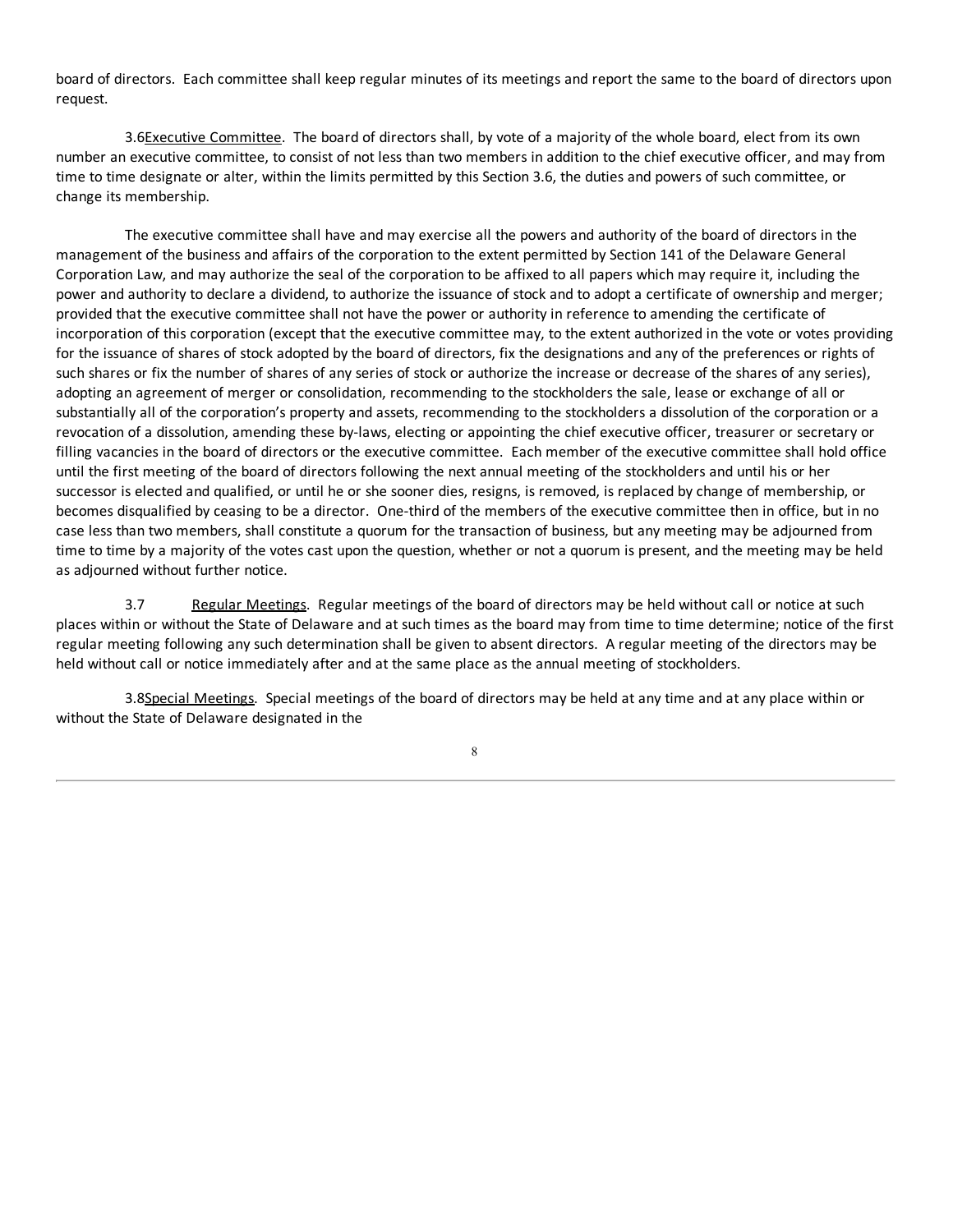notice of the meeting, when called by the chairman of the board, the vice chairman of the board, the president, or by two or more directors, reasonable notice thereof being given to each director by the secretary or an assistant secretary or by the chairman of the board, the vice chairman of the board, the president or by any one of the directors calling the meeting.

3.9Notice. It shall be reasonable and sufficient notice to a director to send notice by mail at least 48 hours or by telegram or telecopy at least 24 hours before the meeting addressed to such director at his or her usual or last known business or residence address or to give notice to a director in person or by telephone at least 24 hours before the meeting. Notice of a meeting need not be given to any director if a written waiver of notice, executed by a director before or after the meeting, is filed with the records of the meeting, or to any director who attends the meeting without protesting prior thereto or at its commencement the lack of notice to such director. Neither notice of a meeting nor a waiver of a notice need specify the purposes of the meeting.

3.10Quorum. Except as may be otherwise provided by law, by the certificate of incorporation or by these by-laws, at any meeting of the directors a majority of the directors then in office shall constitute a quorum, but in no case less than two directors. Any meeting may be adjourned from time to time by a majority of the votes cast upon the question, whether or not a quorum is present, and the meeting may be held as adjourned without further notice.

3.11Action by Vote. Except as may be otherwise provided by law, by the certificate of incorporation or by these bylaws, when a quorum is present at any meeting the vote of a majority of the directors present shall be the act of the board of directors.

3.12Action Without a Meeting. Any action required or permitted to be taken at any meeting of the board of directors or a committee thereof may be taken without a meeting if all the members of the board or of such committee, as the case may be, consent thereto in writing, and such writing or writings are filed with the records of the meetings of the board or of such committee. Such consent shall be treated for all purposes as the act of the board or of such committee, as the case may be.

3.13Participation in Meetings by Conference Telephone. Members of the board of directors, or any committee designated by such board, may participate in a meeting of such board or committee by means of conference telephone or similar communications equipment by means of which all persons participating in the meeting can hear each other or by any other means permitted by law. Such participation shall constitute presence in person at such meeting.

3.14Compensation. In the discretion of the board of directors, the directors may be paid their expenses, if any, of attendance at each meeting of the board of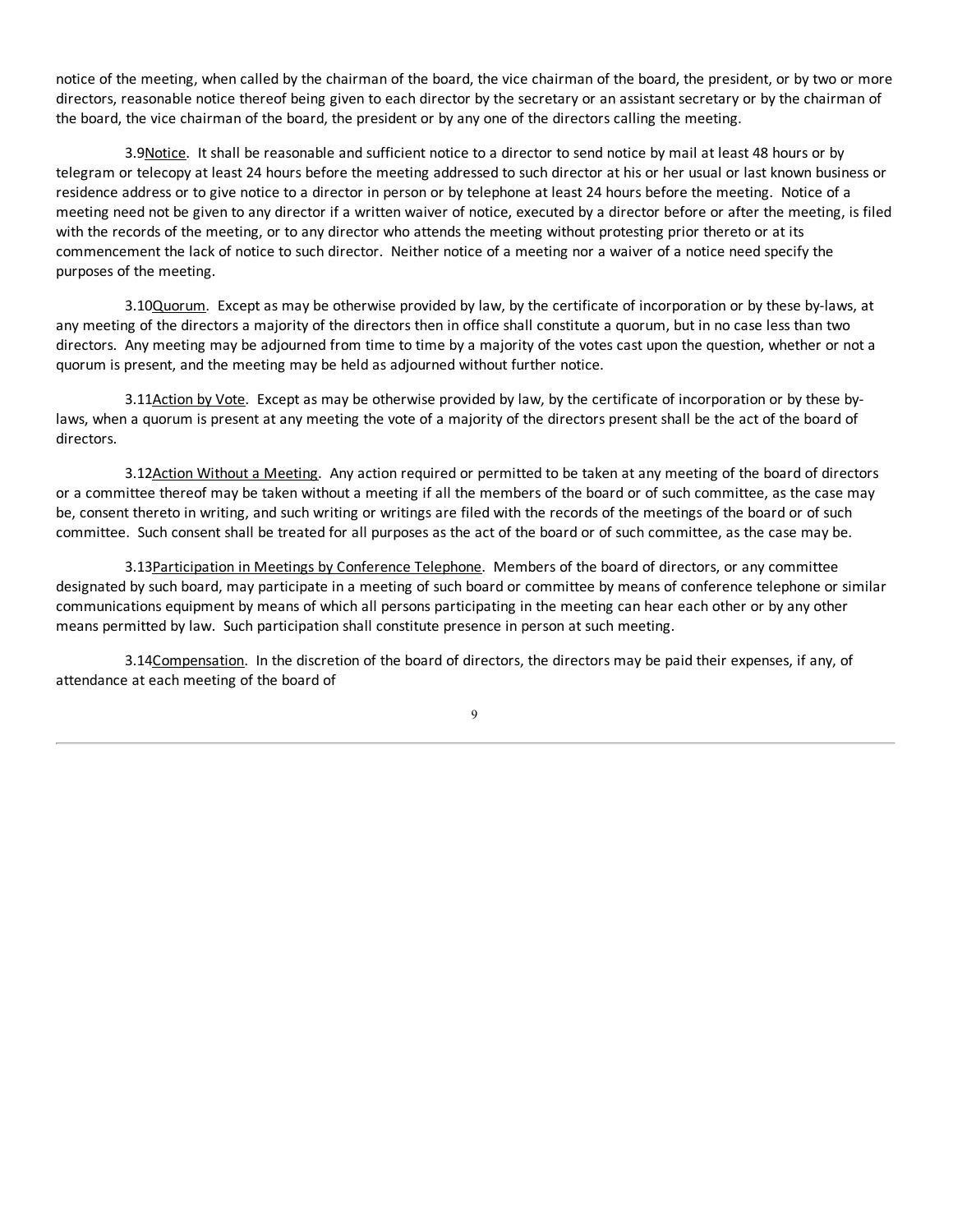directors and may be paid a fixed sum for attendance at each meeting of the board of directors or a stated salary as director. Nothing contained in this section shall be construed to preclude any director from serving the corporation in any other capacity and receiving compensation therefor. Members of special or standing committees may be allowed like compensation for attending committee meetings.

### 3.15 Interested Directors and Officers.

(a)No contract or transaction between the corporation and one or more of its directors or officers, or between the corporation and any other corporation, partnership, association, or other organization in which one or more of the corporation's directors or officers are directors or officers, or have a financial interest, shall be void or voidable solely for this reason, or solely because the director or officer is present at or participates in the meeting of the board or committee thereof which authorizes the contract or transaction, or solely because the vote or votes of such director or officer are counted for such purpose, if:

(1)The material facts as to the relationship or interest of such director or officer and as to the contract or transaction are disclosed or are known to the board of directors or the committee, and the board or committee in good faith authorizes the contract or transaction by the affirmative votes of a majority of the disinterested directors, even though the disinterested directors be less than a quorum; or

(2)The material facts as to the relationship or interest of such director or officer and as to the contract or transaction are disclosed or are known to the stockholders entitled to vote thereon, and the contract or transaction is specifically approved in good faith by vote of the stockholders; or

(3)The contract or transaction is fair as to the corporation as of the time it is authorized, approved or ratified, by the board of directors, a committee thereof, or the stockholders.

(b)Common or interested directors may be counted in determining the presence of a quorum at a meeting of the board of directors or of a committee which authorizes the contract or transaction.

### **Section 4. OFFICERS AND AGENTS**

4.1 Enumeration; Qualification. The officers of the corporation shall be a president, a treasurer, a secretary and such other officers, if any, as the board of directors from time to time may in its discretion elect or appoint including without limitation a chairman of the board, a vice chairman of the board, a chief financial officer, one or more other vice presidents, a general counsel and a controller. The corporation may also have such agents, if any, as the board of directors from time to time may in its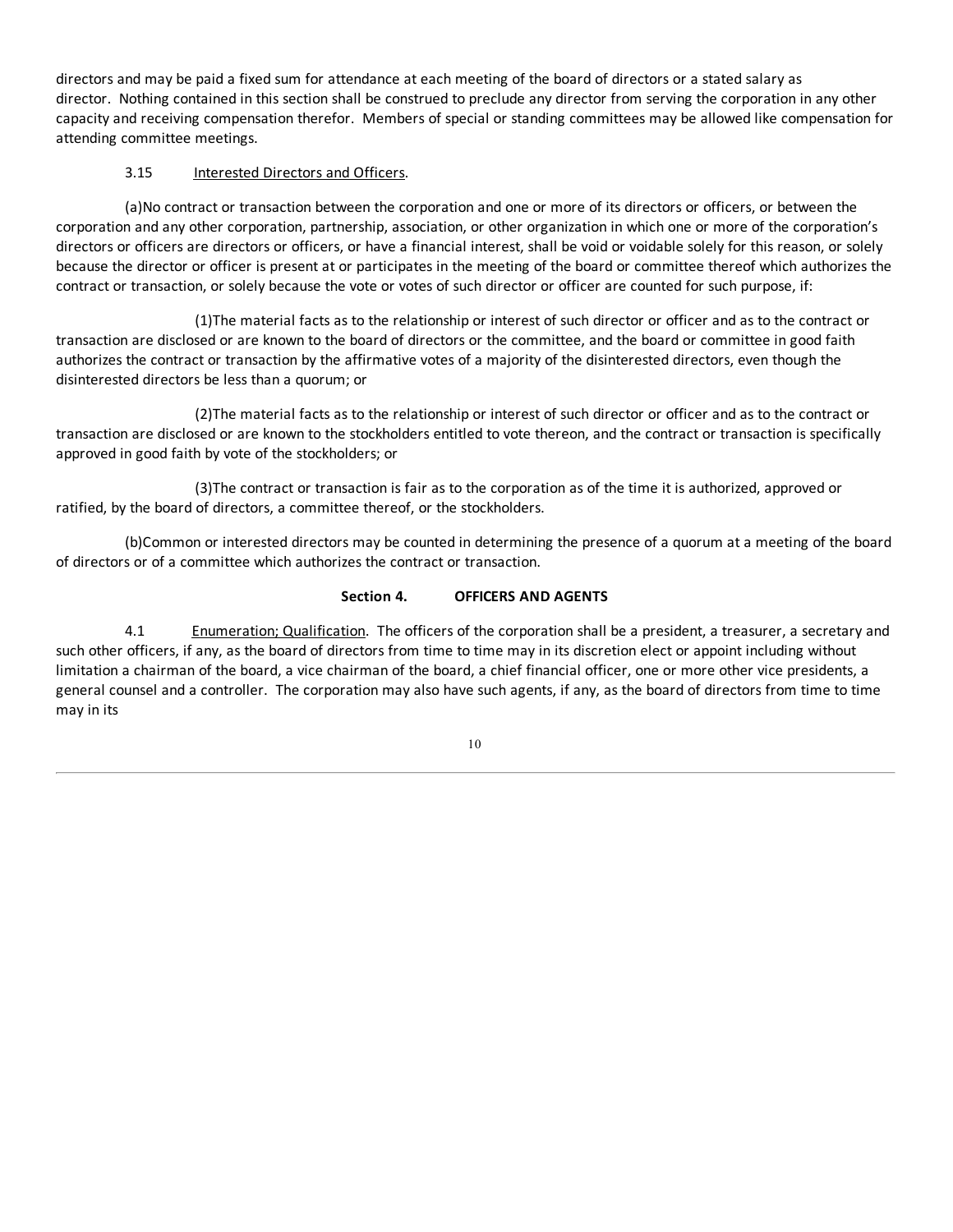discretion choose. Any two or more offices may be held by the same person. Officers may be required by the board of directors to secure the faithful performance of their duties to the corporation by giving bond in such amount and with sureties or otherwise as the board of directors may determine.

4.2 Powers. Subject to law, to the certificate of incorporation and to the other provisions of these bylaws, each officer shall have, in addition to the duties and powers herein set forth, such duties and powers as are commonly incident to his or her office and such additional duties and powers as the board of directors may from time to time designate.

4.3 **Election.** The officers may be elected by the board of directors at their first meeting following the annual meeting of the stockholders or at any other time. At any time or from time to time the directors may delegate to any officer their power to elect or appoint any other officer or any agents.

4.4 Tenure. Officers shall hold office until the first meeting of the board of directors following the next annual meeting of the stockholders and until their respective successors are chosen and qualified unless a shorter period shall have been specified by the terms of their election or appointment, or in each case until they sooner die, resign, are removed or become disqualified. Agents shall retain their authority at the pleasure of the directors, or the officer by whom they were appointed or by the officer who then holds agent appointive power.

4.5 Chairman of the Board of Directors, Vice Chairman of the Board of Directors, President and Vice President. Unless the board of directors otherwise specifies, the chairman of the board, or if there is none or in the absence or disability of the chairman of the board, the vice chairman of the board, or if there is none or in the absence or disability of the vice chairman of the board, the president shall preside, or designate the person who shall preside, at all meetings of the stockholders, of the board of directors and of the executive committee.

If there is a chairman of the board, unless the board of directors otherwise specifies, the chairman of the board shall be the chief executive officer of the corporation and as such shall have direct charge of all business operations of the corporation and, subject to the control of the directors, shall have general charge and supervision of the business of the corporation.

If there is a vice chairman of the board, the vice chairman of the board shall have such duties and powers as shall be designated from time to time by the board of directors or by the chief executive officer.

The president shall have such duties and powers as shall be designated from time to time by the board of directors or by the chief executive officer.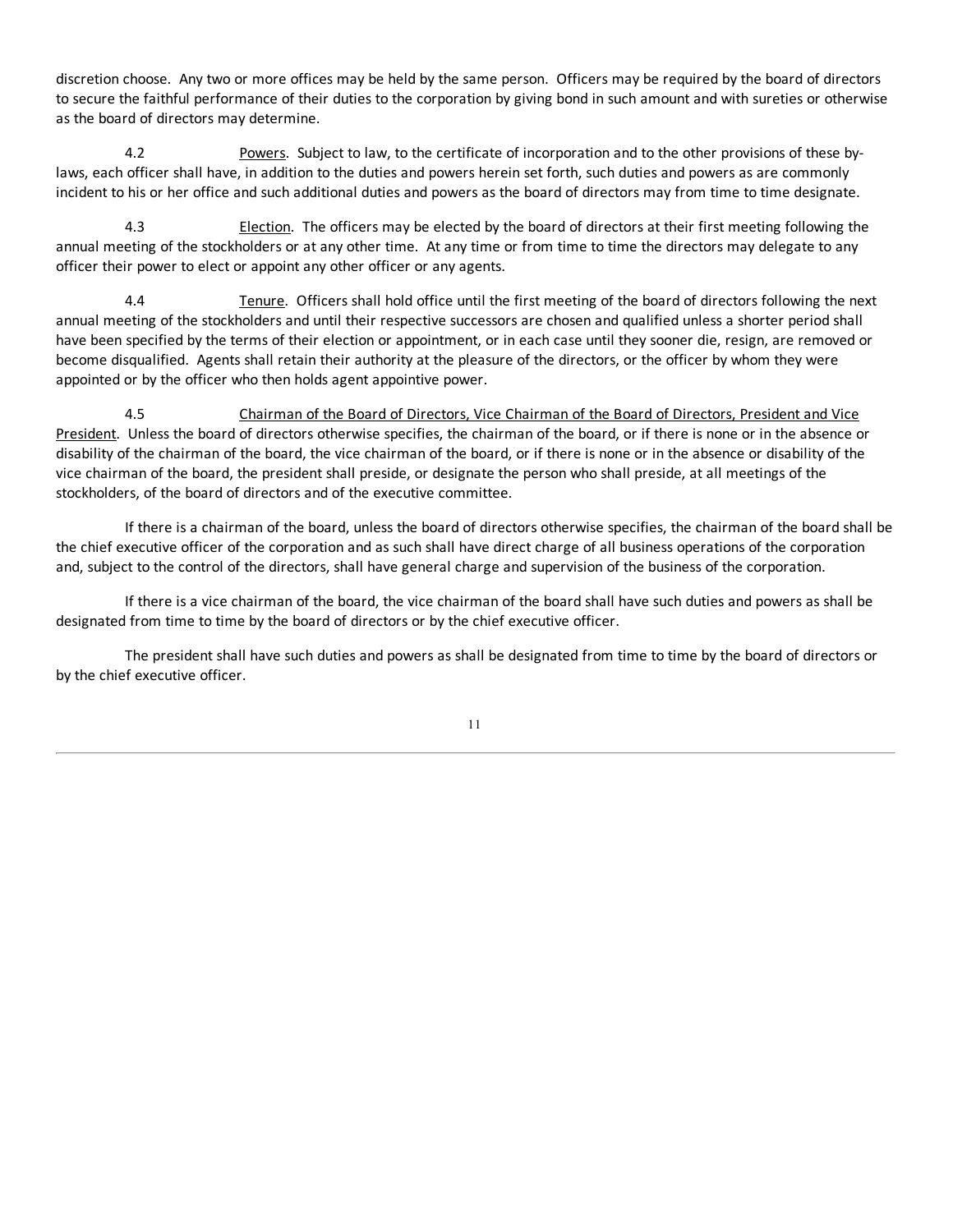Any vice presidents shall have such duties and powers as shall be set forth in these by-laws or as shall be designated from time to time by the board of directors or by the chief executive officer, except that no vice president who is not a citizen of the United States shall be authorized to act as the chairman of the board, president or other chief executive officer of the corporation in the absence or disability of the person designated chairman of the board, president or other chief executive officer of the corporation in accordance with this Section 4.5 for so long as the corporation is required by the U.S. maritime laws to be a U.S. citizen by reason of its interest, direct or indirect, in any vessel documented under the laws of the United States of America.

4.6 Chief Financial Officer. The chief financial officer of the corporation shall be responsible for developing, recommending and implementing financial policies of the corporation and have general responsibility for protecting its financial position. The chief financial officer shall represent the corporation with banks and other financial institutions.

4.7 General Counsel and Assistant General Counsels. The general counsel shall be the chief counseling officer of the corporation in all legal matters and, subject to the control by the board of directors, the general counsel shall have charge of all matters of legal import to the corporation. The general counsel's relationship to the corporation shall in all respects be that of an attorney to a client. The general counsel shall have charge of all litigation of the corporation and keep advised of the progress of all legal proceedings and claims by and against the corporation, or in which it is interested by reason of its ownership and control of other corporations. The general counsel shall maintain records of all suits and actions of every nature in which the corporation may be a party, or in which it is interested, with sufficient data to show the nature of the case and the proceedings therein, and such records and the papers relating thereto shall be open at all times to the inspection of the directors and the executive officers of the corporation.

The general counsel shall give to the board of directors and to any officer of the corporation, whenever requested to do so, an opinion upon any question affecting the interests of the corporation and when requested by the chairman of the board, the vice chairman of the board, the president, a vice president, or by the board of directors or the executive committee, shall give an opinion upon any subject that may be referred to the general counsel.

The general counsel may, in his or her discretion, retain such independent attorneys, or law firms, in any and all parts of the world, as the general counsel may deem necessary to assist him or her in the performance of his or her duties and to protect and further the interests of the corporation.

The general counsel shall have power and authority to execute in the name of the corporation any and all bonds or stipulations for costs or other purposes connected with legal proceedings in any of the courts of justice, for the protection or enforcement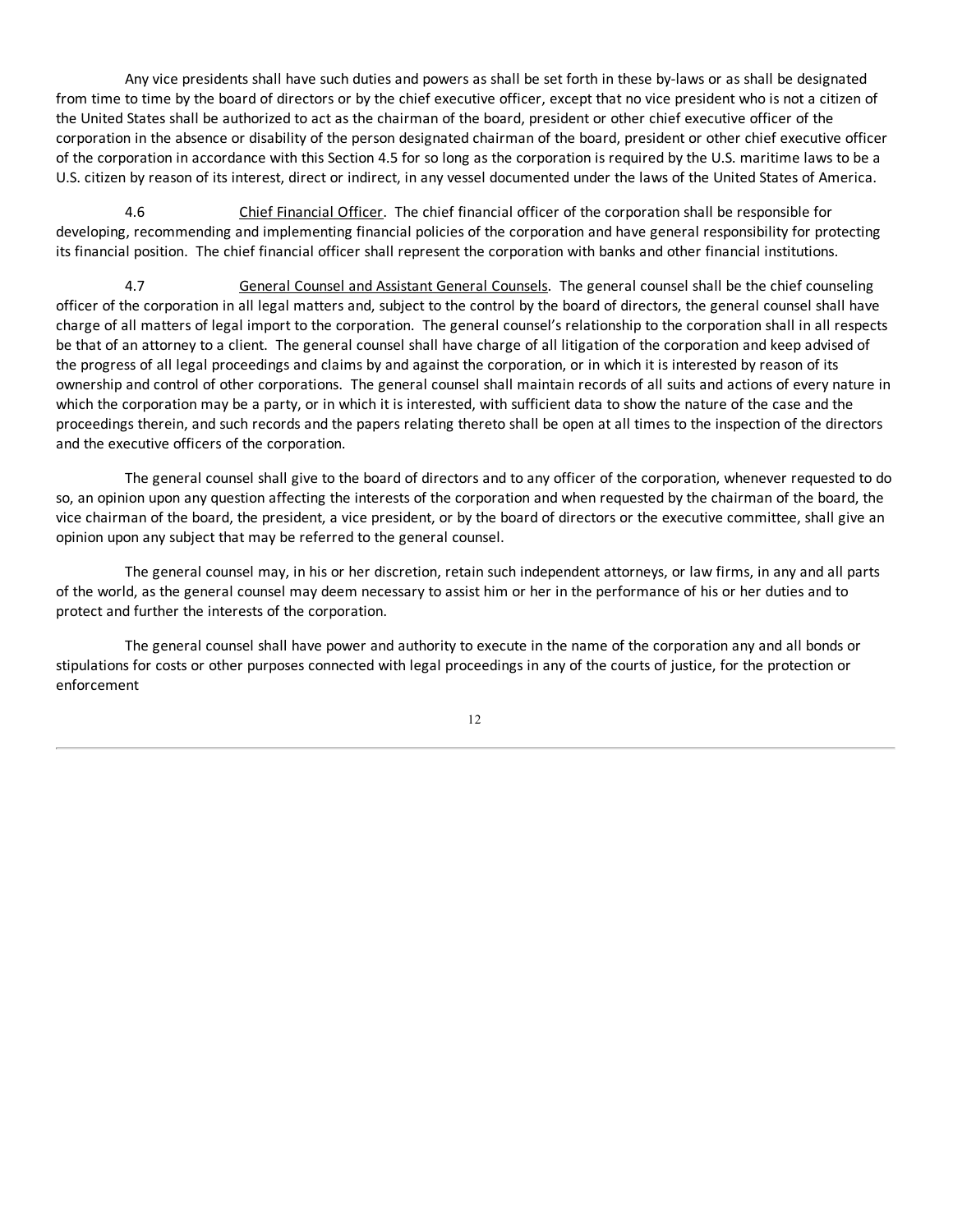of the rights and interest of this corporation; and, by instrument in writing, the general counsel may delegate to any such authority like power and authority to execute such bonds or stipulations.

The assistant general counsel, or, if there are more than one, the assistant general counsels, shall, in the order determined by the general counsel, in the absence or disability of the general counsel perform the duties and exercise the powers of the general counsel and shall perform such other duties and have such other powers as the board of directors and the general counsel may from time to time prescribe.

4.8 Treasurer and Assistant Treasurers. The treasurer shall be in charge of the corporate funds and securities and shall keep, or cause to be kept, full and accurate account of receipts and disbursements in books belonging to the corporation and shall deposit or cause to be deposited all monies and other valuable effects in the name and to the credit of the corporation in such depositaries as may be designated by the board of directors. The treasurer shall invest surplus funds in such investments as the treasurer shall deem appropriate and pursuant to this authority may buy and sell securities on behalf of the corporation from time to time. The treasurer shall disburse or cause to be disbursed the funds of the corporation as may be ordered by the board of directors, the chief executive officer, the chief financial officer or such other officer as the chief financial officer may from time to time designate, taking proper vouchers for such disbursements. The treasurer shall be subject to the direction of the chief financial officer.

The assistant treasurer, if any, shall in the absence or disability of the treasurer perform the duties and exercise the powers of the treasurer and shall perform such other duties and have such other powers as the board of directors and the treasurer may from time to time prescribe and shall be subject to the direction of the treasurer.

4.9 Controller and Assistant Controllers. The controller shall be the chief accounting officer of the corporation, shall be in charge of its books of account and accounting records, and shall be in charge of the corporation's accounting policies and procedures. The controller shall be subject to the direction of the chief financial officer. The controller shall, with the approval of the board of directors, arrange for annual audits by independent public accounts.

The assistant controller, if any, shall in the absence or disability of the controller perform the duties and exercise the powers of the controller and shall perform such other duties and have such other powers as the board of directors and the controller may from time to time prescribe and shall be subject to the direction of the controller.

4.10 Secretary and Assistant Secretaries. The secretary shall record all proceedings of the meetings of the stockholders and of the board of directors and its committees in a book or books to be kept for that purpose and shall file therein all actions by written consent of directors. The secretary shall give or cause to be given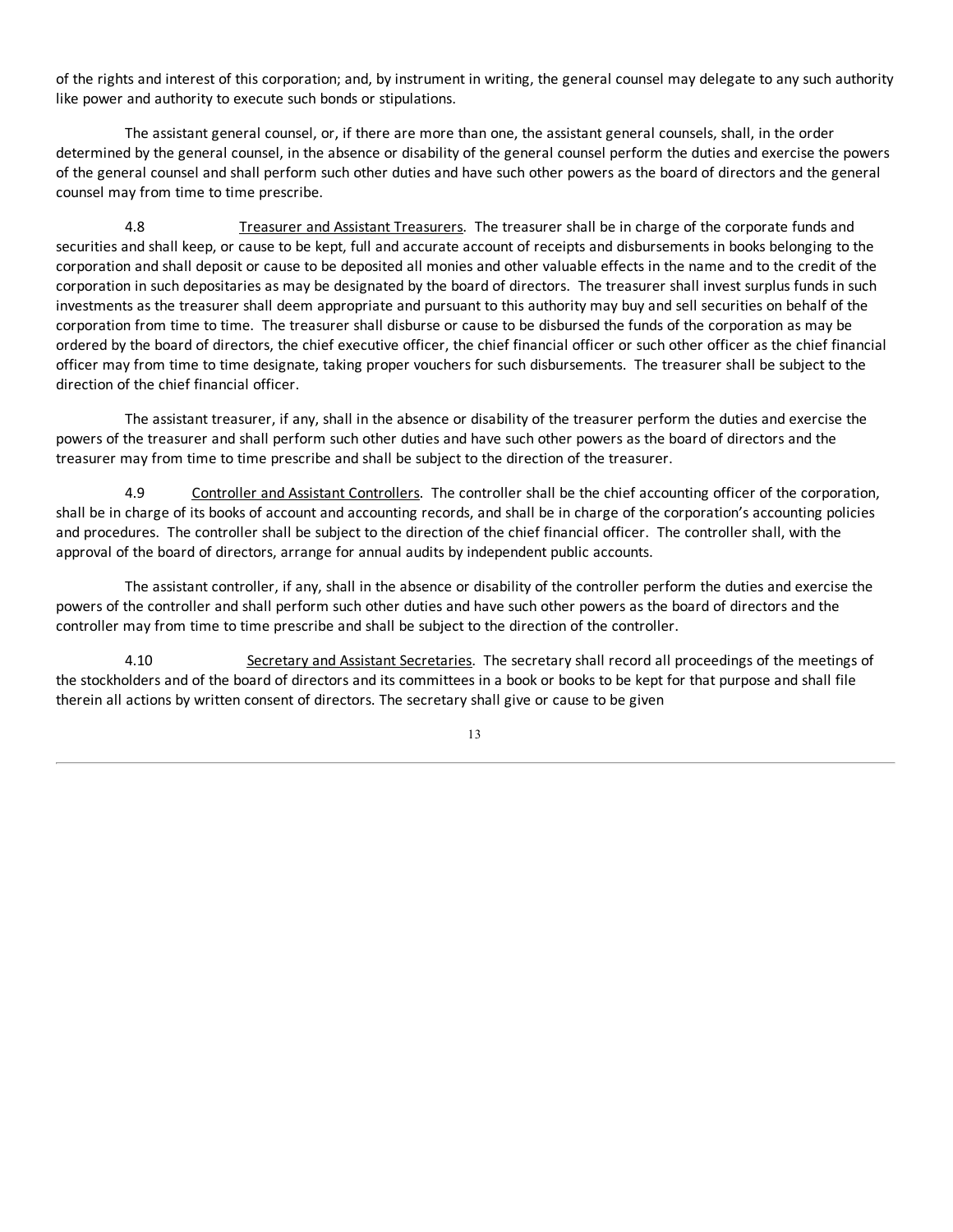notice of all meetings of the stockholders and meetings of the board of directors and shall perform such other duties as may be prescribed by the board of directors or by the chief executive officer. The secretary shall keep in safe custody the seal of the corporation and, when authorized by the board of directors, the chief executive officer, or these by-laws, affix the same to any instrument requiring it and, when so affixed, it shall be attested by the secretary's signature or by the signature of an assistant secretary.

The secretary shall have charge of the stock ledger (which may, however, be kept by any transfer agent or agents of the corporation under the direction of the secretary).

The assistant secretary, or if there are more than one, the assistant secretaries, in the order determined by the secretary, shall in the absence or disability of the secretary perform the duties and exercise the powers of the secretary and shall perform such other duties and have such other powers as the board of directors and the secretary may from time to time prescribe.

### **Section 5. RESIGNATIONS AND REMOVALS**

5.1Any director or officer may resign at any time by delivering his or her resignation in writing to the chairman of the board, any vice chairman of the board, the president, or the secretary or to a meeting of the board of directors. Such resignation shall be effective upon receipt unless specified to be effective at some other time, and without in either case the necessity of its being accepted unless the resignation shall so state. A director (including persons elected by directors to fill vacancies in the board) may be removed from office with cause by the vote of the holders of a majority of the shares issued and outstanding and entitled to vote in the election of directors. The board of directors may at any time remove any officer either with or without cause. The board of directors may at any time terminate or modify the authority of any agent. Except where a right to receive compensation shall be expressly provided in a duly authorized written agreement with the corporation or severance or other benefit plan or arrangement approved by the board of directors, no director or officer resigning and no director or officer removed shall have any right to any compensation as such director or officer for any period following such director's or officer's resignation or removal, or any right to damages on account of such removal, whether such compensation be by the month or by the year or otherwise; unless, in the case of a resignation, the directors, or, in the case of removal, the body acting on the removal, shall in their or its discretion provide for compensation.

### **Section 6. VACANCIES OF OFFICERS**

6.1 If the office of any officer becomes vacant, the directors may elect a successor by vote of a majority of the directors present and voting at a meeting. Such successors shall hold office for the unexpired term, and until their respective successors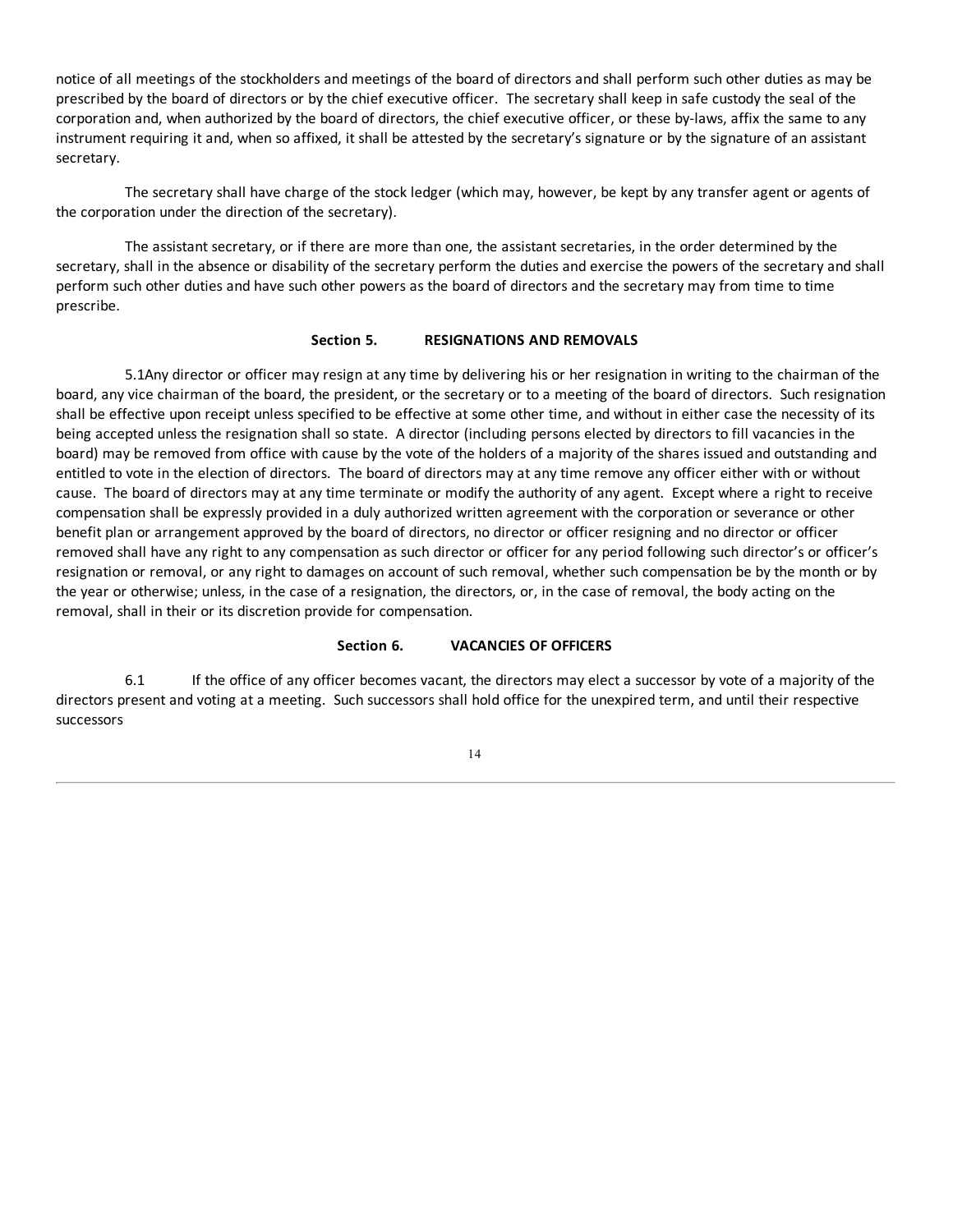are chosen and qualified or in each case until they sooner die, resign, are removed or become disqualified. Any vacancy of a directorship shall be filled as specified in Section 3.4 of these by-laws.

### **Section 7. CAPITAL STOCK**

7.1 Stock Certificates. The shares of capital stock of the corporation shall be represented by certificates, provided that the board of directors may provide by resolution or resolutions that some or all of any or all classes or series of stock shall be uncertificated shares. Any such resolution shall not apply to shares represented by a certificate until such certificate is surrendered to the corporation. Every holder of stock represented by certificates shall be entitled to a certificate stating the number and the class and the designation of the series, if any, of the shares held by him or her, in such form as shall, in conformity to law, the certificate of incorporation and the by-laws, be prescribed from time to time by the board of directors. Such certificate shall be signed by the chairman or vice chairman of the board, if any, or the president or a vice president and by the treasurer or an assistant treasurer or by the secretary or an assistant secretary. Any of or all the signatures on the certificate may be a facsimile. In case an officer, transfer agent, or registrar who has signed or whose facsimile signature has been placed on such certificate shall have ceased to be such officer, transfer agent, or registrar before such certificate is issued, it may be issued by the corporation with the same effect as if he or she were such officer, transfer agent, or registrar at the time of its issue.

7.2 Loss of Certificates. In the case of the alleged theft, loss, destruction or mutilation of a certificate of stock, a duplicate certificate may be issued in place thereof, upon such terms, including receipt of a bond sufficient to indemnify the corporation against any claim on account thereof, as the board of directors may prescribe.

### **Section 8. TRANSFER OF SHARES OF STOCK**

8.1 Transfer on Books. Subject to the restrictions, if any, stated or noted on the stock certificate, or otherwise in force, shares of stock may be transferred on the books of the corporation by the surrender to the corporation or its transfer agent of the certificate therefor properly endorsed or accompanied by a written assignment and power of attorney properly executed, with necessary transfer stamps affixed, and with such proof of the authenticity of signature as the board of directors or the transfer agent of the corporation may reasonably require. Uncertificated shares of stock may be transferred on the books of the corporation upon receipt of proper transfer instructions from the registered owner of the uncertificated shares, an instruction from an approved source duly authorized by such owner or from an attorney lawfully constituted. Except as may be otherwise required by law, by the certificate of incorporation or by these by-laws, the corporation shall be entitled to treat the record holder of stock as shown on its books as the owner of such stock for all purposes, including the payment of dividends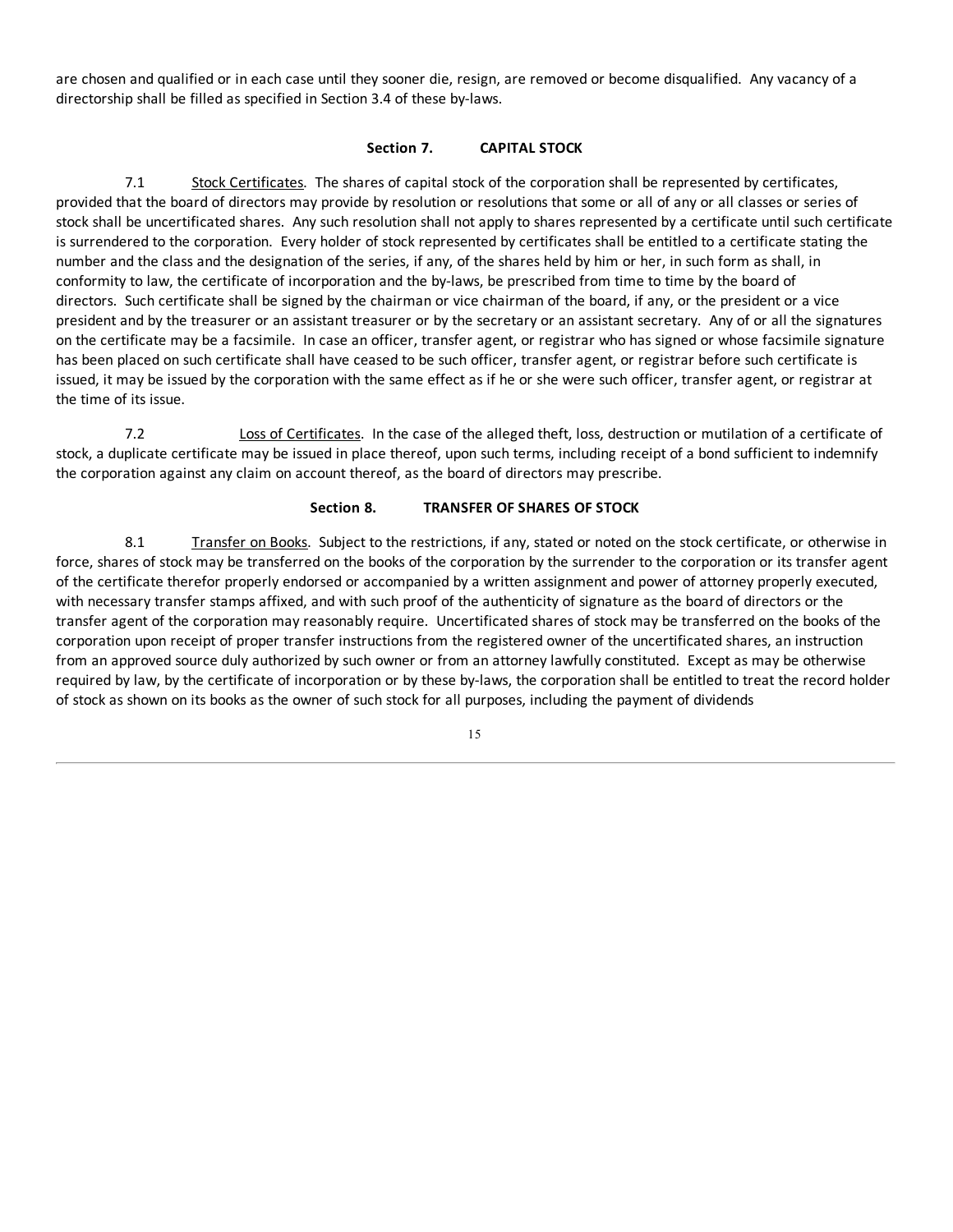and the right to receive notice and to vote or to give any consent with respect thereto and to be held liable for such calls and assessments, if any, as may lawfully be made thereon, regardless of any transfer, pledge or other disposition of such stock until the shares have been properly transferred on the books of the corporation.

8.2 Record Date and Closing Transfer Books. In order that the corporation may determine the stockholders entitled to notice of or to vote at any meeting of stockholders or any adjournment thereof, the board of directors may fix a record date, which record date shall not precede the date upon which the vote fixing the record date is adopted by the board of directors, and which record date shall not be more than 60 days nor less than ten days before the date of such meeting. If no such record date is fixed by the board of directors, the record date for determining the stockholders entitled to notice of or to vote at a meeting of stockholders shall be at the close of business on the day next preceding the day on which notice is given, or, if notice is waived, at the close of business on the day next preceding the day on which the meeting is held. A determination of stockholders of record entitled to notice of or to vote at a meeting of stockholders shall apply to any adjournment of the meeting; provided, however, that the board of directors may fix a new record date for the adjourned meeting.

In order that the corporation may determine the stockholders entitled to receive payment of any dividend declared pursuant to Section 9 of these by-laws or other distribution or allotment of any rights or to exercise any rights in respect of any change, conversion or exchange of stock, or for the purpose of any other lawful action, the board of directors may fix a record date, which record date shall not precede the date upon which the vote fixing the record date is adopted, and which record date shall be not more than 60 days prior to such payment, exercise or other action. If no such record date is fixed, the record date for determining stockholders for any such purpose shall be at the close of business on the day on which the board of directors adopts the vote relating thereto.

### **Section 9. DIVIDENDS**

9.1 Dividends upon the capital stock of the corporation, subject to the provisions of the certificate of incorporation, if any, may be declared by the board of directors at any regular or special meeting, pursuant to law. Dividends may be paid in cash, in property, or in shares of the capital stock, subject to the provisions of the certificate of incorporation.

### **Section 10. CONTRIBUTIONS**

10.1 The directors of this corporation are authorized to make charitable contributions as defined in the United States Internal Revenue Code, as from time to time amended, in such amounts as the directors may determine to be reasonable.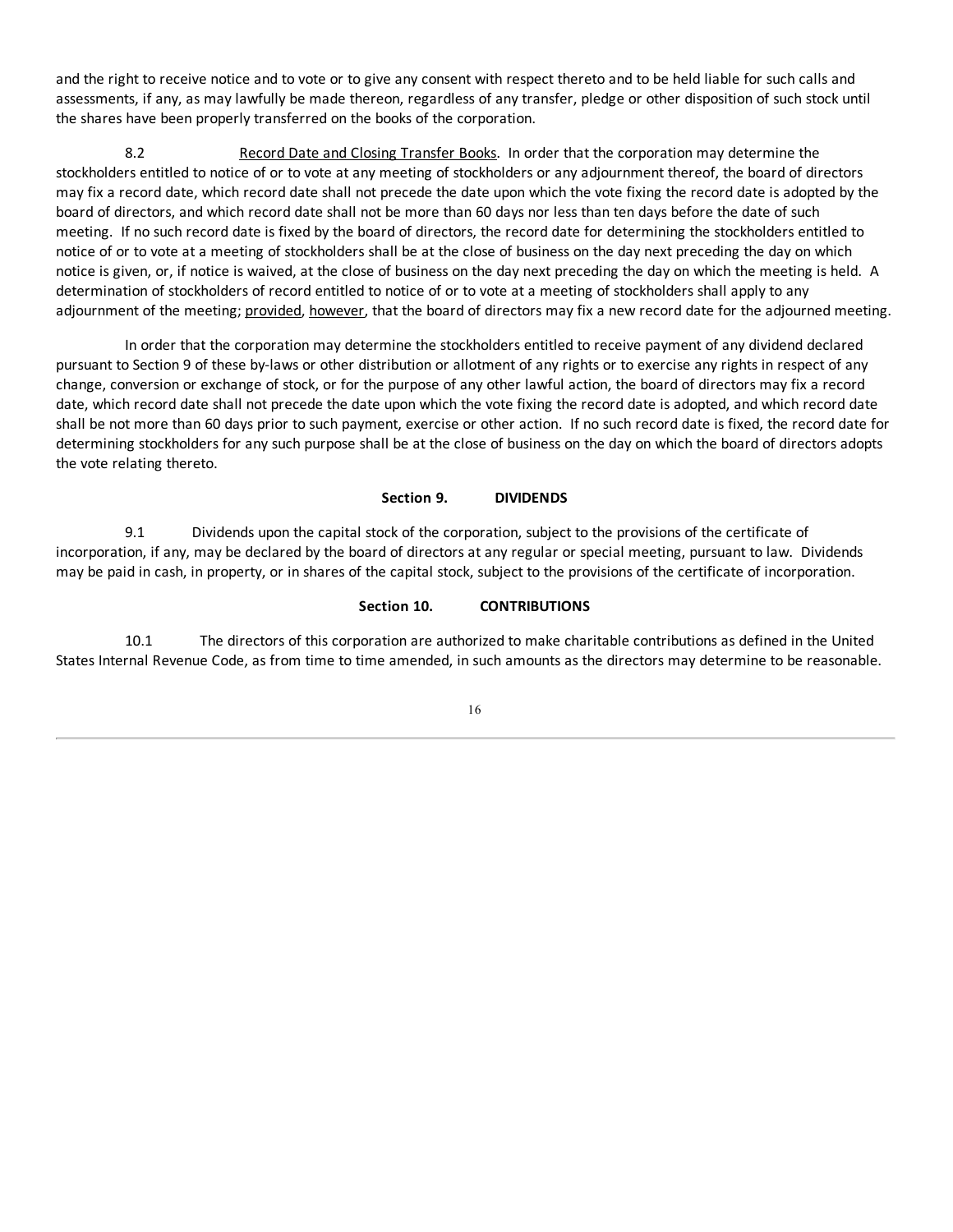### **Section 11. CORPORATE SEAL**

11.1Subject to alteration by the directors, the seal of the corporation shall consist of a flat-faced circular die with the word "Delaware" and the name of the corporation cut or engraved thereon, together with such other words, dates or images as may be approved from time to time by the directors. The corporate seal of the corporation may be used by causing it or a facsimile thereof to be impressed or affixed or reproduced or otherwise.

### **Section 12. EXECUTION OF PAPERS**

12.1Except as the board of directors may generally or in particular cases authorize the execution thereof in some other manner, all deeds, leases, transfers, sales of securities, contracts, proxies, bonds, notes, checks, drafts and other obligations, agreements and undertakings made, accepted or endorsed by the corporation shall be signed by the chairman of the board, the vice chairman of the board, the president, any vice president or the treasurer, and, if such papers require a seal, the seal of the corporation shall be affixed thereto and attested by the secretary or an assistant secretary.

### **Section 13. FISCAL YEAR**

13.1Except as from time to time otherwise provided by the board of directors, the fiscal year of the corporation shall commence on the first day of October of each year.

### **Section 14. INDEMNIFICATION**

14.1The corporation shall, to the maximum extent permitted from time to time under the law of the State of Delaware, indemnify and upon request shall advance expenses to any person who is or was a party or is threatened to be made a party to any threatened, pending or completed action, suit, proceeding, claim or counterclaim, whether civil, criminal, administrative or investigative, by reason of the fact that such person is or was or has agreed to be a director, officer, employee or agent of this corporation or while a director, officer, employee or agent is or was serving at the request of this corporation as a director, officer, partner, trustee, fiduciary, employee or agent of any corporation, partnership, joint venture, trust or other enterprise, including service with respect to employee benefit plans, against expenses (including attorney's fees and expenses), judgments, fines, penalties and amounts paid in settlement or incurred in connection with the investigation, preparation to defend or defense of such action, suit, proceeding, claim or counterclaim; provided, however, that the foregoing shall not require this corporation to indemnify or advance expenses to any person in connection with any action, suit, proceeding, claim or counterclaim initiated by or on behalf of such person, other than an action to enforce indemnification rights. Such indemnification shall not be exclusive of other indemnification rights arising under any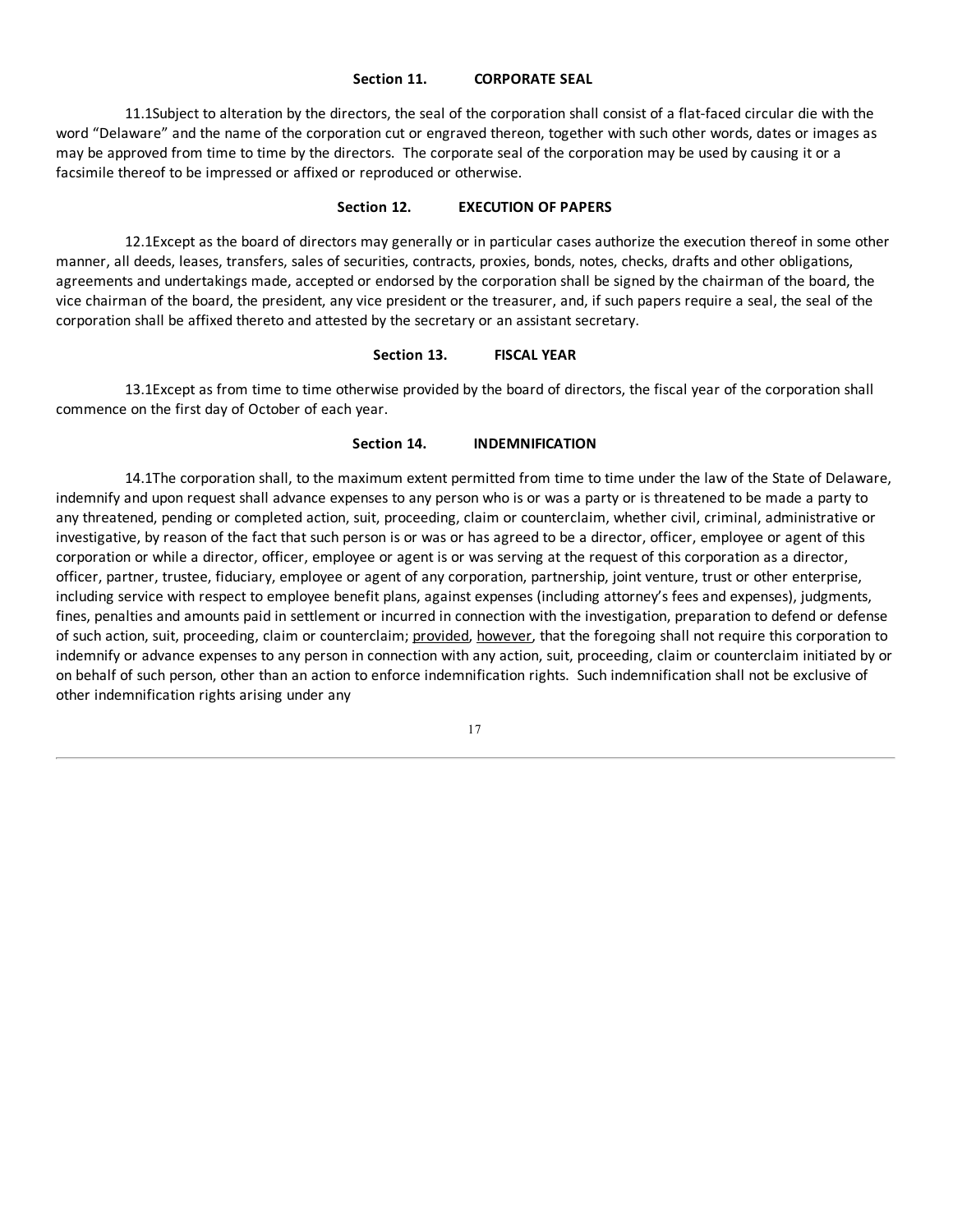agreement, vote of directors or stockholders or otherwise and shall inure to the benefit of the heirs and legal representatives of such person. Any such person seeking indemnification under this Section 14.1 shall be deemed to have met the standard of conduct required for such indemnification unless the contrary shall be established. The corporation shall have the power to provide indemnification and advance expenses to any other person, including stockholders purporting to act on behalf of the corporation, to the extent permitted by the law of the State of Delaware.

### **Section 15. AMENDMENTS**

15.1These by-laws may be altered, amended or repealed by (i) the affirmative vote of the holders of at least 75 percent of the voting power of the then outstanding shares of stock of all classes and series of this corporation entitled to vote generally in the election of directors, voting together as a single class or (ii) a vote of the majority of the directors then in office at any annual, regular or special stockholders or directors meeting, called for that purpose, the notice of which shall specify the subject matter of the proposed new by-law or the alteration, amendment or repeal of an existing by-law or the articles to be affected thereby. Any by-law, whether made, altered, amended or repealed by the stockholders or directors, may be repealed, amended, further amended or reinstated, as the case may be, by either the stockholders or the directors as aforesaid.

### **Section 16. EXCLUSIVE FORUM**

16.1 Exclusive Forum. Unless the Corporation consents in writing to the selection of an alternative forum, the sole and exclusive forum for (i) any derivative action or proceeding brought on behalf of the Corporation, (ii) any action asserting a claim of breach of a fiduciary duty owed by any director or officer or other employee of the Corporation to the Corporation or the Corporation's stockholders, (iii) any action asserting a claim against the Corporation or any director or officer or other employee of the Corporation arising pursuant to any provision of the Delaware General Corporation Law or the Corporation's Certificate of Incorporation or Bylaws (as either may be amended from time to time), or (iv) any action asserting a claim against the Corporation or any director or officer or other employee of the Corporation governed by the internal affairs doctrine shall be a state court located within the State of Delaware (or, if no state court located within the State of Delaware has jurisdiction, the federal district court for the District of Delaware), in all cases subject to the court's having personal jurisdiction over the indispensable parties named as defendants. Any person or entity purchasing or otherwise acquiring any interest in the shares of capital stock of the Corporation will be deemed to have notice of and consented to the provisions of this Section 16.

16.2 Foreign Actions. If any Foreign Action (as defined below) is filed in the name of any stockholder, such stockholder will be deemed to have consented to (i) the personal jurisdiction of the state and federal courts located within the State of Delaware in connection with any action brought in any such court to enforce Section 16.1 above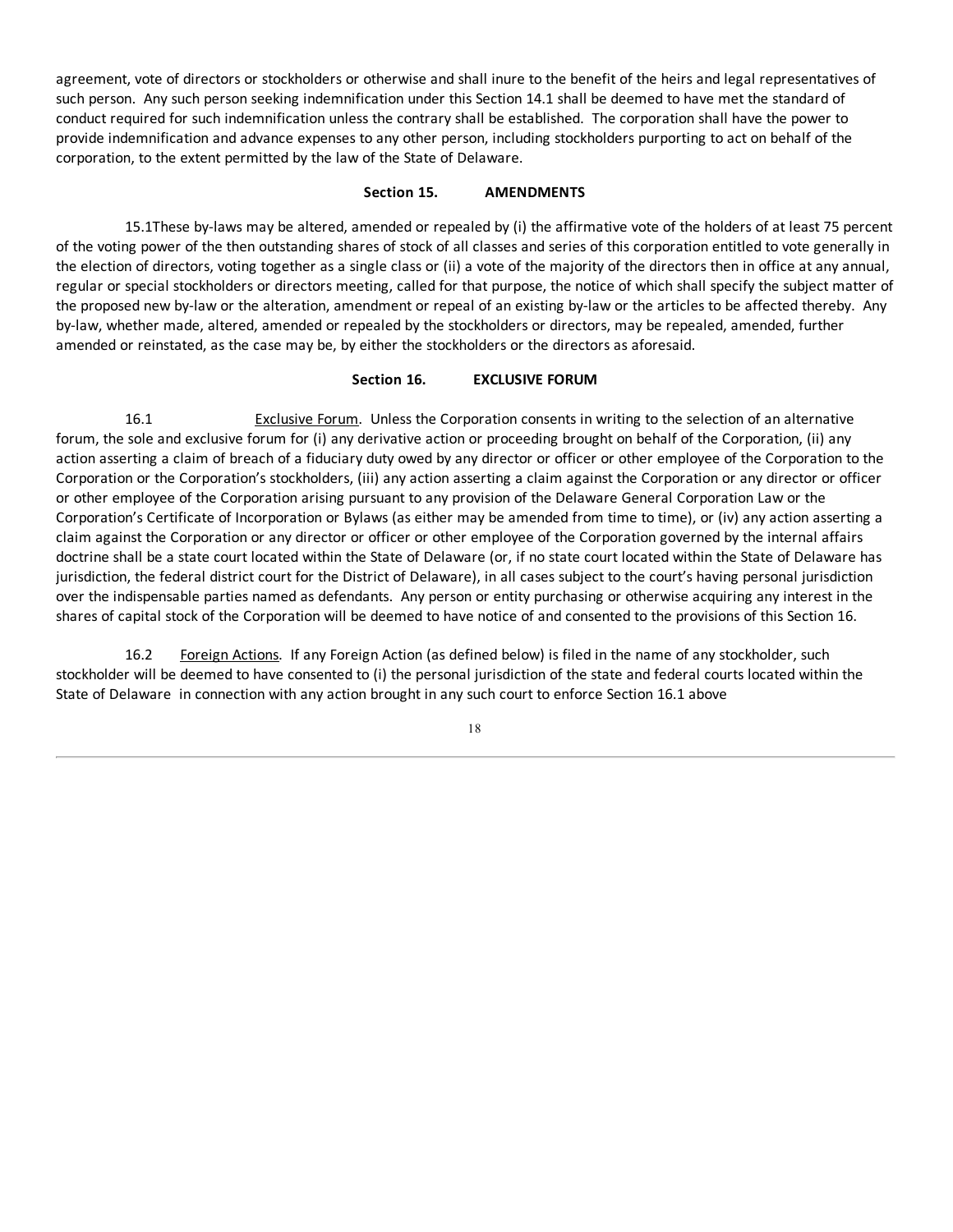(an "FSC Enforcement Action") and (ii) having service of process made upon such stockholder in any such FSC Enforcement Action by service upon such stockholder's counsel in the Foreign Action as agent for such stockholder. A "Foreign Action" means any action the subject matter of which is within the scope of Section 16.1 that is filed in a court other than a court located within the State of Delaware.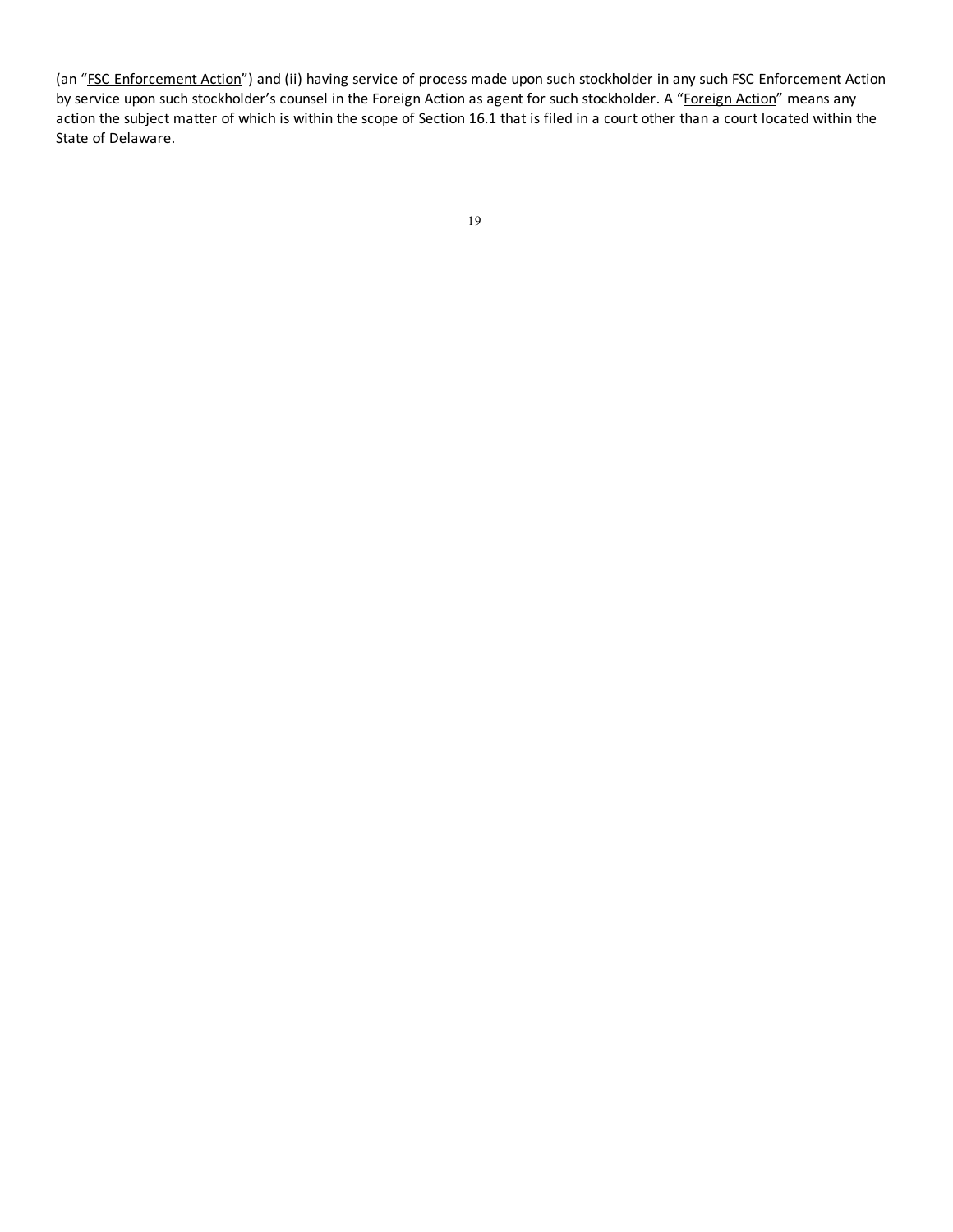#### **Principal Executive Officer Certification**

I, Brian A. Berube, certify that:

- 1. I have reviewed this quarterly report on Form 10-Q of Cabot Corporation;
- 2. Based on my knowledge, this report does not contain any untrue statement of a material fact or omit to state a material fact necessary to make the statements made, in light of the circumstances under which such statements were made, not misleading with respect to the period covered by this report;
- 3. Based on my knowledge, the financial statements, and other financial information included in this report, fairly present in all material respects the financial condition, results of operations and cash flows of the registrant as of, and for, the periods presented in this report;
- 4. The registrant's other certifying officer(s) and I are responsible for establishing and maintaining disclosure controls and procedures (as defined in Exchange Act Rules 13a-15(e) and 15d-15(e)) and internal control over financial reporting (as defined in Exchange Act Rules 13a-15(f) and 15d-15(f)) for the registrant and have:
	- a) designed such disclosure controls and procedures, or caused such disclosure controls and procedures to be designed under our supervision, to ensure that material information relating to the registrant, including its consolidated subsidiaries, is made known to us by others within those entities, particularly during the period in which this report is being prepared;
	- b) designed such internal control over financial reporting, or caused such internal control over financial reporting to be designed under our supervision, to provide reasonable assurance regarding the reliability of financial reporting and the preparation of financial statements for external purposes in accordance with generally accepted accounting principles;
	- c) evaluated the effectiveness of the registrant's disclosure controls and procedures and presented in this report our conclusions about the effectiveness of the disclosure controls and procedures, as of the end of the period covered by this report based on such evaluation; and
	- d) disclosed in this report any change in the registrant's internal control over financial reporting that occurred during the registrant's most recent fiscal quarter (the registrant's fourth fiscal quarter in the case of an annual report) that has materially affected, or is reasonably likely to materially affect, the registrant's internal control over financial reporting; and
- 5. The registrant's other certifying officer(s) and I have disclosed, based on our most recent evaluation of internal control over financial reporting, to the registrant's auditors and the audit committee of the registrant's board of directors (or persons performing the equivalent functions):
	- a) all significant deficiencies and material weaknesses in the design or operation of internal control over financial reporting which are reasonably likely to adversely affect the registrant's ability to record, process, summarize and report financial information; and
	- b) any fraud, whether or not material, that involves management or other employees who have a significant role in the registrant's internal control over financial reporting.

Date: February 5, 2016 /s/ BRIAN A. BERUBE

Brian A. Berube *Interim Office of the Chief Executive Officer, Principal Executive Officer*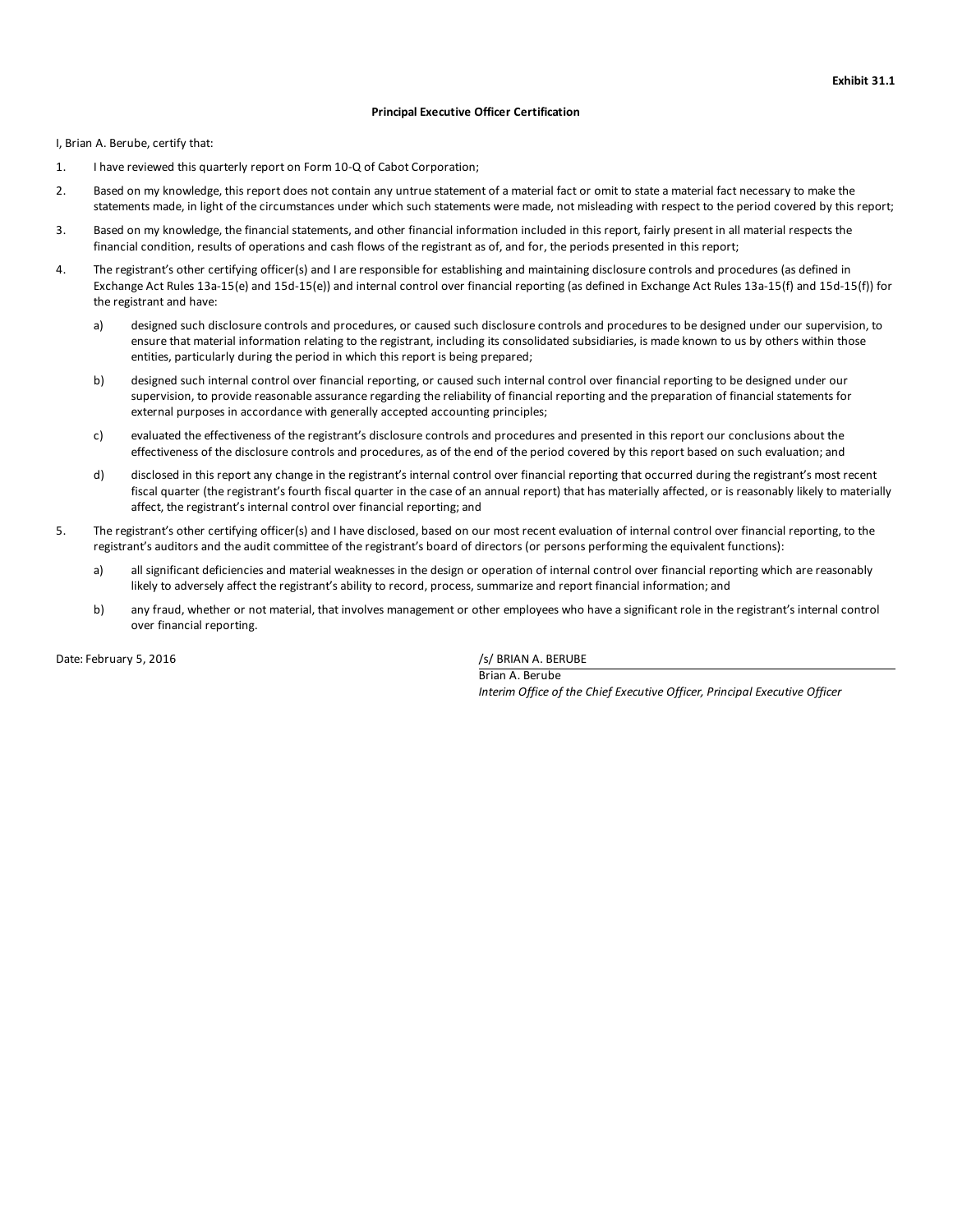#### **Principal Financial Officer Certification**

I, Eduardo E. Cordeiro, certify that:

- 1. I have reviewed this quarterly report on Form 10-Q of Cabot Corporation;
- 2. Based on my knowledge, this report does not contain any untrue statement of a material fact or omit to state a material fact necessary to make the statements made, in light of the circumstances under which such statements were made, not misleading with respect to the period covered by this report;
- 3. Based on my knowledge, the financial statements, and other financial information included in this report, fairly present in all material respects the financial condition, results of operations and cash flows of the registrant as of, and for, the periods presented in this report;
- 4. The registrant's other certifying officer(s) and I are responsible for establishing and maintaining disclosure controls and procedures (as defined in Exchange Act Rules 13a-15(e) and 15d-15(e)) and internal control over financial reporting (as defined in Exchange Act Rules 13a-15(f) and 15d-15(f)) for the registrant and have:
	- a) designed such disclosure controls and procedures, or caused such disclosure controls and procedures to be designed under our supervision, to ensure that material information relating to the registrant, including its consolidated subsidiaries, is made known to us by others within those entities, particularly during the period in which this report is being prepared;
	- b) designed such internal control over financial reporting, or caused such internal control over financial reporting to be designed under our supervision, to provide reasonable assurance regarding the reliability of financial reporting and the preparation of financial statements for external purposes in accordance with generally accepted accounting principles;
	- c) evaluated the effectiveness of the registrant's disclosure controls and procedures and presented in this report our conclusions about the effectiveness of the disclosure controls and procedures, as of the end of the period covered by this report based on such evaluation; and
	- d) disclosed in this report any change in the registrant's internal control over financial reporting that occurred during the registrant's most recent fiscal quarter (the registrant's fourth fiscal quarter in the case of an annual report) that has materially affected, or is reasonably likely to materially affect, the registrant's internal control over financial reporting; and
- 5. The registrant's other certifying officer(s) and I have disclosed, based on our most recent evaluation of internal control over financial reporting, to the registrant's auditors and the audit committee of the registrant's board of directors (or persons performing the equivalent functions):
	- a) all significant deficiencies and material weaknesses in the design or operation of internal control over financial reporting which are reasonably likely to adversely affect the registrant's ability to record, process, summarize and report financial information; and
	- b) any fraud, whether or not material, that involves management or other employees who have a significant role in the registrant's internal control over financial reporting.

Date: February 5, 2016 **1999** and the US of the US of the US of the US of the US of the US of the US of the US of the US of the US of the US of the US of the US of the US of the US of the US of the US of the US of the US o

Eduardo E. Cordeiro *Executive Vice President and Chief Financial Officer*